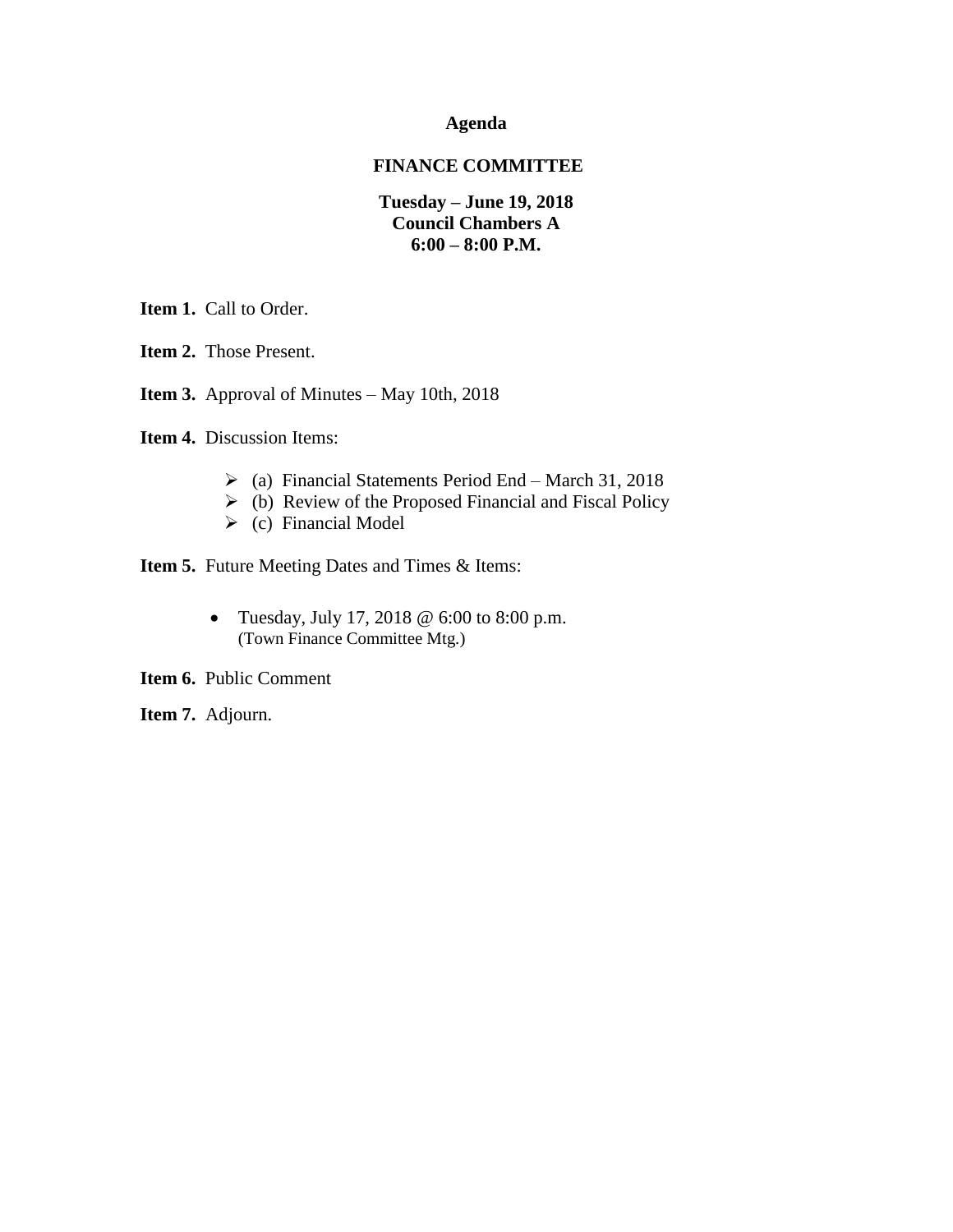### **TOWN OF SCARBOROUGH Executive Summary for the period ending March 31, 2018**

Well, we made it through some tough January through March winter storms! Spring is in the air and the flowers are in bloom as we complete another financial quarter. Scarborough has completed nine months (or 75%) of our FY18 budget. Interestingly, as we compare our town general fund expenditures for the periods ending March 2018 and March 2017, we are 79% spent for both years after nine months of activity. Total expenditures for FY18 are at 76.3% spent and revenues are at 91.2% collected for the General Fund, which includes the town, school and adult education. Total expenditures reflect the full payment of the County Tax of \$2.7m and all of the principal debt payment of \$7.170m. Tax collections continue to come in favorably at 96.6% collected compared to the prior two years of 96.3% through March 2017 and 95.8% through March 2016.

Annually total fund balance is updated. Unassigned Fund Balance increased slightly from FY16 of \$6,107,559 to FY17 of \$6,893,626. Per our fund balance policy, the Town's goal is 10% of the prior year operating budget. As of the end of FY17, the 2016 Operating Budget was \$77,616,047. Thus, the unassigned fund balance goal is \$7,761,605. Per the June 30, 2017 financial statements, unassigned fund balance is \$6,893,626. This puts the Town's Unassigned Fund balance at 8.88% of the 2016 operating budget.

The assets and liabilities are mostly determined by the timing of the expenditures and revenues and as such, I will focus on the expenditures and revenues. As a general indicator of fund balance, actual revenues and expenditures can measure the anticipated changes that could affect total fund balance.

With three quarters (3/4) of the fiscal year under our belt, Scarborough Administrators continue to be mindful of spending as is demonstrated in these reports.

**Positive** indicators include the community services department staff preparing fields and grounds in-house compared to outsourcing this work. This has resulted in significant savings to the Town. Due to the timing of the quarterly payment to the Library in 2018, only three quarters of payments show compared to four quarters in 2017. This is true of the Legislative line as well with 50% and 75% spent respectively. Departments continue to play catch up with their capital expenditures since the delay of an approved school budget earlier this year or are working to utilize savings through bulk purchases.

On the revenue side, the municipal/county property taxes committed are lower in FY18 than in FY17 by approximately \$268,000 although as noted above, we are better collected in FY18. The Senior Property Tax Relief payments increased from \$138,308 in FY17 to \$184,171 in FY18 as more citizens took advantage of this wonderful program. Actual excise revenues increased slightly over these past nine months from \$4.28m in FY17 to \$4.34m in FY18. Building Permit collections are 101% of estimates. As of this writing, both Plumbing and Electrical Permit revenues have exceeded their estimated revenues as well. These three revenues are a strong indicator of the increased development occurring in Scarborough. Intergovernmental revenues show higher than last year due to the increased reimbursement from the State for both the BETE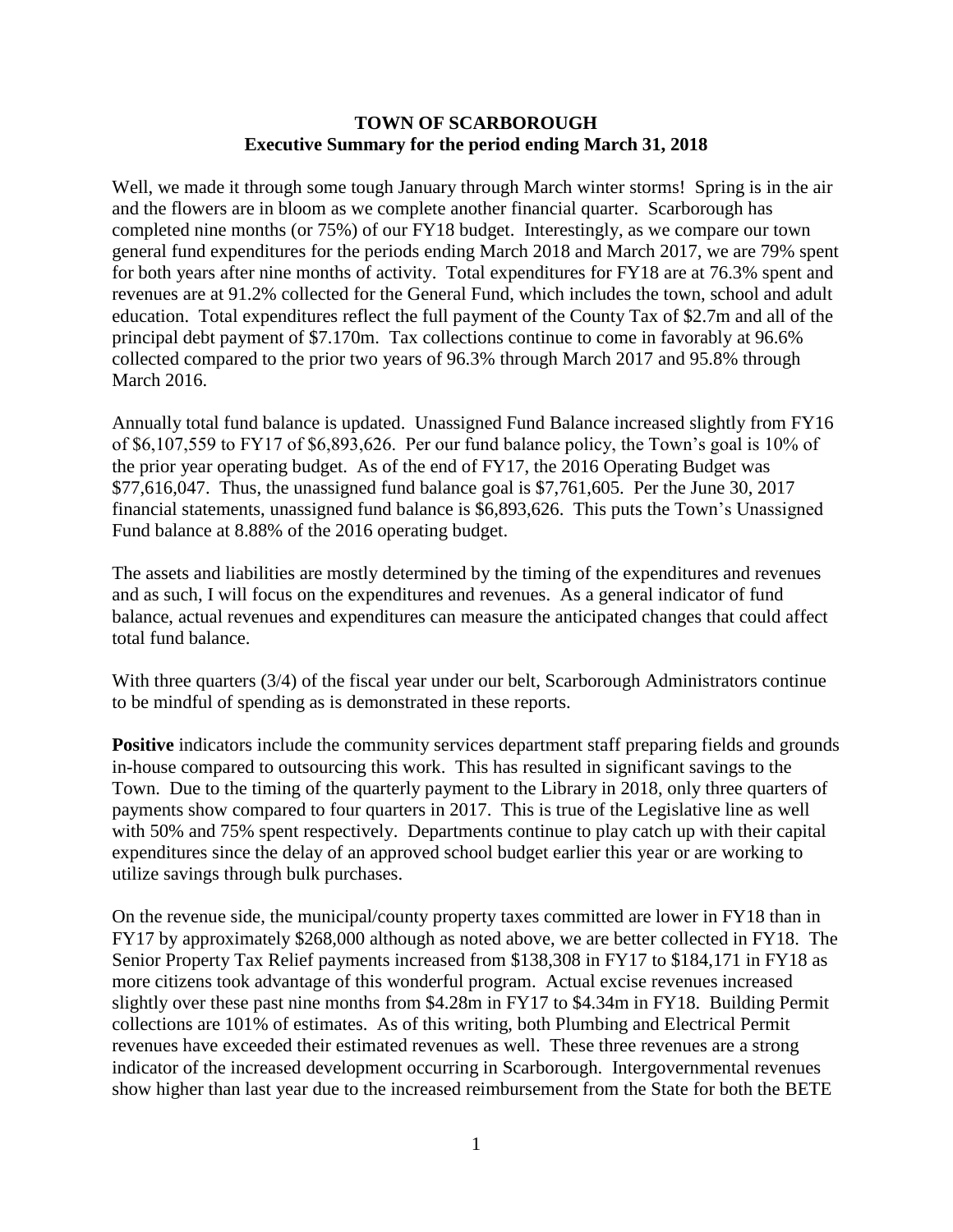and Homestead programs. Some of the programs affecting the increase in revenues in FY18 for the Charge for Services Revenues include, Fire Inspection Fees, Child Care and Summer Programs. Total Fines and Forfeiture revenues are currently 106% of FY18 estimates or about \$15,000 higher than FY17, although I am uncertain if collecting more in fines should be considered a positive?! Investment interest is higher than this time last year as a result of the early bond sale and the receipt of bond premium. \$89,500 of the bond premium will offset the cost of issuing this bond. \$514,450 of the premium will close to fund balance to be used toward the November 2018 debt interest payment. The final portion of \$735,000 of the bond premium is reflected in the Capital Projects (Fund 1310) to be used for the construction of the Public Safety facility. Instead of borrowing \$15m for the project, we only needed to borrow \$14.265m.

**Negative** indicators: The legal budget is presently overspent by \$12,394 and this deficit will most likely increase. With the tough spring weather and the changing weather pattern, the Public Works salt account is \$105,000 overspent.

In summary, through the third quarter of this fiscal year, actual revenues are 91% collected compared to 76% spent. Revenues are coming in strong and all of our department administrators are closely monitoring their expenditures.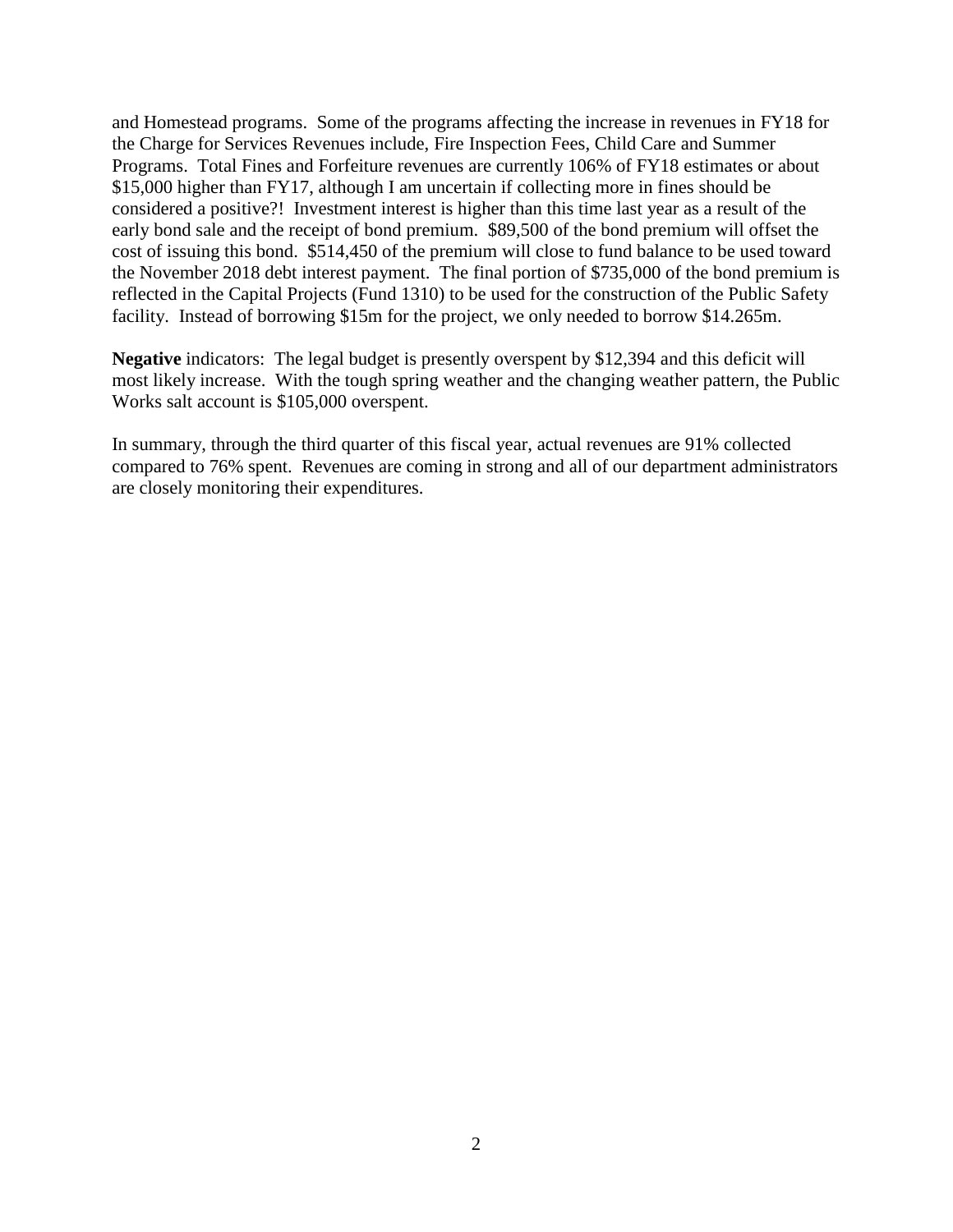### **TOWN OF SCARBOROUGH TOWN GENERAL FUND BALANCE SHEET**

|                     |                                            | <b>March 31, 2018</b> | <b>March 31, 2017</b> | <b>Variance</b> |
|---------------------|--------------------------------------------|-----------------------|-----------------------|-----------------|
| <b>ASSETS</b>       |                                            |                       |                       |                 |
|                     | Cash                                       | 30,038,357            | 26,591,318            | 3,447,040       |
|                     | <b>Taxes Receivable</b>                    | 2,546,375             | 2,657,330             | (110, 955)      |
|                     | <b>Accts Receivable</b>                    | 536,199               | 686,030               | (149, 830)      |
|                     | Due From Other Funds                       | 2,283,149             | 2,573,608             | (290, 459)      |
|                     | Inventories                                | 12,598                | 31,301                | (18,703)        |
|                     | <b>Total Assets and Outflows</b>           | 35,416,679            | 32,539,586            | 2,877,093       |
| <b>LIABILITIES</b>  |                                            |                       |                       |                 |
|                     | <b>Accounts Payables</b>                   | 1,929,867             | 1,621,963             | 307,904         |
|                     | <b>Accrued Payroll</b>                     | 4,520,705             | 4,345,036             | 175,670         |
|                     | Prepaid Items                              |                       |                       |                 |
|                     | <b>Deferred Tax Revenues</b>               | 786,089               | 863,100               | (77, 011)       |
|                     | <b>Taxes Collected In Advance</b>          | 320,297               | 35,890                | 284,407         |
|                     | <b>Total Liabilitites and Inflows</b>      | 7,556,958             | 6,865,988             | 690,970         |
| <b>FUND BALANCE</b> |                                            |                       |                       |                 |
|                     | <b>Fund Balance Unrestricted</b>           | 9,407,401             | 9,327,005             | 80,396          |
|                     | <b>Fund Balance Reserved</b>               | 4,478,814             | 4,375,231             | 103,583         |
|                     | <b>Fuel Inventory Reserve</b>              | 12,598                | 31,301                | (18,703)        |
|                     | <b>Actual Revenues</b>                     | 77,234,045            | 74,109,660            | 3,124,385       |
|                     | <b>Actual Expenditures</b>                 | 63,273,138            | 62,169,600            | 1,103,538       |
|                     | <b>Fund Balance</b>                        | 27,859,720            | 25,673,598            | 2,186,123       |
|                     | <b>Total Liabilitites and Fund Balance</b> | 35,416,679            | 32,539,586            | 2,877,093       |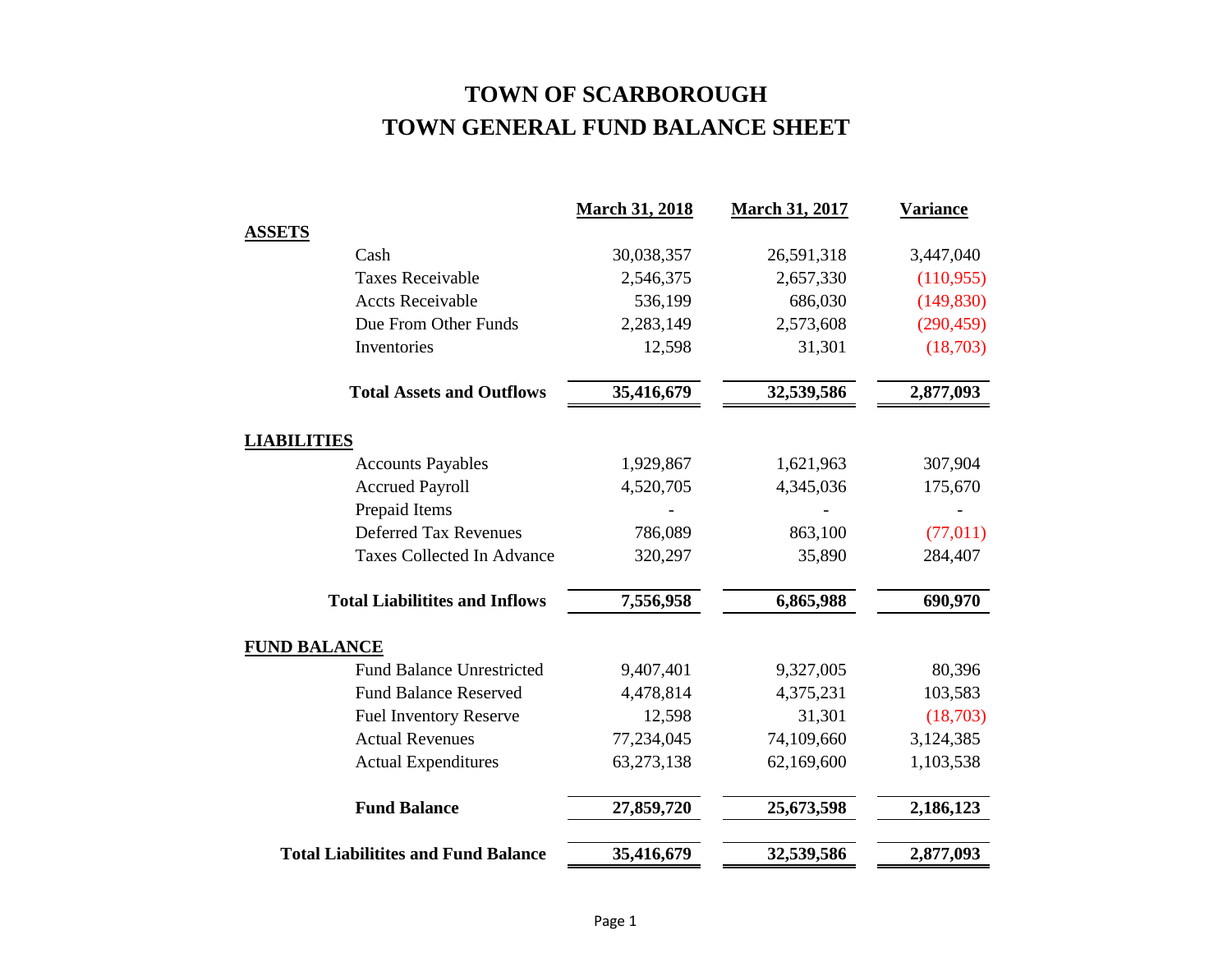#### **Town of Scarborough Comparative Year To Date Expenditures**

|                                               |                | 3/31/2018       |             | 3/31/2017      |                 |             |
|-----------------------------------------------|----------------|-----------------|-------------|----------------|-----------------|-------------|
|                                               | <b>Revised</b> | <b>YTD</b>      | Percent     | <b>Revised</b> | <b>YTD</b>      | Percent     |
| 1100 General Fund                             | Appropriation  | <b>Expended</b> | <b>Used</b> | Appropriation  | <b>Expended</b> | <b>Used</b> |
| 55 Legislative                                | 11,573         | 5,786           | 50.0%       | 11,573         | 8,679           | 75.0%       |
| 56 Executive                                  | 2,226,711      | 1,865,253       | 84.0%       | 2,012,424      | 1,870,883       | 93.1%       |
| 57 Finance                                    | 1,030,572      | 715,661         | 69.9%       | 958,869        | 670,263         | 70.3%       |
| 58 Management Information Systems             | 1,207,438      | 902,059         | 78.5%       | 1,195,024      | 874,449         | 76.1%       |
| 59 Planning                                   | 976.741        | 692.831         | 71.1%       | 953.915        | 663.678         | 69.6%       |
| 62 Community Services                         | 2,729,722      | 1,934,118       | 71.8%       | 2.761.072      | 2.064.841       | 75.3%       |
| 63 Library                                    | 1,130,246      | 847,685         | 75.0%       | 1,099,898      | 1,099,898       | 100.0%      |
| 66 Public Health & Welfare                    | 30,211         | 23,975          | 79.4%       | 29,656         | 21,489          | 72.5%       |
| 68 SEDCo                                      | 234,773        | 164,444         | 70.0%       | 224,694        | 154,208         | 68.6%       |
| 71 Fire Services                              | 5.043.056      | 3,512,194       | 69.8%       | 4,908,197      | 3.398.954       | 69.6%       |
| 72 Police Services                            | 6,415,138      | 4,659,491       | 72.7%       | 6,274,840      | 4,429,759       | 71.0%       |
| 81 Public Works                               | 6,762,140      | 5,134,074       | 87.7%       | 6.774.857      | 4,554,142       | 81.2%       |
| 85 Debt                                       | 4,817,198      | 4,395,592       | 91.2%       | 4,840,496      | 4,280,734       | 88.4%       |
| 91 County Tax                                 | 2.709.666      | 2.709.666       | 100.0%      | 2,568,852      | 2.568.852       | 100.0%      |
| 94 Capital Equipment                          | 1,040,617      | 484,775         | 60.2%       | 1,214,582      | 1,047,448       | 91.3%       |
| 97 Other                                      | 987,053        | 431,629         | 43.7%       | 1,081,403      | 366,425         | 33.9%       |
| <b>Total General Fund Expenditures</b>        | 37,352,855     | 28,479,232      | 79.0%       | 36,910,352     | 28,074,703      | 79.0%       |
| Fund 7150 Adult Education                     | 182,701        | 128,586         | 70.4%       | 182,805        | 133,264         | 73.0%       |
| Fund 7100 Total School General Fund           | 47,125,168     | 34,665,319      | 74.1%       | 45,856,180     | 33,961,633      | 74.4%       |
| <b>Total School General Fund Expenditures</b> | 47,307,869     | 34,793,905      | 74.1%       | 46,038,985     | 34,094,897      | 74.4%       |
| <b>Grand Total</b>                            | 84,660,724     | 63,273,138      | 76.3%       | 82,949,336     | 62,169,600      | 76.5%       |

**9 Months = 75.00%**

#### **NOTES:**

**56:** Legal expenditures are \$112,394 in FY18 compared to \$101,140 in FY17 mostly due to litigation. The Ass't Town Manager & Sustainability Coordinator positions were funded in Fy17 starting in October. In FY18, these positions are funded for twelve months. The Human Resource budget shows less spent due to the hiring of a new director in Sept. 2017.

**57:** Reflects change of two part time staff to one full time staff.

**58:** MIS Software Maintenance added: Google, SEECLICKFIX and timing of payments

**59:** Engineering subdivision review expenditures are up this quarter. The related revenues were reflected, for the most part in FY17, or have not yet been billed to the subdivision.

**62:** Grounds maintenance realignments resulting in less spent on grounds maintenance contractual work from prior year. Municipal building heating costs are lower this year than last year.

**63:** Timing of Library quarterly payment.

**71:** Fire Dept staffing costs & electricity costs.

**72:** Police Staffing costs.

**81:** PW Paving expenditures are \$329,204 between July and December 2017 but only \$28,533 in the prior year. Additionally, spent

\$56,000 more on salt this year compared to last year.

**94:** Timing of capital equipment purchases for prior year and current year.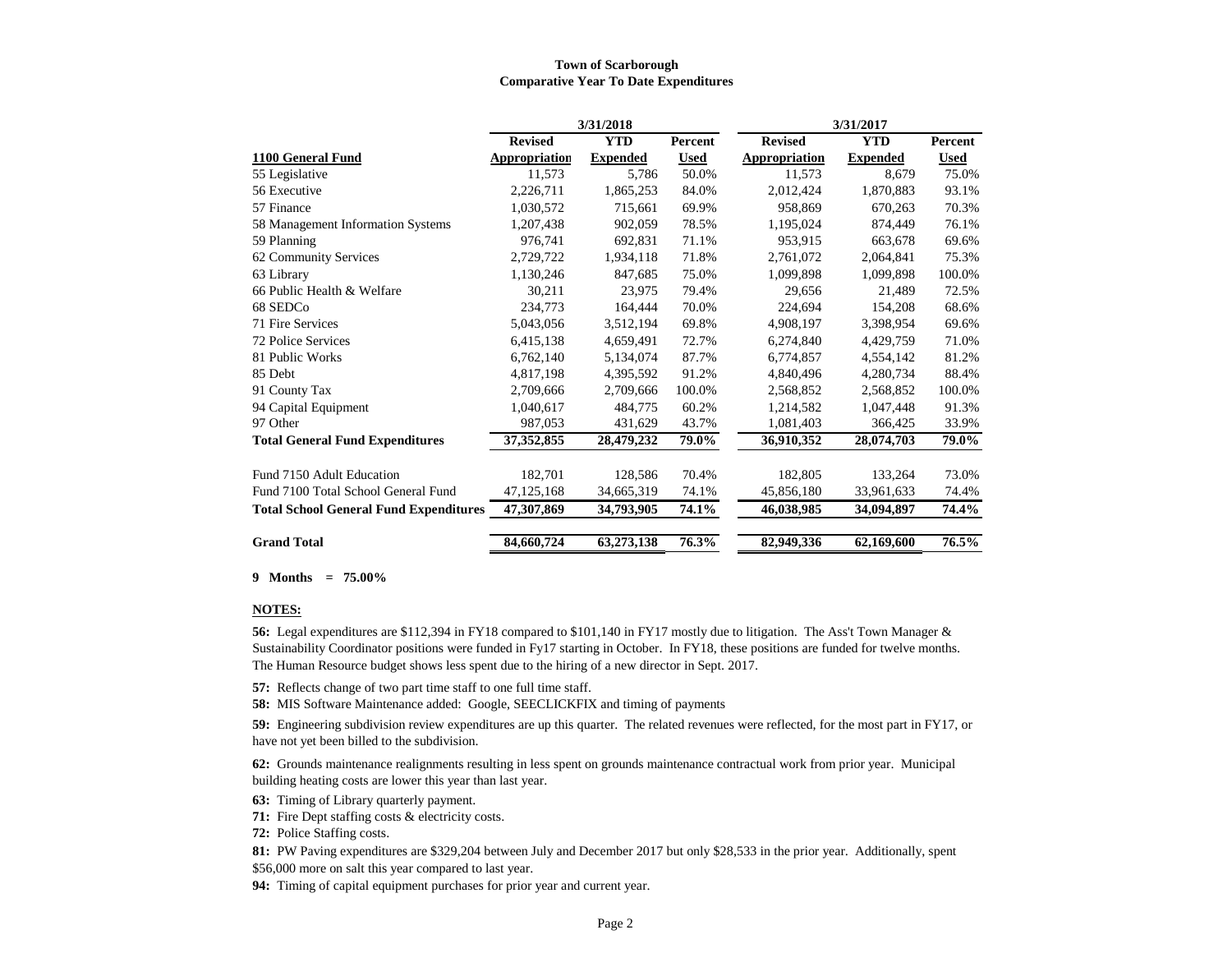### **Town of Scarborough Comparative Year To Date Revenues**

|                                                                                                                       |                  | 3/31/2018         |                  |                                                                                                  | 3/31/2017         |                  |
|-----------------------------------------------------------------------------------------------------------------------|------------------|-------------------|------------------|--------------------------------------------------------------------------------------------------|-------------------|------------------|
|                                                                                                                       | <b>Revised</b>   |                   |                  | <b>Revised</b>                                                                                   |                   |                  |
|                                                                                                                       | <b>Estimated</b> | <b>Actual YTD</b> | $\frac{0}{0}$    | <b>Estimated</b>                                                                                 | <b>Actual YTD</b> | $\frac{6}{6}$    |
| 1100 General Fund                                                                                                     | <b>Revenue</b>   | <b>Revenue</b>    | <b>Collected</b> | <b>Revenue</b>                                                                                   | <b>Revenue</b>    | <b>Collected</b> |
| 90 Taxes                                                                                                              | 25,508,095       | 23,925,392        | 93.8%            | 25,408,946                                                                                       | 24,315,243        | 95.7%            |
| 91 Interest On Delinquent Taxes                                                                                       | 89,000           | 51,649            | 58.0%            | 88,000                                                                                           | 45,285            | 51.5%            |
| 92 Licenses And Permits                                                                                               | 645,680          | 577,800           | 89.5%            | 596,480                                                                                          | 392,215           | 65.8%            |
| 93 Intergovernmental Revenues                                                                                         | 2,923,418        | 2,312,765         | 79.1%            | 2,833,502                                                                                        | 1,993,725         | 70.4%            |
| 94 Charge For Services                                                                                                | 5,760,260        | 3,914,448         | 68.0%            | 5,555,292                                                                                        | 3,635,466         | 65.4%            |
| 95 Fines Forfeits And Assessments                                                                                     | 71,500           | 76,052            | 106.4%           | 65,550                                                                                           | 61,174            | 93.3%            |
| 96 Miscellaneous Revenues                                                                                             | 619,197          | 903,883           | 146.0%           | 566,556                                                                                          | 358,674           | 63.3%            |
| 99 Other Financing Sources                                                                                            | 1,735,705        | 1,065,840         | 61.4%            | 1,619,958                                                                                        | 450,713           | 27.8%            |
| <b>Total General Fund Revenues</b>                                                                                    | 37, 352, 855     | 32,827,829        | 87.9%            | 36,734,284                                                                                       | 31,252,494        | 85.1%            |
| Fund 7150 Adult Education                                                                                             | 182,701          | 158,465           | 86.7%            | 182,805                                                                                          | 166,374           | 91.0%            |
| Fund 7100 Total School General Fund                                                                                   | 47,125,168       | 44, 247, 751      | 93.9%            | 45,855,067                                                                                       | 42,690,791        | 93.1%            |
| <b>Total School General Fund Revenues</b>                                                                             | 47,307,869       | 44,406,216        | 93.9%            | 46,037,872                                                                                       | 42,857,166        | 93.1%            |
| <b>Grand Total</b>                                                                                                    | 84,660,724       | 77,234,045        | 91.2%            | 82,772,156                                                                                       | 74,109,660        | $89.5\%$         |
| <b>Property Taxes Collected:</b><br><b>96.55%</b><br>Collections as of 05-01-18:<br>97.54%<br>9 Months<br>$= 75.00\%$ |                  |                   |                  | 2017 Property Taxes Collected Mar 2017: 96.34%<br>2016 Property Taxes Collected Mar 2016: 95.97% |                   |                  |

### **NOTES:**

**90:** Taxes include property and excise taxes. Property taxes are recorded as revenue when the bills are issued.

**91:** Interest rate remains at 7% for unpaid property taxes - this is set by the State.

**92:** Licenses & Permits Building, Electrical and Plumbing Permits are the main reasons for this increase over last year.

**93:** Intergovernmental Revenues: Increased BETE and Homestead revenues received over prior year.

**94:** Charge for Services: Vehicle maintenance reimbursements, Child Care and Summer Program Revenues.

**99:** School Impact Fee Transfer - normally processed at year end and bond premium received.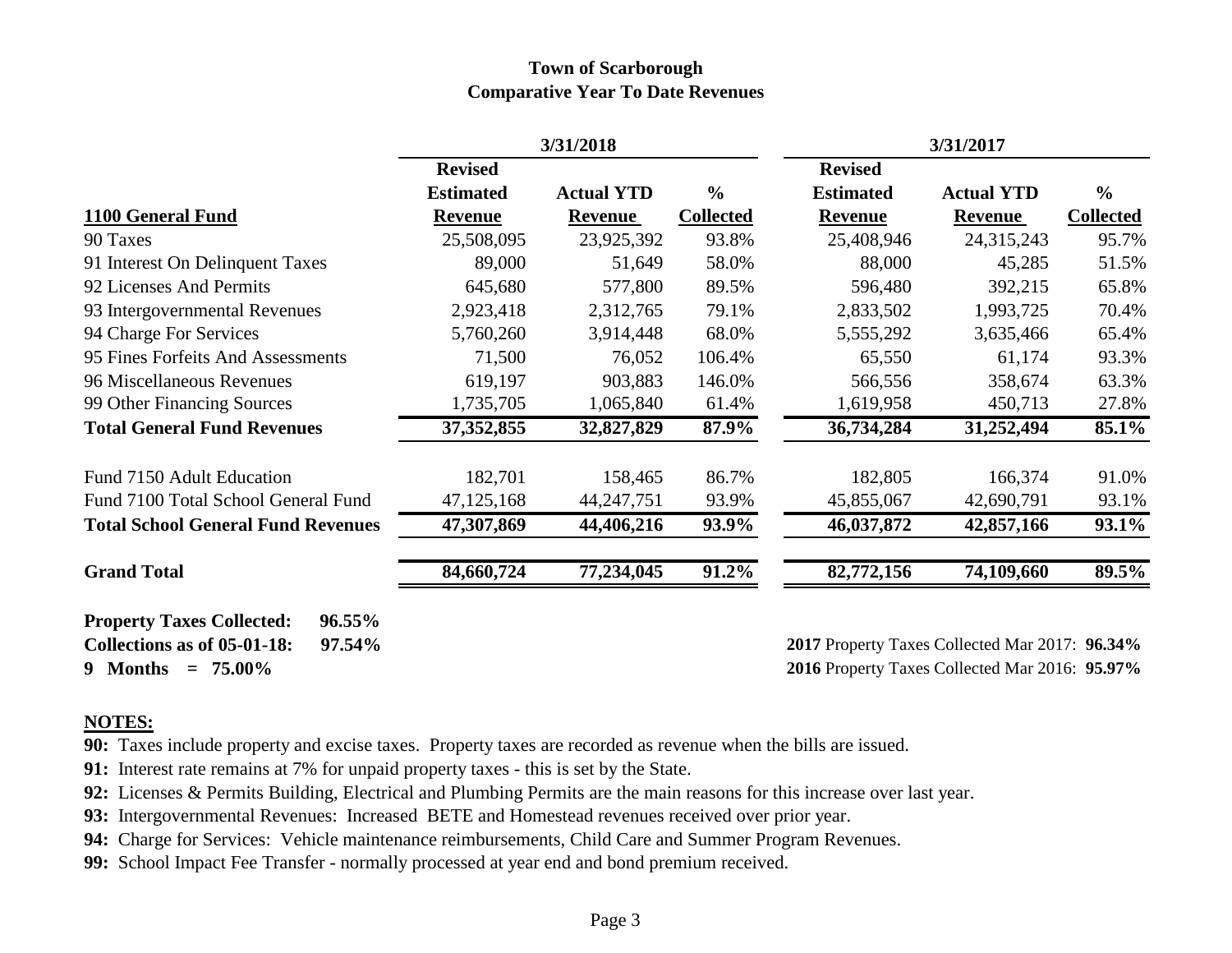#### **Town of Scarborough Year To Date Expenditures Through March 31, 2018**

|                                              | Original      | <b>Revised</b> | <b>YTD</b>      |         | Available     | Percent     |
|----------------------------------------------|---------------|----------------|-----------------|---------|---------------|-------------|
| <b>Other Town Fund Expenditures</b>          | Appropriation | <b>Budget</b>  | <b>Expended</b> | Encumb  | <b>Budget</b> | <b>Used</b> |
| Fund 1200 Total Special Revenue Fund         |               |                | 1,977,891       |         | (1,977,891)   | 100.0%      |
| Fund 1300 Total Capital Projects Fund        | 275,900       | 255,900        | 297,642         | 28,161  | (69,903)      | 127.3%      |
| Fund 1310 Total Capital Projects Fund        | 3,582,850     | 3,582,850      | 1,162,643       | 849,049 | 1,571,158     | 56.1%       |
| Fund 1310 Public Safety Building             | 21,548,095    | 21,548,095     | 148,250         |         | 21,399,845    | 0.7%        |
| Fund 1500 Total Cemetery Permanent Fund      |               |                |                 |         |               | $0.0\%$     |
| <b>Total Town Other Fund Exp</b>             | 25,406,845    | 25,386,845     | 3,586,426       | 877,210 | 20,923,209    | $17.6\%$    |
|                                              |               |                |                 |         |               |             |
| <b>Other School Fund Expenditures</b>        |               |                |                 |         |               |             |
| Fund 72xx Total School Special Revenue Fund  | 1,123,902     | 1,123,902      | 717,510         | 1.823   | 404,570       | 64.0%       |
| Fund 7300 Total School Capital Projects Fund | 110,000       | 110,000        | 3,123           |         | 106,877       | 2.8%        |
| Fund 7400 Total School Capital Projects Fund | 1,286,200     | 1,286,200      | 785,211         | 78,941  | 422,048       | 67.2%       |
| Fund 7600 Total School Nutrition Program     | 1,521,802     | 1,521,802      | 1,084,421       | 143,784 | 293,597       | 80.7%       |
| Fund 7800 Total School Scholarship Funds     |               |                | 1,400           |         | (1,400)       | 100.0%      |
| <b>Total School Other Fund Exp</b>           | 4,041,904     | 4.041.904      | 2,591,665       | 224,548 | 1,225,692     | 69.7%       |

### **Year To Date Revenues Through March 31, 2018**

|                                              | Original               | <b>Revised</b>        |                     |                      |                   |
|----------------------------------------------|------------------------|-----------------------|---------------------|----------------------|-------------------|
|                                              | <b>Estimated</b>       | <b>Estimated</b>      | <b>Actual YTD</b>   | <b>Remaining</b>     | $\frac{0}{0}$     |
| <b>Other Town Fund Revenues</b>              | Revenue                | Revenue               | Revenue             | Revenue              | <b>Collected</b>  |
| Fund 1200 Total Special Revenue Fund         |                        |                       | 2,626,791           | (2,626,791)          | 100.0%            |
| Fund 1300 Total Capital Projects Fund        | 275,900                | 255,900               | 366,355             | (110, 455)           | 143.2%            |
| Fund 1310 Total Capital Projects Fund        | 3,582,850              | 3,582,850             | 1,821,949           | 1,760,901            | 50.9%             |
| Fund 1310 Public Safety Building             | 21,548,095             | 21,548,095            | 15,000,000          | 6,548,095            | 69.6%             |
| Fund 1500 Total Cemetery Permanent Fund      |                        |                       | 1,751               | (1,751)              | 100.0%            |
| <b>Total Town Other Fund Rev</b>             | 25,406,845             | 25,386,845            | 19,816,847          | 5,569,998            | 78.1%             |
| <b>Other School Fund Revenues</b>            |                        |                       |                     |                      |                   |
| Fund 72xx Total School Special Revenue Fund  | 1,123,902.37           | 1,123,902             | 537,349             | 586,553              | 47.8%             |
| Fund 7300 Total School Capital Projects Fund | 110,000                | 110,000               | 58,300              | 51,700               | 53.0%             |
| Fund 7400 Total School Capital Projects Fund | 1,286,200              | 1,286,200             | 1,155,565           | 130,635              | 89.8%             |
| Fund 7600 Total School Nutrition Program     | 1,521,802              | 1,521,802             | 1,057,443           | 464,359              | 69.5%             |
| Fund 7800 Total School Scholarship Funds     |                        |                       | 1,756               | (1,756)              | 100.0%            |
| <b>Total School Other Fund Rev</b>           | 4,041,904              | 4,041,904             | 2,810,413           | 1,231,492            | 69.5%             |
|                                              | <b>Original Budget</b> | <b>Revised Budget</b> | <b>YTD Activity</b> | <b>Remaining Bal</b> | <b>Percentage</b> |
| <b>Grand Totals Expenditures</b>             | 114,440,474            | 114,089,474           | 69,451,229          | 42,254,586           | 63.0%             |

**Grand Totals Revenues 114,440,474 114,089,474 99,861,304 14,228,170 87.5%**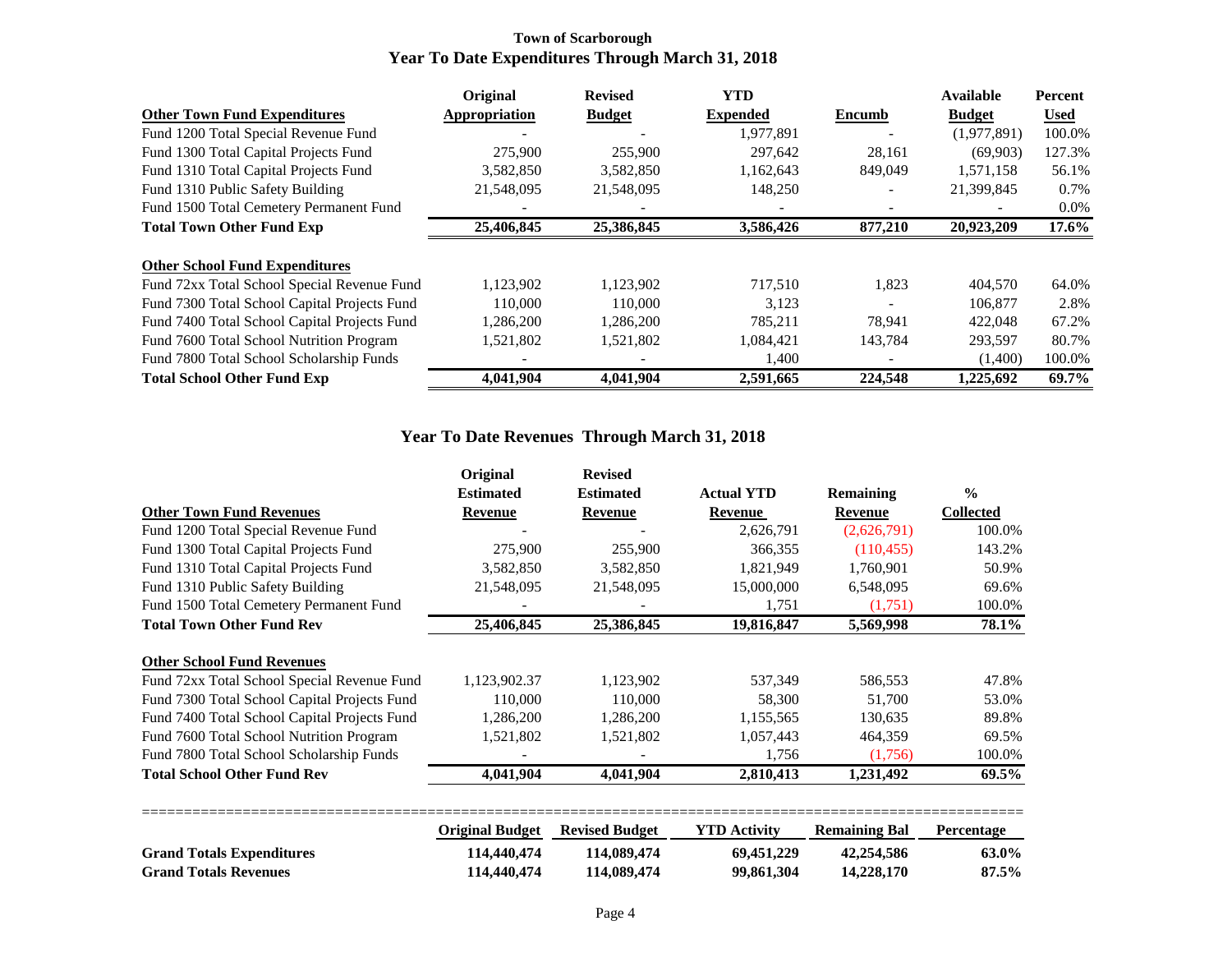### Town of Scarborough Year To Date Education Expenditures Through March 31, 2018

|                                    | Original      | <b>Revised</b> | <b>YTD</b>      |                          | <b>Available</b> | Percent     |
|------------------------------------|---------------|----------------|-----------------|--------------------------|------------------|-------------|
| <b>Education:</b>                  | Appropriation | <b>Budget</b>  | <b>Expended</b> | <b>Encumb</b>            | <b>Budget</b>    | <b>Used</b> |
| Regular instruction                | 28,068,091    | 27,892,549     | 20,651,776      | 27,552                   | 7,213,221        | 74.1%       |
| Improvement of instruction         | 943,675       | 913,675        | 617,735         | 23,017                   | 272,923          | 70.1%       |
| Special services                   | 4,162,949     | 4,141,207      | 2,770,183       | 102,405                  | 1,268,619        | 69.4%       |
| General & special administration   | 246,043       | 246,043        | 178,258         |                          | 67,785           | 72.4%       |
| Board of education                 | 32,723        | 32,723         | 26,961          | $\overline{\phantom{0}}$ | 5,762            | 82.4%       |
| Office of the superintendent       | 705,950       | 710,550        | 508,665         |                          | 201,885          | 71.6%       |
| Business administration            | 2,225,025     | 2,161,709      | 1,582,948       | 374                      | 578,387          | 73.2%       |
| Transportation                     | 1,615,051     | 1,615,051      | 1,032,741       | 121                      | 582,189          | 64.0%       |
| Operation and maintenance of plant | 3,808,090     | 3,808,090      | 2,766,217       | 91,595                   | 950,279          | 75.0%       |
| <b>Adult Education</b>             | 182,701       | 182,701        | 128,586         |                          | 54,115           | 70.4%       |
| Food Service Allocation            |               |                |                 |                          |                  | $0.0\%$     |
| Debt service                       | 5,603,571     | 5,603,571      | 4,529,836       |                          | 1,073,735        | 80.8%       |
| <b>Total Education</b>             | 47,593,869    | 47,307,869     | 34,793,905      | 245,064                  | 12,268,900       | 74.1%       |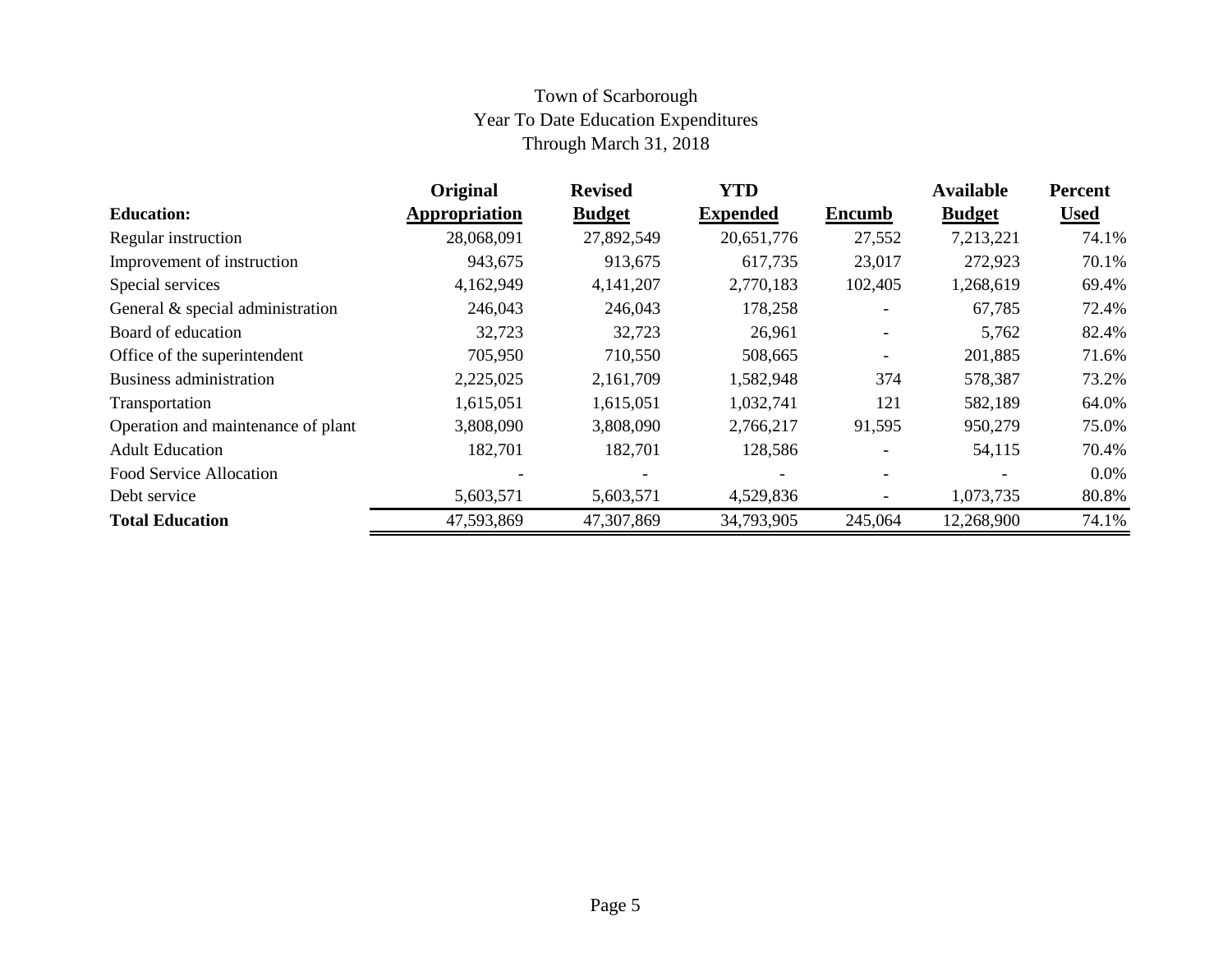| <b>Actual YTD</b><br><b>Estimated</b>                        |             |
|--------------------------------------------------------------|-------------|
| <b>Selected Revenues</b><br><b>Revenue</b><br><b>Revenue</b> | % Collected |
| 4,335,848<br><b>Excise Tax Collections</b><br>5,600,000      | 77.4%       |
| 837,993<br><b>State Revenue Sharing</b><br>617,656           | 73.7%       |
| 900,000<br>675,000<br><b>Rescue Revenues</b>                 | 75.0%       |
| 354,978<br>324,412<br><b>LRAP-Local Road Assist.</b>         | 91.4%       |
| 429,292<br>425,000<br><b>Building Permits</b>                | 101.0%      |
| <b>Investment Interest</b><br>41,500<br>664,114              | 1600.3%     |
| 41,000<br>37,023<br><b>Plumbing Permits</b>                  | 90.3%       |
| 57,000<br><b>Electrical Permits</b><br>52,441                | 92.0%       |
| 1,581,010<br>2,150,151<br><b>Education Subsidy</b>           | 73.5%       |

|  |  |  |  | <b>Town General Fund Revenues by Department</b> |  |  |  |
|--|--|--|--|-------------------------------------------------|--|--|--|
|--|--|--|--|-------------------------------------------------|--|--|--|

| TIFs and Interfund Transfers | 996,970<br>37, 352, 855 | 414,600<br>32,827,829 | 41.6%<br>87.9% |
|------------------------------|-------------------------|-----------------------|----------------|
| Intergovernmental            | 2,914,243               | 2,302,817             | 79.0%          |
| Debt                         | 728,735                 | 672,585               | 92.3%          |
| <b>Public Works</b>          | 1,553,568               | 917,410               | 59.1%          |
| Police Dept                  | 797,981                 | 593,074               | 74.3%          |
| Fire Dept                    | 989,400                 | 814,814               | 82.4%          |
| <b>SEDCO</b>                 |                         |                       | 100.0%         |
| <b>Community Serv</b>        | 2,149,836               | 1,368,695             | 63.7%          |
| <b>Senior Programs</b>       | 33,000                  | 28,361                | 85.9%          |
| Planning                     | 624,250                 | 608,725               | 97.5%          |
| <b>MIS</b>                   | 505,425                 | 264,770               | 52.4%          |
| <b>Property Taxes</b>        | 19,797,611              | 19,797,611            | 100.0%         |
| Finance                      | 5,716,900               | 4,867,764             | 85.1%          |
| <b>Fund Balance</b>          |                         |                       | 0.0%           |
| Executive (TM, HR, TC)       | 544,936                 | 176,603               | 32.4%          |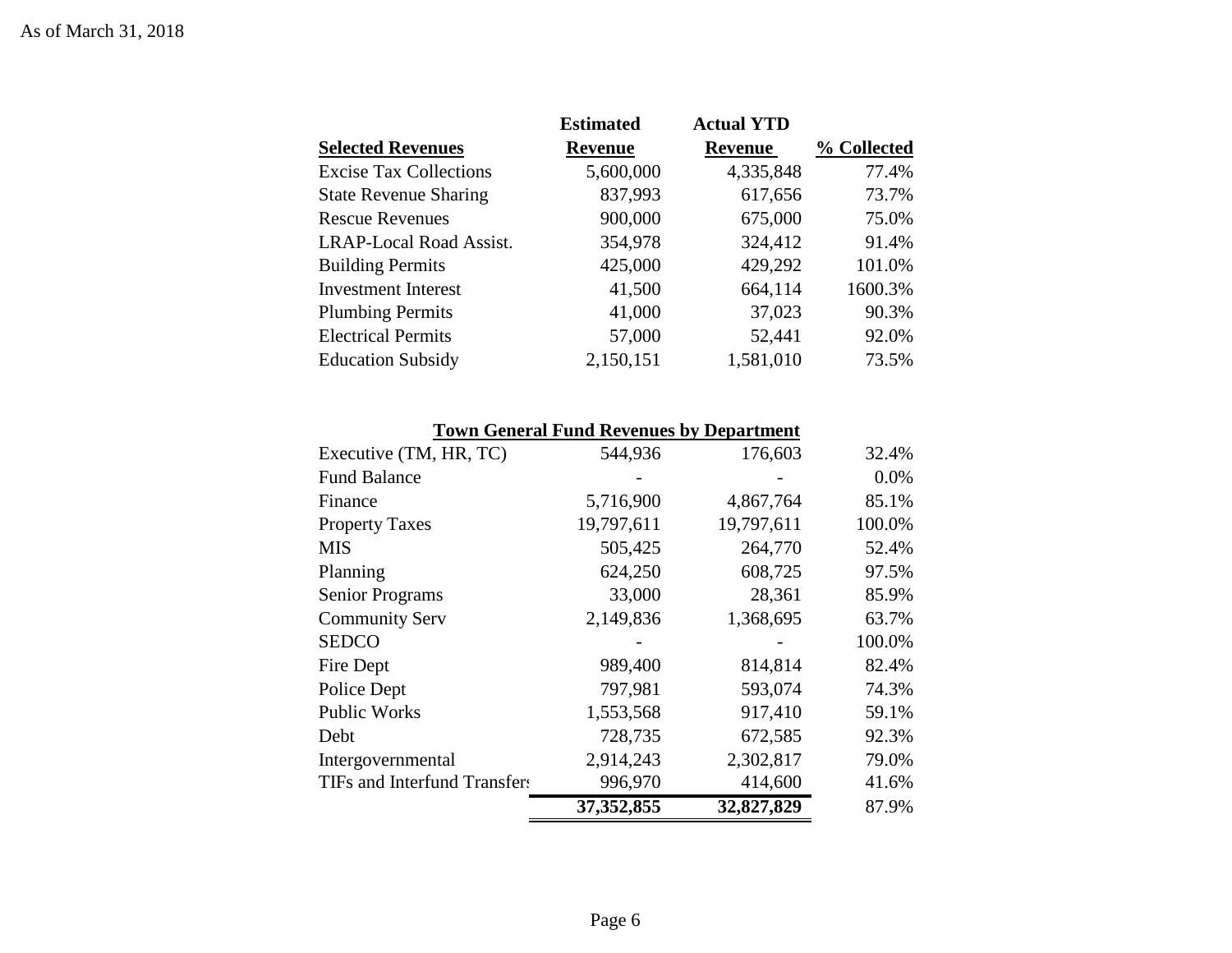## **PROPOSED**

# **Town of Scarborough**

**Financial and Fiscal Policy**



### **TABLE OF CONTENTS**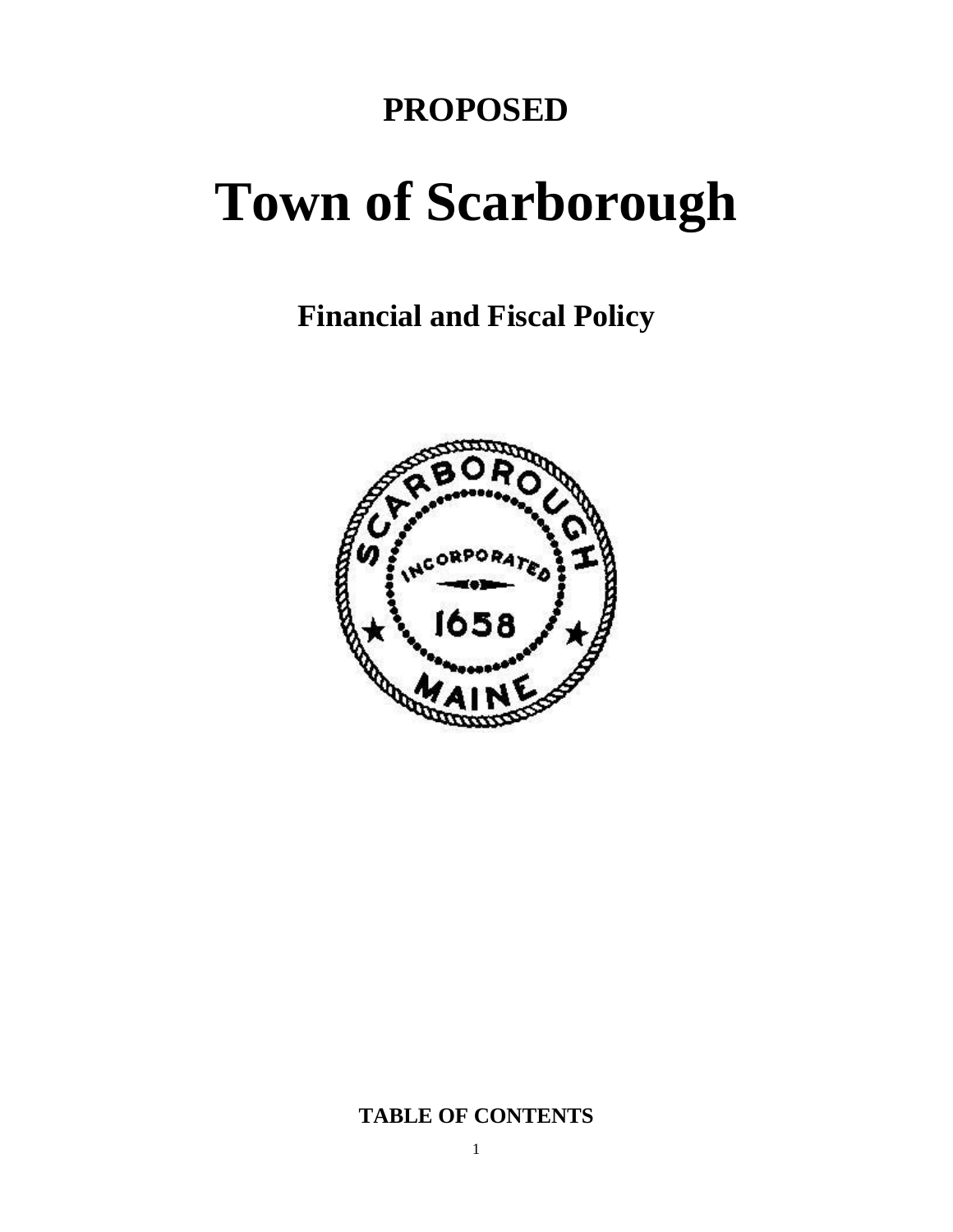### **SECTION I. DEBT MANAGEMENT POLICY**

|                                                        | $\mathbf{1}$            |
|--------------------------------------------------------|-------------------------|
| Introduction                                           | 1                       |
| Purpose                                                | $\mathbf{1}$            |
| Definitions                                            | $\boldsymbol{2}$        |
| Enforcement                                            | $\overline{\mathbf{c}}$ |
| Implementation                                         | $\overline{2}$          |
| Use of Debt Financing                                  | $\overline{4}$          |
| A. Short-Term Debt and Interim Financing               | $\overline{4}$          |
| B. Long-Term Debt [Bonds] – Maturity over one (1) year | 5                       |
| Structure and Term of Debt Financing                   | 6                       |
| <b>Structure of Debt Obligations</b>                   | 6                       |
| <b>Call Provisions</b>                                 | 6                       |
| <b>Competitive Sale</b>                                | 6                       |
| <b>Negotiated Sale</b>                                 | $\boldsymbol{7}$        |
| Voter Approved Bonds                                   | $\tau$                  |
| Debt Administration and Financing                      | 7                       |
| <b>State Statutory Debt Limits and Exclusions</b>      | $\boldsymbol{7}$        |
| Local Debt Limit                                       | $\,8\,$                 |
| Capital Improvement Budget                             | 8                       |
| <b>Bond Fund</b>                                       | 8                       |
| <b>Reserve Funds</b>                                   | $\,8\,$                 |
| <b>Equipment Reserve Funds</b>                         | $8\,$                   |
| <b>Finance Department</b>                              | 8                       |
| Investments                                            | 9                       |
| <b>Bond Counsel</b>                                    | 9                       |
| Underwriter's Counsel                                  | 9                       |
| <b>Financial Advisor</b>                               | 9                       |
| <b>Temporary Notes</b>                                 | 9                       |
| <b>Credit Enhancements-Bond Insurance</b>              | 9                       |
| Competitive Sale of Debt                               | 9                       |
| Refunding of Debt                                      | 10                      |
| <b>Current Refundings</b>                              | 10                      |
| <b>Advance Refundings</b>                              | $\overline{10}$         |
| <b>Conduit Financings</b>                              | 11                      |
| <b>Arbitrage Liability Management</b>                  | 11                      |
| Legal and Regulatory Requirements                      | 11                      |
| <b>Credit Rating</b>                                   | 12                      |
| <b>Rating Agency Relationships</b>                     | 12                      |
| Use of Rating Agencies                                 | 12                      |
| <b>Rating Agency Presentation</b>                      | 12                      |
| <b>Financial Disclosure</b>                            | 12                      |
| <b>Continuing Disclosure</b>                           | 12                      |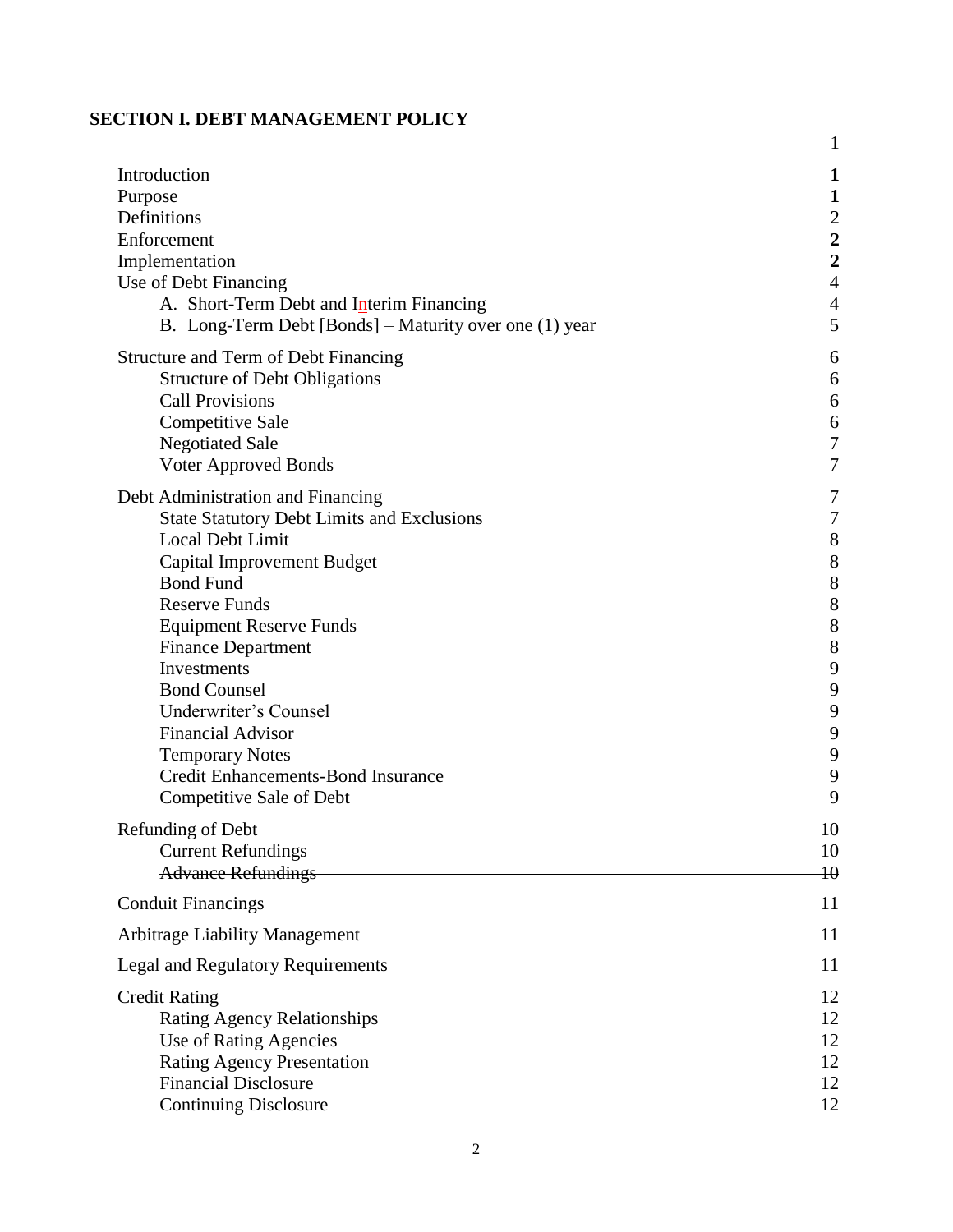| Post-Issuance Reporting and Compliance                        | 13       |
|---------------------------------------------------------------|----------|
| Components                                                    | 13       |
| <b>General Procedures</b>                                     | 13       |
| <b>Bibliography</b>                                           | 14       |
| <b>APPENDIX 1 RATIOS</b>                                      | 15       |
| APPENDIX 2 NET INTEREST COST VS TRUE INTEREST COST            | 15       |
| <b>SECTION II. INVESTMENT POLICY</b>                          | 16       |
| Introduction                                                  | 16       |
| Purpose                                                       | 16       |
| Definitions                                                   | 16       |
| Enforcement                                                   | 17       |
| Scope<br>Prudence                                             | 17<br>18 |
| <b>Investment Objectives</b>                                  | 18       |
| Delegation of Authority                                       | 19       |
| Ethics and Conflict of Interest                               | 19       |
| <b>Prohibited Interest</b>                                    | 19       |
| <b>Authorized Financeil Dealers and Institutions</b>          | 19       |
| Safekeeping and Custody                                       | 19       |
| <b>Maximum Maturities</b>                                     | 19       |
| <b>Authorized Investments</b>                                 | 20       |
| Diversification                                               | 20       |
| <b>Internal Controls</b>                                      | 20       |
| <b>Checks and Balances</b>                                    | 20       |
| <b>Accounting Method</b>                                      | 20<br>20 |
| <b>External Management</b><br><b>Statutory Compliance</b>     | 21       |
| Bibliography                                                  | 21       |
|                                                               |          |
| <b>SECTION III. FUND BALANCE POLICY</b>                       | 21       |
| Introduction                                                  | 21       |
| <b>Operating Budget</b>                                       | 21       |
| <b>Classifying Fund Balance Amounts</b>                       | 22       |
| <b>Authority to Commit Funds</b>                              | 22       |
| <b>Authority to Assign Funds</b>                              | 22       |
| Unassigned Fund Balance                                       | 22       |
| Reporting<br>Repeal of Prior Town Council Fund Balance Policy | 23<br>23 |
|                                                               |          |
| <b>SECTION IV. CAPITAL PLANNING POLICY</b>                    | 23       |
| Introduction                                                  | 23       |
| Purpose                                                       | 24       |
| Definitions                                                   | 24       |
| <b>Implementation/Policy Management</b>                       | 25       |
| Capital Improvement Budget                                    | 25       |
| 3                                                             |          |

 $\begin{array}{c} \hline \end{array}$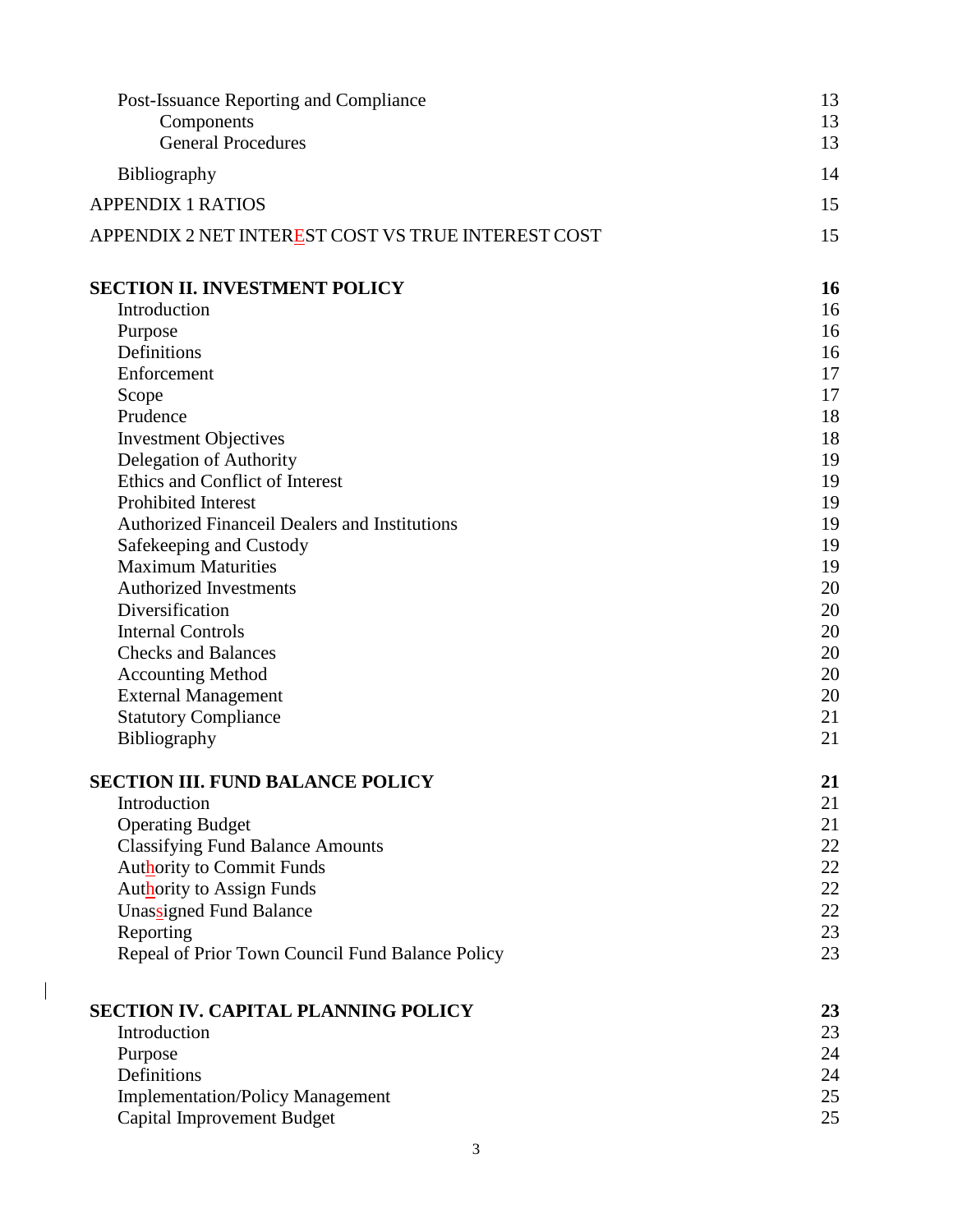| Preservation of Existing Capital Infrastructure | 26 |
|-------------------------------------------------|----|
| Long-Range Facility Plan                        | 26 |
| Life-Cycle Expenses                             | 26 |
| Financing Options for Capitial Budgets          | 26 |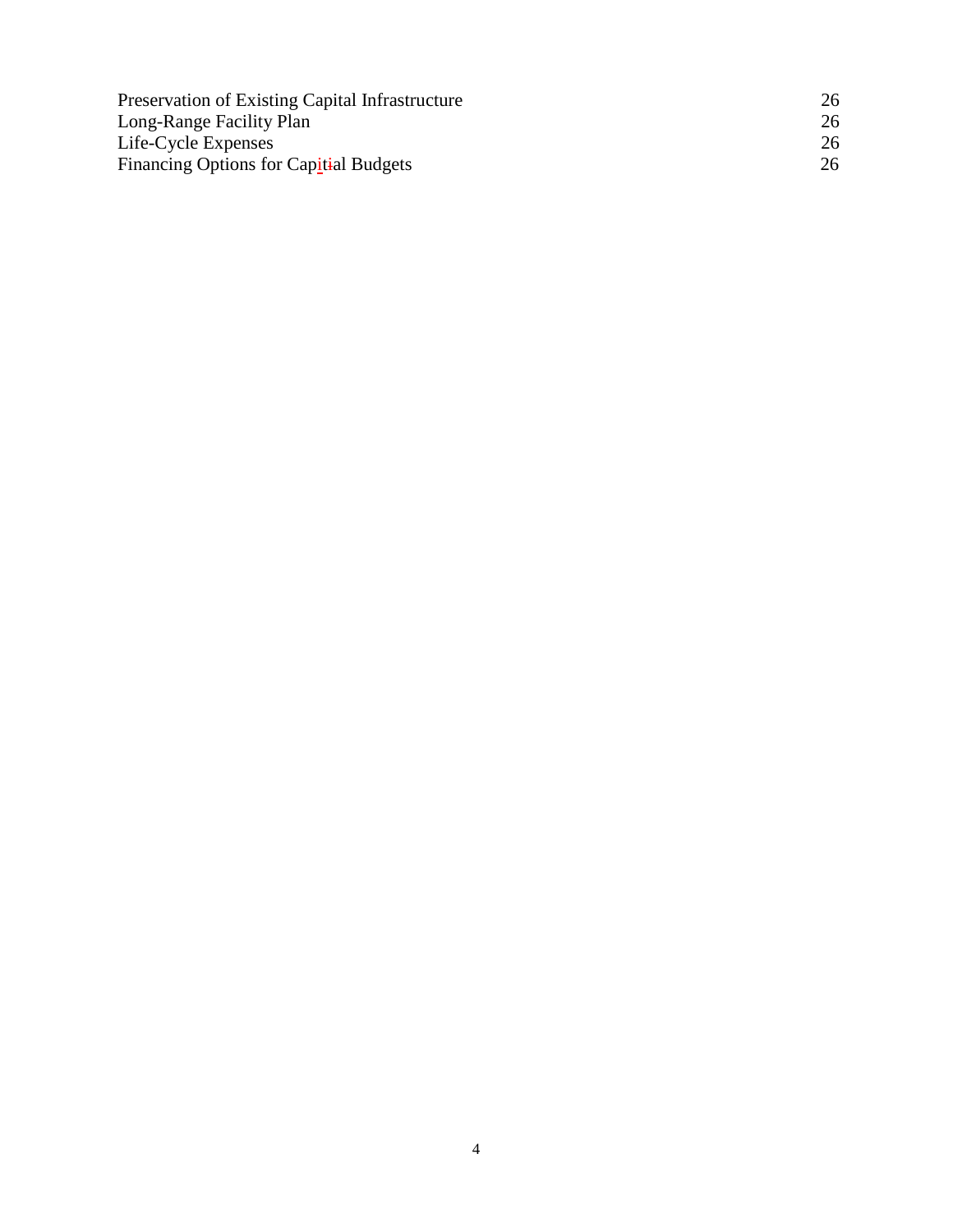### **Town of Scarborough**

### **Introduction**

The Town of Scarborough is committed to supporting, and being a significant stakeholder in, a vibrant, engaged, dynamic, and successful community. Central to this commitment is the consistent ability to fund programs and provide services our residents rely on. Debt management, prudent investment, regulation of fund balances, and capital planning all help determine the Town's success in meeting this commitment to the community. The This policy below describes procedures that will be followed in bonding borrowing money, making investments, maintaining fund balance, and planning for capital investments. The policy also establishes fiscal and financial health indicators that will guide budgeting and planning decisions  $\frac{1}{2}$  for both staff and elected officials. By adopting these indicators and committing to use them to guide decision making the Town of Scarborough furthers its promise to our residents to use their tax monies in an efficient, prudent, and thoughtful manner that ensures high quality services and predictable tax rates.

Staff will conduct an annual measurement of the established indicators and will report the findings to the Finance Committee within the first quarter of each calendar year. This assessment will take place within one month of the publication of the Comprehensive Annual Financial Report. None of the indicators found in this policy, alone or in combination, should be used as the sole basis for making decisions on fiscal policy. Rather, they are intended to be early warnings of areas that need further discussion. The policy statements included in this policy have been developed to guide these discussions.

### **SECTION I. DEBT MANAGEMENT POLICY**

### **INTRODUCTION**

The Town of Scarborough recognizes that one of the keys to sound financial management is a comprehensive Debt Management Policy. These benefits are recognized by bond rating agencies and the development of a Debt Policy is a recommended practice by the Government Finance Officers Association (GFOA). A Debt Policy establishes the parameters for issuing and managing debt. It provides guidelines regarding the timing and purpose for which debt may be issued, presents the types of permissible debt, and the methods of sale that may be used. The Debt Policy should recognize an obligation to fully and timely repay all debt as an essential requirement for entry into the capital markets. Adherence to a Debt Policy helps to ensure that a government maintains a sound financial position and that credit quality is protected.

The Debt Policy is to be used in conjunction with the operating and capital budgets, the Capital Improvement Program (CIP), and other financial policies. The advantages of a Debt Policy are:

- Enhancing the quality of decisions;
- Documenting the decision-making process;
- Identifying objectives for staff to implement;
- Demonstrating a commitment to long-term financial planning objectives; and
- Being viewed positively by the bond rating agencies, investment community and taxpayers.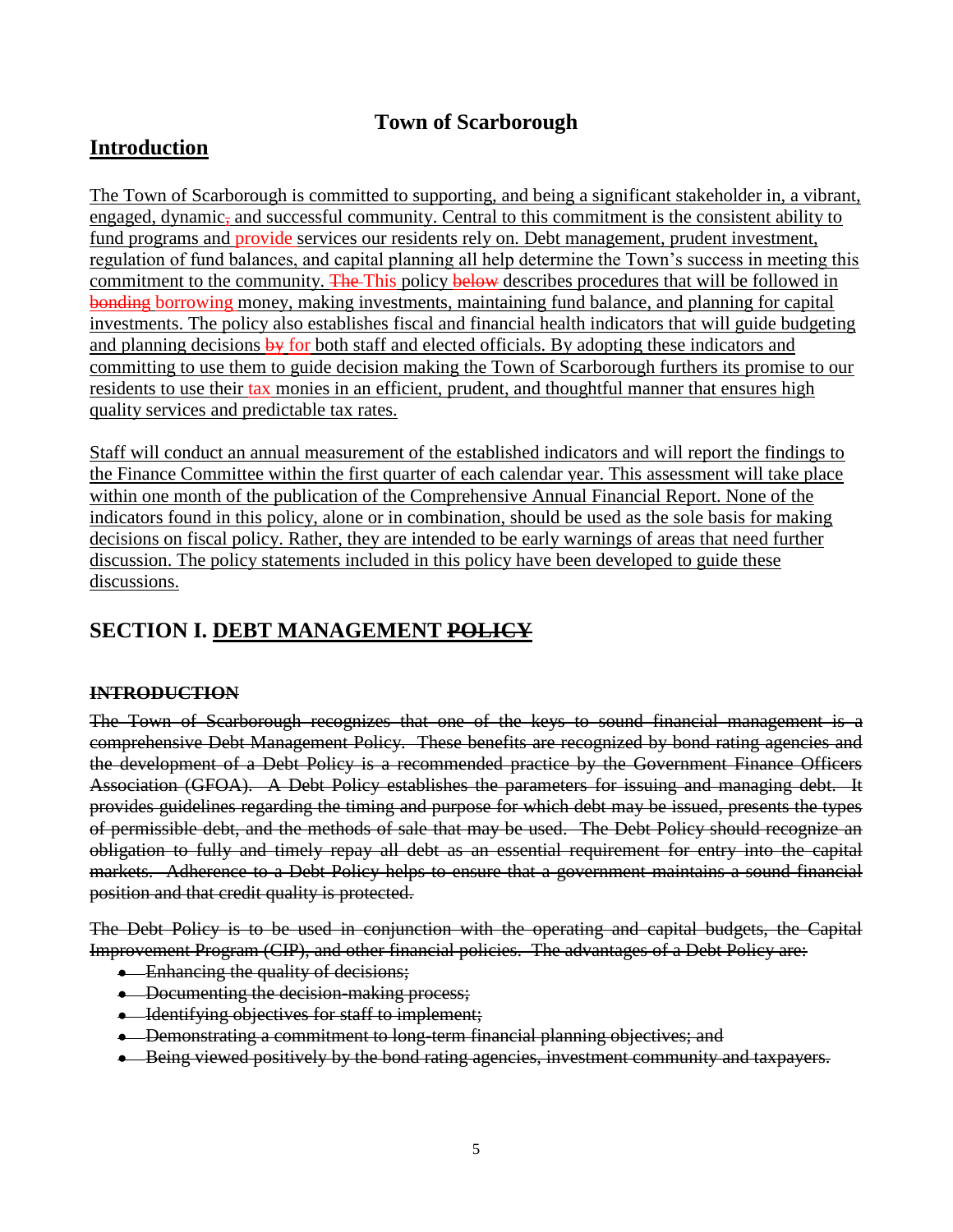### **PURPOSE**

The **Debt** Policy Statement sets forth comprehensive guidelines for the financing of capital expenditures. It is the objective of this policy that (1) the Town obtains financing only when desirable, (2) the process for identifying the timing and amount of debt financing be as efficient as possible (3) obtain and then retain the highest possible credit rating without drastically impacting town operations, (4) obtain the most favorable interest rate and other related costs and (5) comply with full and complete financial disclosure and reporting, as required.

Debt financing, to includes general obligation bonds, special assessment bonds, temporary notes, lease/purchase agreements, debt guaranteed by the Town, and other Town obligations permitted to be issued or incurred under Maine statute, and should only be used to purchase capital assets that will not be acquired from current resources. The useful life of the asset or project needs to equal be no greater than 120%, or exceed the payout schedule, of any debt the Town assumes for that project. This allows for a closer match between those who benefit from the asset or project and those that pay for it.

To enhance creditworthiness and prudent financial management, the Town is committed to systematic capital planning, intergovernmental cooperation and coordination, and long-term financial planning. Evidence of this commitment to capital planning will be demonstrated through adoption and periodic adjustment of the Town's Capital Improvement Plan (the "CIP") and the annual adoption of a multiyear Capital Improvement Budget.

### **DEFINITIONS**

*Arbitrage***.** Arbitrage refers to the rebate amount due the Internal Revenue Service (IRS) where funds received from the issuance of tax-exempt debt have been invested and excess greater interest earnings have occurred unless complying with certain exceptions.

*EMMA***.** Electronic Municipal Market Access System of the Municipal Securities Rulemaking Board ("MSRB").

*General Obligation Bonds***.** Bonds backed by the full faith and credit of the Town and unless paid from other sources, are payable as to both principal and interest from ad valorem taxes that are subject to limitation unless certain procedural requirements ner Title 30-A, Section 5721-A of the Maine Revised Statutes, as amended, are met, in which case such ad valorem taxes may then be levied, without limit as to rate or amount upon all the property within the territorial limits of the Town and taxable by it. The taxing power may be an unlimited ad valorem tax, usually on real estate and personal property. A special tax rate levied for the Bond & Interest Fund may be used annually to pay for General Obligation debt service. Because it is secured by tax levies, this structure has strong marketability and lower interest costs.

*Moral Obligation Bonds* - A [bond](http://www.msrb.org/glossary/definition/bond.aspx) that, in addition to its primary source of security, is also secured by a non-binding [covenant](http://www.msrb.org/glossary/definition/covenant-or-bond-covenant.aspx) that any amount necessary to make up any deficiency in [debt service](http://www.msrb.org/glossary/definition/debt-service.aspx) will be included in the budget recommendation made to the governing body, which may appropriate funds to make up the shortfall. The governing body, however, is not legally obligated to make such an appropriation.

*Revenue Bonds.* Bonds secured by specific revenues to be collected for the project and not by the full faith and credit of the Town. Also known as Non-recourse loans whereby the revenues pledged to pay for debt service are the only revenues available to pay the bonds.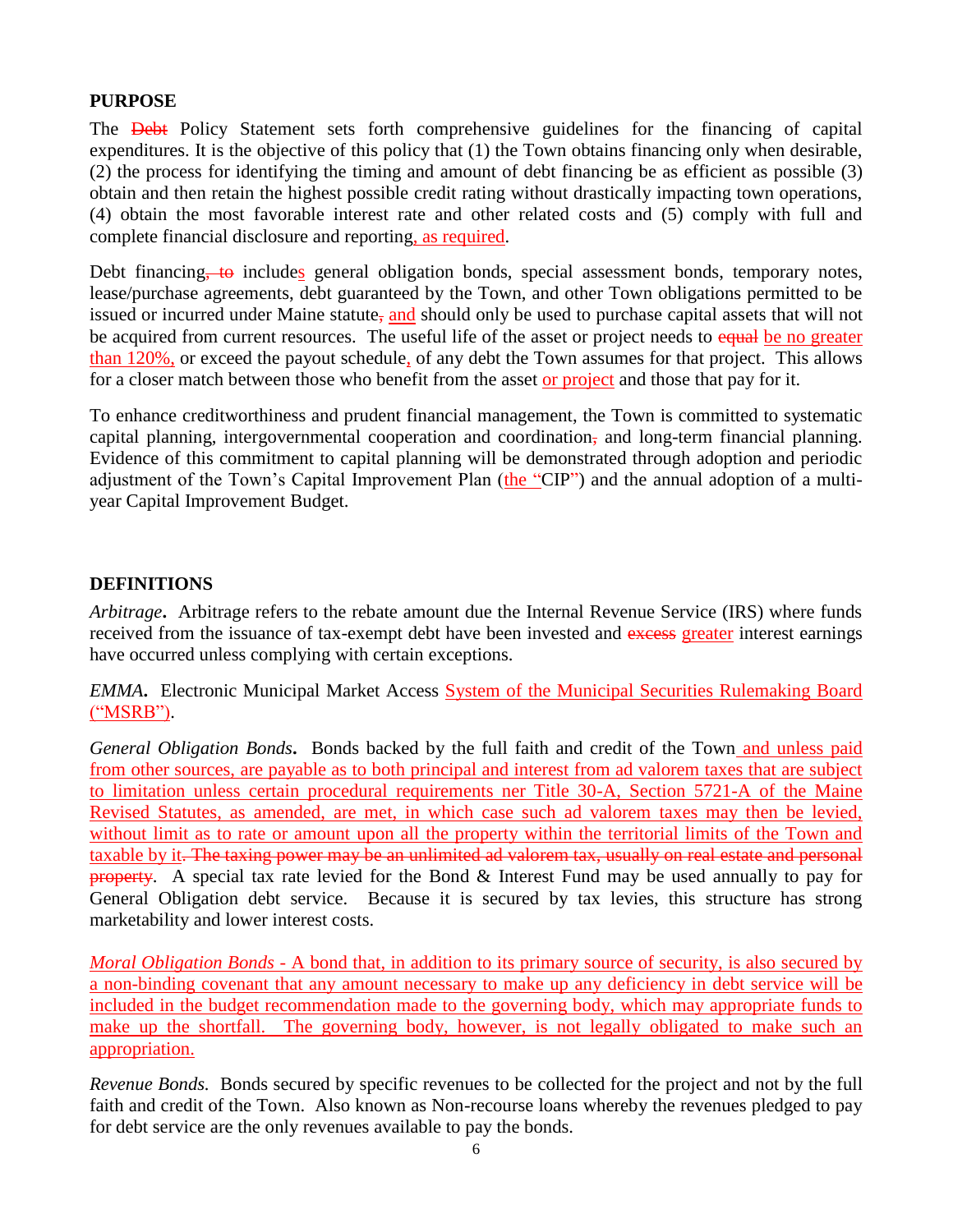Lease/Purchase Agreements. A legal document financial arrangement under which tangible property, such as equipment, property or vehicles, is leased in exchange for a periodic payment, with the option to purchase the property at the end of the leasing period. Many times, these obligations are subject to annual appropriations and are therefore, not statutory debt.

*Special Assessment Bonds.* Bonds Debt issued to develop capital facilities and or basic infrastructure for the benefit of properties within an assessment district. Assessments are levied on properties benefited by the project. The Town's recourse for non-payment is typically foreclosure on the property and the remaining long-term obligation becomes the Town's direct obligation.

*Capital Appreciation Bonds (CABs) -* A [municipal security](http://www.msrb.org/glossary/definition/municipal-securities.aspx) on which the investment return on an initia[l](http://www.msrb.org/glossary/definition/principal.aspx) [principal](http://www.msrb.org/glossary/definition/principal.aspx) amount is reinvested at a stated compounded rate until [maturity.](http://www.msrb.org/glossary/definition/maturity-or-maturity-date.aspx) At maturity the investor receives a single payment (the ["maturity value"](http://www.msrb.org/glossary/definition/maturity-value.aspx)) representing both the initial principal amount and the total investment return. CABs typically are sold at a deeply [discounted](http://www.msrb.org/glossary/definition/discount.aspx) price with maturity values in multiples of \$5,000. CABs are distinct from traditional zero coupon bonds because the investment return is considered to be in the form of compounded [interest](http://www.msrb.org/glossary/definition/interest.aspx) rather than accreted [original issue](http://www.msrb.org/glossary/definition/original-issue-discount-_oid_.aspx)  [discount.](http://www.msrb.org/glossary/definition/original-issue-discount-_oid_.aspx) For this reason only the initial principal amount of a CAB would be counted against a municipal [issuer's](http://www.msrb.org/glossary/definition/issuer.aspx) statutory [debt limit,](http://www.msrb.org/glossary/definition/debt-limit.aspx) rather than the total par value, as in the case of a traditional zero coupon bond, similar to US Savings Bonds.

*Temporary Bond Anticipation Notes (BANs)*. Notes are issued to provide temporary financing, to be repaid by long-term financing. This type of **bridge** interim financing has a maximum maturity of three years under Maine statute.

### **ENFORCEMENT**

This policy will be enforced by the Town's Finance Director. This Debt Management Policy shall be reviewed by the Finance Director, Town Manager and the Finance Committee at least annually.

### **IMPLEMENTATION**

The Town's Debt Policy shall be implemented by the Finance Director when developing comprehensive debt management guidelines that provides for the following:

- Full and timely payment of principal and interest on all outstanding debt;
- That debt be incurred only for those purposes as provided by State statute;
- Capital improvements should be developed, approved and financed in accordance with the Town Charter and Ordinances and the capital improvement budgeting process;
- The payment of debt shall be secured by the faith, and credit and taxing power of the Town, in the case of General Obligation<sub>i</sub>; and  $\frac{f}{f}$  the pledge of specified, limited only specific revenues in the case of Revenue Bonds. The Town shall not pledge any Town revenues to its a non-recourse conduit bond financings. Furthermore, the Town has no moral obligation to repay bondholders of conduit financings issued under its authority.
- Principal and interest retirement schedules shall be structured to: (1) achieve a low borrowing cost for the Town, (2) accommodate the debt service payments of existing debt and (3) respond to perceptions of market demand. Shorter maturities shall always be encouraged to demonstrate that debt is being retired the taxpayer' willingness to repay its obligations at an aggressive pace.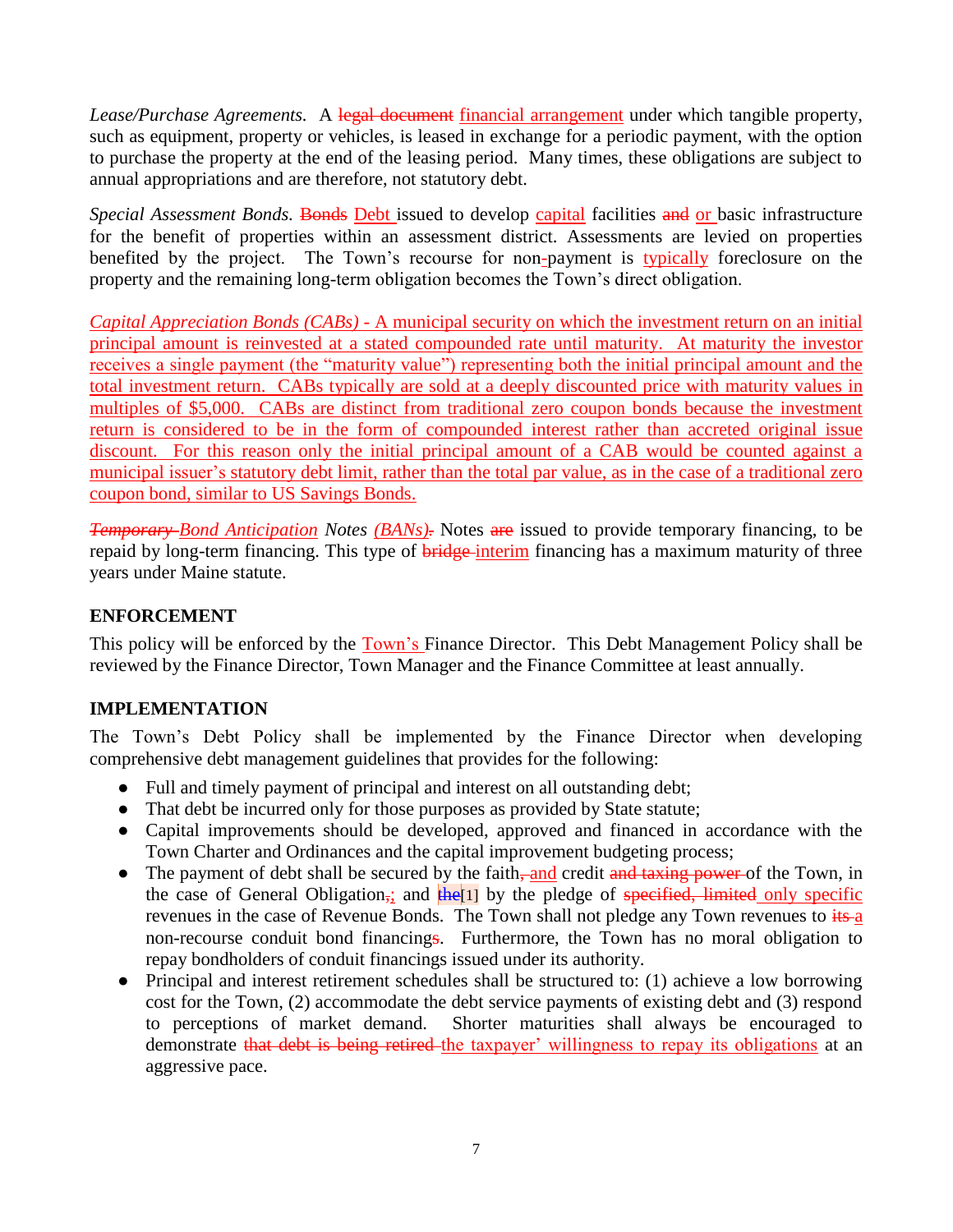- Debt incurred shall generally be limited to obligations with serial and term maturities (pursuant to State statute) but may be sold in the form of capital appreciation bondsCABs or other structures, if circumstances warrant;
- The average life of the debt incurred should be no greater than the 120% of the projected average useful life of the project or assets being financed;
- The Town shall select a method of sale that will maximize the financial benefit to the Town. Such sales can be competitive or negotiated, depending upon the project(s) and market conditions. All methods of sale shall first be subject to Town Council approval.
- Underwriters for negotiated sales should be selected in accordance with the Town's Purchasing Ordinance and the Debt Management Policies and Guidelines developed by the Town. The selection should maximize the quality of services received while minimizing the cost to the Town. Any additions to the underwriting teams shall be subject to Town Council approval. Selected underwriters shall adhere to the **Municipal Securities Rule-making Board (MSRB)** and the Securities and Exchange Commission ("SEC") rules and regulations;
- The Town shall maintain good communications with bond rating agencies to ensure complete and clear understanding of the credit worthiness of the Town; and
- Every financial report, bond offering document (the "Official Statement") and the Annual Information and Operating Statement ("AIOS") shall follow a policy of full, complete and accurate disclosure of financial conditions and operating results. All reports shall conform to guidelines issued by the Government Finance Officers Association ("GFOA"), Securities and Exchange Commission (SEC), and the Internal Revenue Service Code (IRSthe "Code") to meet the disclosure needs of rating agencies, the MSRB, investors and taxpayers.

Primary responsibility for making debt-financing recommendations rests with the Finance Director with assistance from finance staff. The responsibilities of Town staff shall be to:

- Consider the need for debt financing and assess progress on the current Capital Improvement Budget and any other program/improvement deemed necessary by the Town Manager;
- To review applicable debt ratios as listed in Appendix 1, to ensure that the Town is staying within the guidelines set forth by this policy;
- Review changes in federal and State legislation, and tax or securities law that affect the Town's ability to issue debt and report such findings to the Town Manager as appropriate;
- Review the provisions of ordinances authorizing issuance of General Obligation bonds of the Town, annually;
- Review the opportunities for refinancing existing debt; and,
- Recommend services by a *financial* municipal advisor, bond counsel, paying agents and other debt financing service providers, when appropriate.

In developing financing recommendations, the Town staff should consider:

- Options for interim financing including short-term and inter-fund borrowing, taking into consideration federal and State reimbursements;
- Effects of proposed actions on the tax rate changes and/or user charges;
- Trends in bond market structures:
- Trends in interest rates; and,
- Other factors as deemed appropriate.

Debt is intended to be structured to match projected cash flows, moderate the impact on future property tax levies, and maintain a relatively rapid repayment of principal. The Town will endeavor to repay as much of the initial principal amount within ten years as practicable.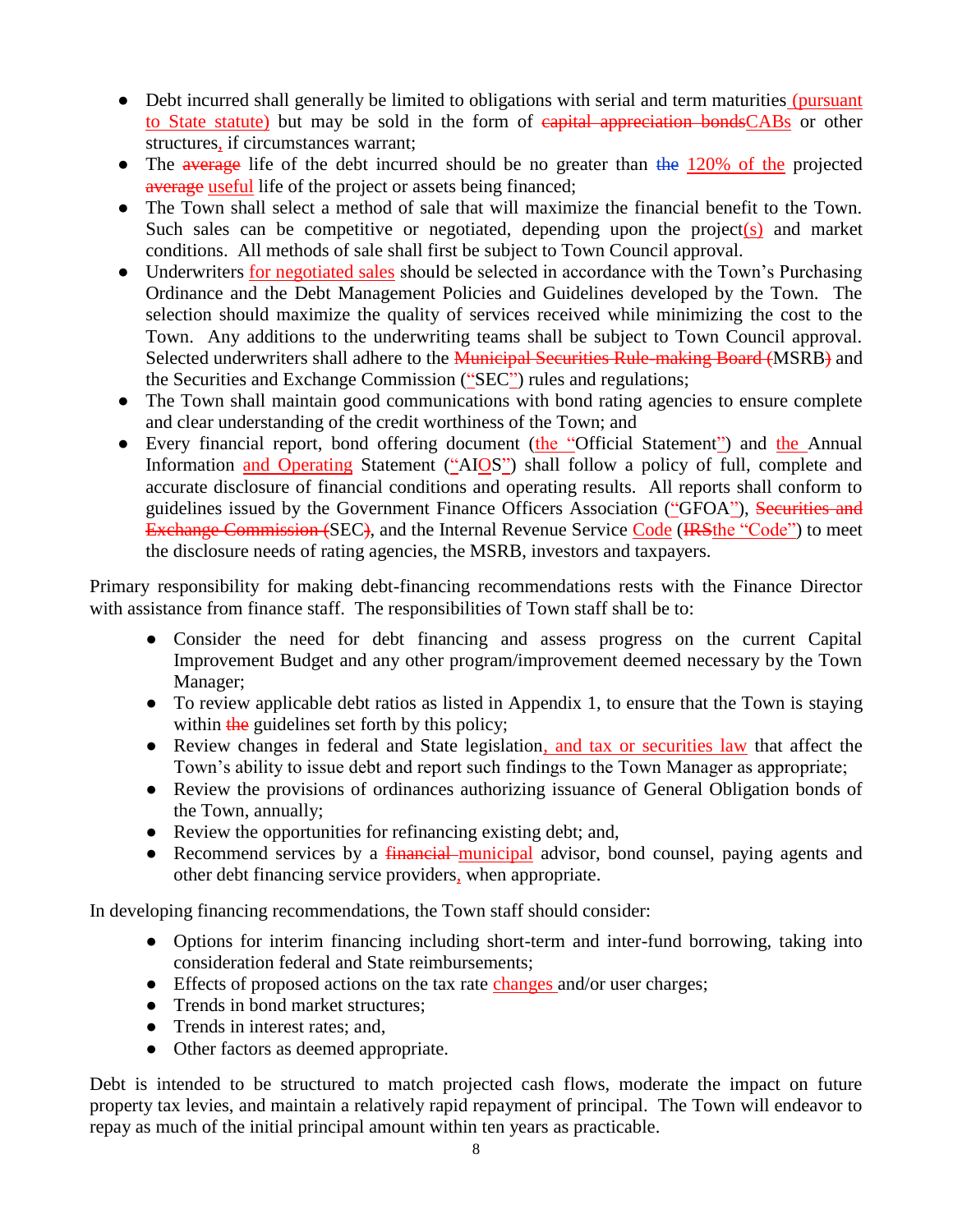The Town shall use an objective analytical approach to determine whether it desires to issue new General Obligation bonds. Generally, this process will compare ratios of key financial and economic data. The goal will be for the Town to maintain or improve its existing credit rating.

These ratios should include, at a minimum:

- Debt per capita,
- Debt as a percent of Statutory debt limit,
- Debt as a percent of State equalized valuation,
- Annual tax-supported debt service payments as a percent of annual budgeted governmental expenditures, and;
- Debt service payments as a percentage of the level of overlapping net debt of all local taxing jurisdictions. A set of ratios to be adopted are listed in Appendix 1, attached.

The decision on whether or not to issue new General Obligation bonds should be based, in part, on (a) costs versus benefits, (b) the current conditions of the bond market, and (c) the Town's ability to issue new General Obligation bonds as determined by the aforementioned benchmarks.

### **USE OF DEBT FINANCING**

The Town shall assess all financial alternatives for funding capital improvements prior to issuing debt. "Pay-as-you-go" financing should be considered before issuing any debt. Pay-as-you-go financing may include: -intergovernmental grants from federal, State, and other sources,; current revenues and fund balances; private sector contributions; public/private partnership or leases. Debt financing is generally not considered appropriate for any recurring purpose such as current operating and maintenance expenditures. Once the Town determines that pay-as-you-go is not a feasible financing option, the Town may use short-term or long-term debt to finance capital projects or acquire assets.

### **A. Short-Term Debt and Interim Financing**

Short-term obligations may be issued to finance projects or portions of projects for which the Town may issue long-term debt (i.e., it could be used to provide interim financing that eventually would be refunded with the proceeds of long-term obligations). Short-term obligations may be backed with a tax or revenue pledge,; or a pledge of other available resources. *Lines of and Letters of Credit* should not exceed one (1) year and, pursuant to the SEC, *Commercial Paper* maturities should may not exceed two hundred and seventy days (270 days).

*Line and Letter of Credit* - Where their use is judged to be prudent and advantageous to the Town, the Finance Director and Town Manager have the power to enter into agreements with commercial banks or other financial entities for purposes of acquiring Lines of or Letters of Credit that shall provide the Town with access to credit under terms and conditions as specified in such agreements. Any agreements with financial institutions for the acquisition of Lines of or Letters of Credit shall be approved by the Town Council. Lines of and Letters of Credit entered into by the Town shall be in support of projects contained in the approved (CIP) budget.

### *Commercial Paper*

The Town may choose to issue Commercial Paper as a source of interim financing for projects contained in the Town's approved CIP plan only after the Finance Director determines that such a financing represents the least-least-cost interim financing option for the Town. Furthermore, Commercial Paper shall not be issued for Town capital programs unless it is of sufficient economic size as determined by the Town Manager and approved the Town Council.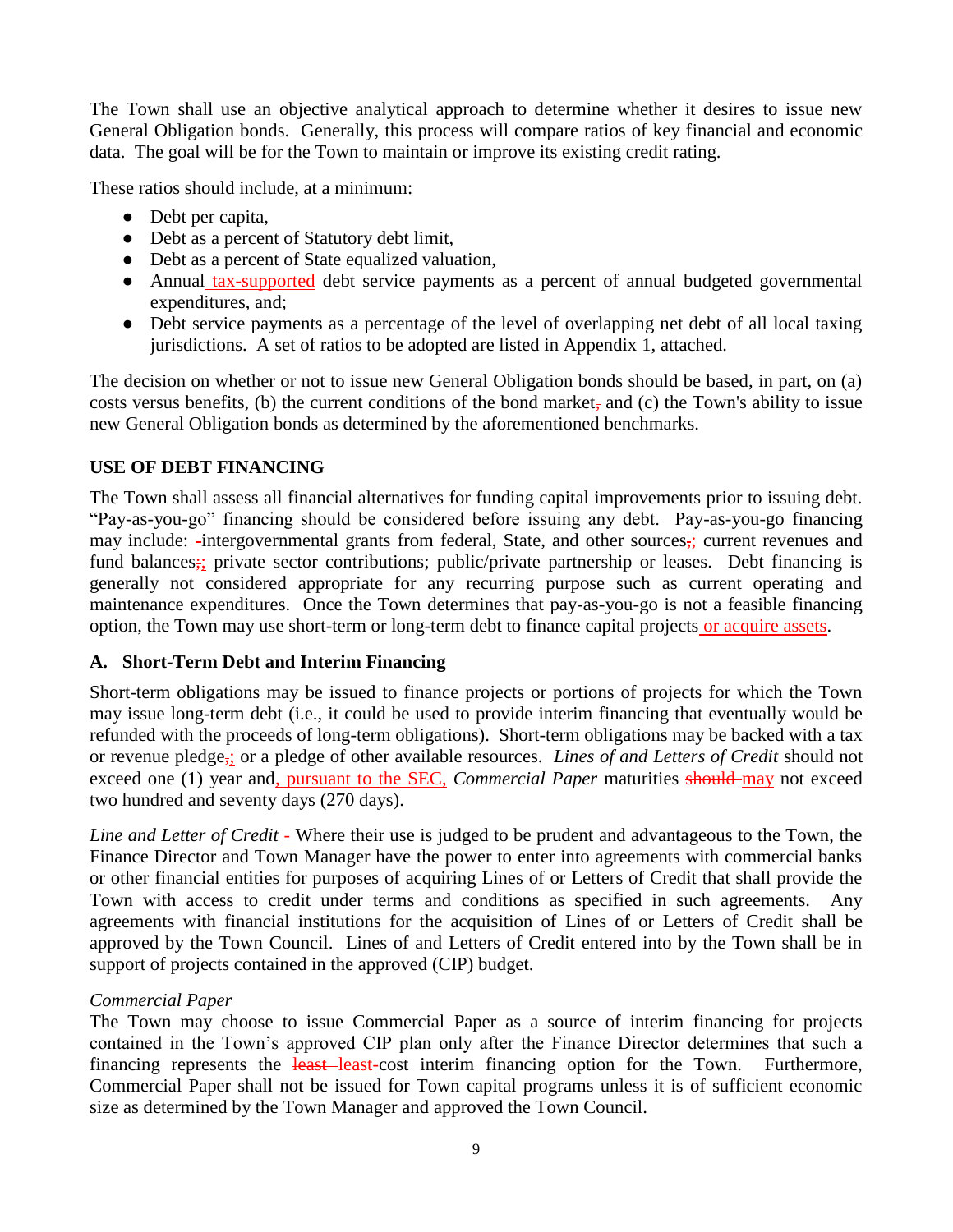### *Lease/Purchase Arrangement*

The Town may choose to enter into a capital lease-purchase arrangement as a source of financing for projects contained in the Town's approved CIP plan after the Finance Director determines that such a financing represents the least cost financing option for the Town. All lease/purchase arrangements shall be obtained through a request for proposal process in accordance with the Town's Purchasing Ordinance, with the bid going to the vendor whose proposal is most advantageous to the Town. Lease/purchase arrangements should not exceed five (5) years unless approved, in advance, by the Town Manager but shall never exceed ten (10) years or the life of the asset, whichever is less.

### **B. Long-Term Debt (Bonds) – Maturity over one (1) year**

### *General Obligation Bonds*

Long-term General Obligation or Revenue Bonds shall be issued to finance significant capital improvements or assets for purposes set forth by voters in bond elections and the (CIP). Additionally, Revenue Bonds may be issued in response to public need without voter authorization. Long-term debt may be incurred for only those purposes provided by State statute. Long-term debt will be incurred in keeping with MRSA Title 30-A, Section 5772 - *A municipality may issue general obligation securities for funding or refunding all or part of its debt and for any purpose for which it may raise money.*

The Town will use debt financing only when it is an appropriate means to achieve a fair allocation of costs between current and future beneficiaries or users, in the case of a capital need emergency, for one-time capital improvement projects; and for equipment purchases, under the following circumstances:

- The project is included in the Town's capital improvement budget and is in conformance with the Town's CIP;
- Disasters requiring emergency funding;
- The project is the result of growth-related activities within the community that require unanticipated and unplanned infrastructure or capital improvements by the Town;
- The project's useful life or the projected service life of the equipment will be greater at least 120% of the useful life than or equal to the term of the financing;
- There are revenues sufficient to service the debt, whether from future property taxes, user fees, or other specified and reserved resources, debt supported by user fees, special assessments or special charges are preferred and for the term thereon,
- The debt should be used primarily to finance only capital projects that have a relatively long life (i.e., typically ten (10) years or longer).
- For long-term borrowing, the equipment or project is an item that is purchased and/or constructed infrequently, has an expected useful life of at least five (5) years, and costs in excess of \$100,000; and
- For short-term borrowing or lease/purchases, the equipment is an item that is purchased infrequently, has an expected useful life of at least five (5) years, and costs less than \$100,000.

### *Special Assessment Bonds - Tax Increment Financing Districts*

The Town shall maintain a watchful attitude over the issuance of special assessment bonds for the benefit of district improvements. The Town's share of any benefit district project may not exceed more than 95% of any proposed costs related to a benefit district. To the extent possible, the developer shall be required to deposit 25% of the costs allocated to the benefit district prior to authorization. In most cases, the debt will have a maximum term of ten (10) years, however, a longer term may be allowed provided it does not exceed the life of the improvements included in the benefit district or State statute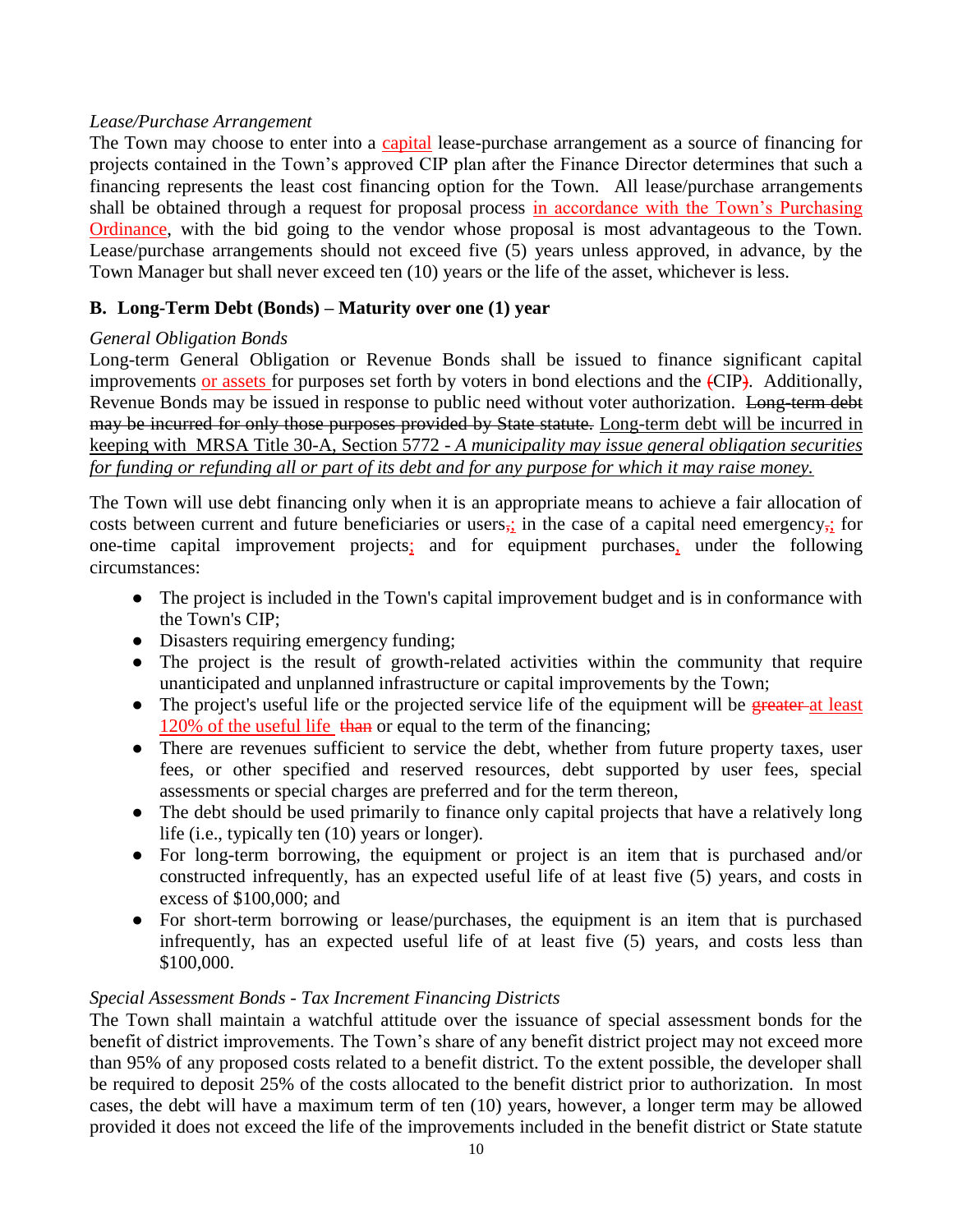(i.e., currently twenty (20) years). The benefit district will be assigned costs such as administration, engineering, financing and legal associated with the formation of the district and issuance of any debt.

### *Overlapping Debt with Intergovernmental Agencies*

The Town will typically not use its debt capacity for projects by entities or other special purpose units of government that have the ability to issue tax-exempt debt. The Town will, annually, determine its proportional share of its portion of outstanding debt of the following agencies: -Portland Water District, ecomaine, Portland Water District, Saco-Biddeford Water District, Scarborough Sanitary District, Scarborough Public Library and Cumberland County.

The Town may also enter into arrangements with other governmental entities where a portion of the project costs will be reimbursed by the other government. An agreement as to how the project costs will be allocated and reimbursements made must be approved by the governing bodies.

### **STRUCTURE AND TERM OF DEBT FINANCING**

*Structure of Debt Obligations* - The Town normally issues bonds pursuant to State statute with a final maturity of no greater than thirty  $(30)$  years or less for General Obligation and special assessment bonds. Lease/purchase arrangements should typically be for a period of not more than five (5) years, typically. The normal typical structure of General Obligation bonds will result in even principal payments or even principal payments and interest payments, per project, over the term of the debt. There shall be no "balloon" bond repayment schedules which consist of low annual payments and one large payment of the balance due at the end of the term. [too restrictive; Bath, Westbrook and Yarmouth are examples where this was a prudent structure] There shall always be at least interest paid in the first fiscal year after a bond saleclosing. In cases where related revenues may not occur for several years, it may be desirable to capitalize the interest by increasing the size of the issue and deferring the principal payments so that only interest is paid on the debt for the first few years until the project is "placed in service" but, pursuant to State statute, for a period of not greater than five (5) years from the date of issue.

*Call Provisions* - Call provisions terms, and penalties for bond issues if any, will be evaluated based upon then current market conditions.

*Competitive Sale* - Town debt will typically be issued typically through a competitive bidding process. All bond prices rates shall be computed based on True Interest Cost ("TIC") providing other bidding requirements are satisfied. TIC is defined as the rate at which, as of the date of the bonds, discounts semi-annually, all future payments on account of principal and interest on the bonds to the price bid, not including interest accrued to the date of delivery of the bonds (see appendix 2). Exceptions to this would be bonds issued in part through a grant that ties the remaining monies to a loan  $(i.e.,e.g., USDA)$ Rural Development) due to the small size of the loan making a competitive bid process less than cost effective or other special circumstance such as Advance Refundings.

*Negotiated Sale* - When certain conditions favorable for a competitive sale do not exist and or when a negotiated sale will provide significant benefits to the Town that would not be achieved through a competitive sale, the Town may elect to sell its debt obligations through a private or negotiated sale, upon approval by the Town Council. Such determination may be made on an issue-by-issue basis, for a series of issues,; or for part or all of a specific financing program. The Town Council may provide for the sale of Town debt by negotiating the terms and conditions of the sale, including prices, interest rates, credit facilities, underwriter, underwriting or remarketing fee, and commissions. Examples of such sales include, but are not limited to the following: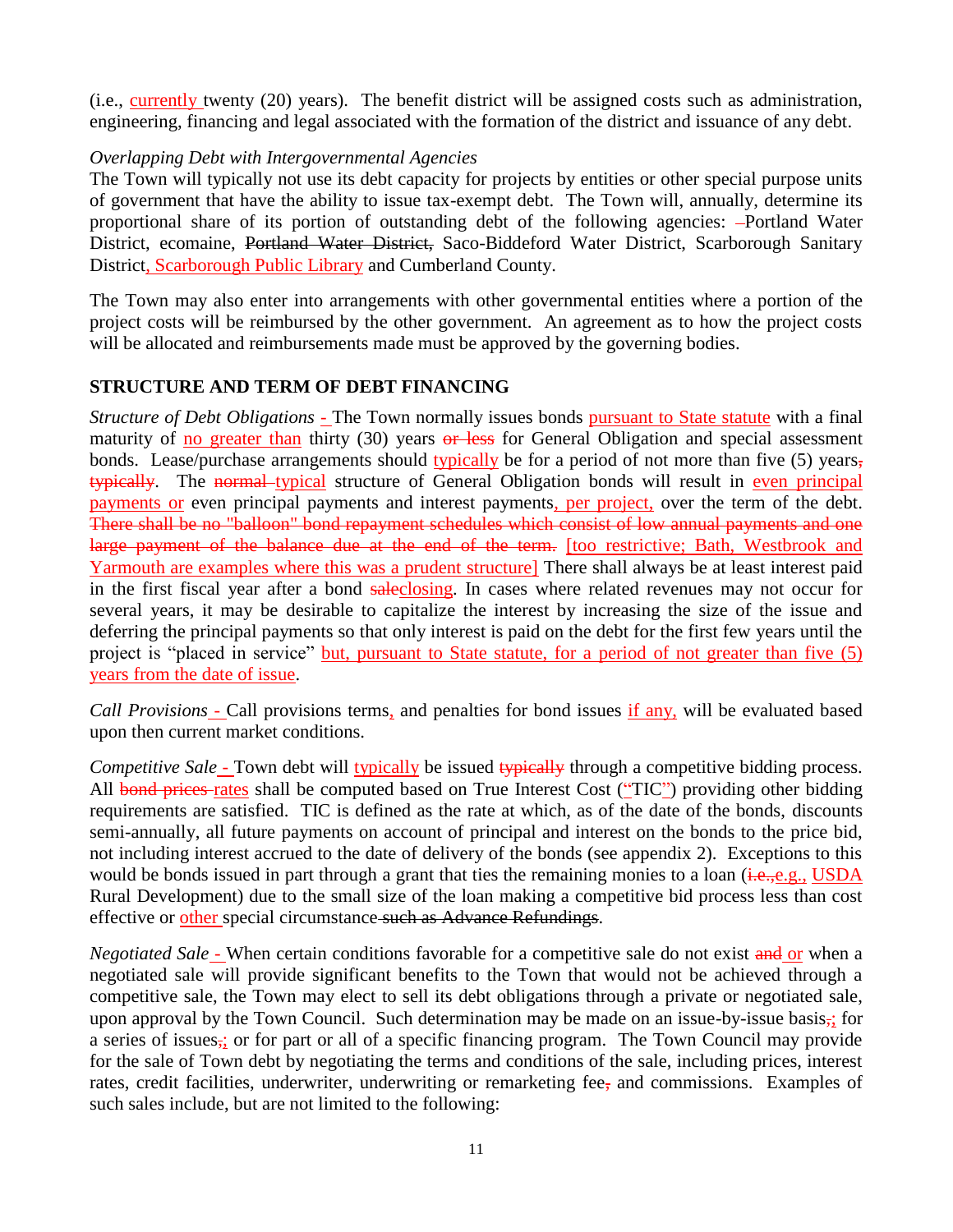- Variable rate long-term obligations that the Town may choose to issue that pay a rate of interest that varies according to a pre-determined formula or results from a periodic remarketing of the securities consistent with securities and tax law, State law and covenants of pre-existing bonds, and each depending on market conditions;
- A debt issue so small or large that the number of potential bidders would be too limited to provide the Town with truly competitive bids; and.
- A debt issue requiring the ability to react quickly to sudden changes in interest rates (ex., Advance Refunding bonds in a volatile or favorable market).

*Voter Approved Bonds* - Per section 907 of the Town Charter: "The Town Council shall submit orders or resolves authorizing the issuance of General Obligation securities of the Town, or the appropriation and expenditure of funds derived solely from municipal revenue sources, or a combination of both, in a principal amount greater than \$400,000 for a single capital improvement or item of capital equipment to voter referendum subject to the section 907.1.1 of the Charter as follows: The provisions of this section shall not be applicable to any order or resolve authorizing (i) the refunding of any securities or other obligation of the Town; (ii) the issuance of General Obligation securities, or other direct or indirect obligations, of the Town for streets, sidewalks, or storm or sanitary sewers or other public utilities; or (iii) any construction or financing of improvements or equipment needed as a result of fire, flood, disaster, or other declared emergency. For purposes of this section, the Town Council may by vote of five (5) of its members adopt emergency orders or resolves authorizing construction or financing of improvements or equipment needed as a result of fire, flood, disaster or other emergency and such orders or resolves shall contain a section in which the emergency is set forth and defined; provided, however, that the declaration of such emergency by the Town Council shall be conclusive." (Amended November 5, 2002; effective November 20, 2002).

### **DEBT ADMINISTRATION AND FINANCING**

*State Statutory Debt Limits and Exclusions* - In accordance with Title 30-A, Section 5702 of the Maine Revised Statutes, as amended, "No municipality shall incur debt which would cause its total debt outstanding at any time, exclusive of debt incurred for school purposes, for storm or sanitary sewer purposes, for energy facility purposes or for municipal airport purposes to exceed 7½% of its last full state valuation, or any lower percentage or amount that a municipality may set. A municipality may incur debt for school purposes to an amount outstanding at any time not exceeding 10% of its last full state valuation, or any lower percentage or amount that a municipality may set, for storm and sewer purposes to an amount outstanding at any time not exceeding 7½% of its last full state valuation, or any lower percentage or amount that a municipality may set, and for municipal airport and special district purposes to an amount outstanding at any time not exceeding 3% of its last full state valuation, or any lower percentage or amount that a municipality may set; provided, however, that in no event shall any municipality incur debt which would cause its total debt outstanding at any time to exceed 15% of its last full state valuation, or any lower percentage or amount that a municipality may set."

Title 30-A, Section 5703 of the Maine Revised Statutes, as amended, provides that the limitations on municipal debt contained in Section 5702 do not apply "…to any funds received in trust by any municipality, any loan which has been funded or refunded, notes issued in anticipation of federal or state aid or revenue sharing money, tax anticipation loans, notes maturing in the current municipal year, indebtedness of entities other than municipalities, indebtedness of any municipality to the Maine School Building Authority, debt issued under Chapter 235 and Title 10, chapter-Chapter 110, subchapter-Subchapter IV, [my bad] obligations payable from revenues of the current municipal year or from other revenues previously appropriated by or committed to the municipality, and the state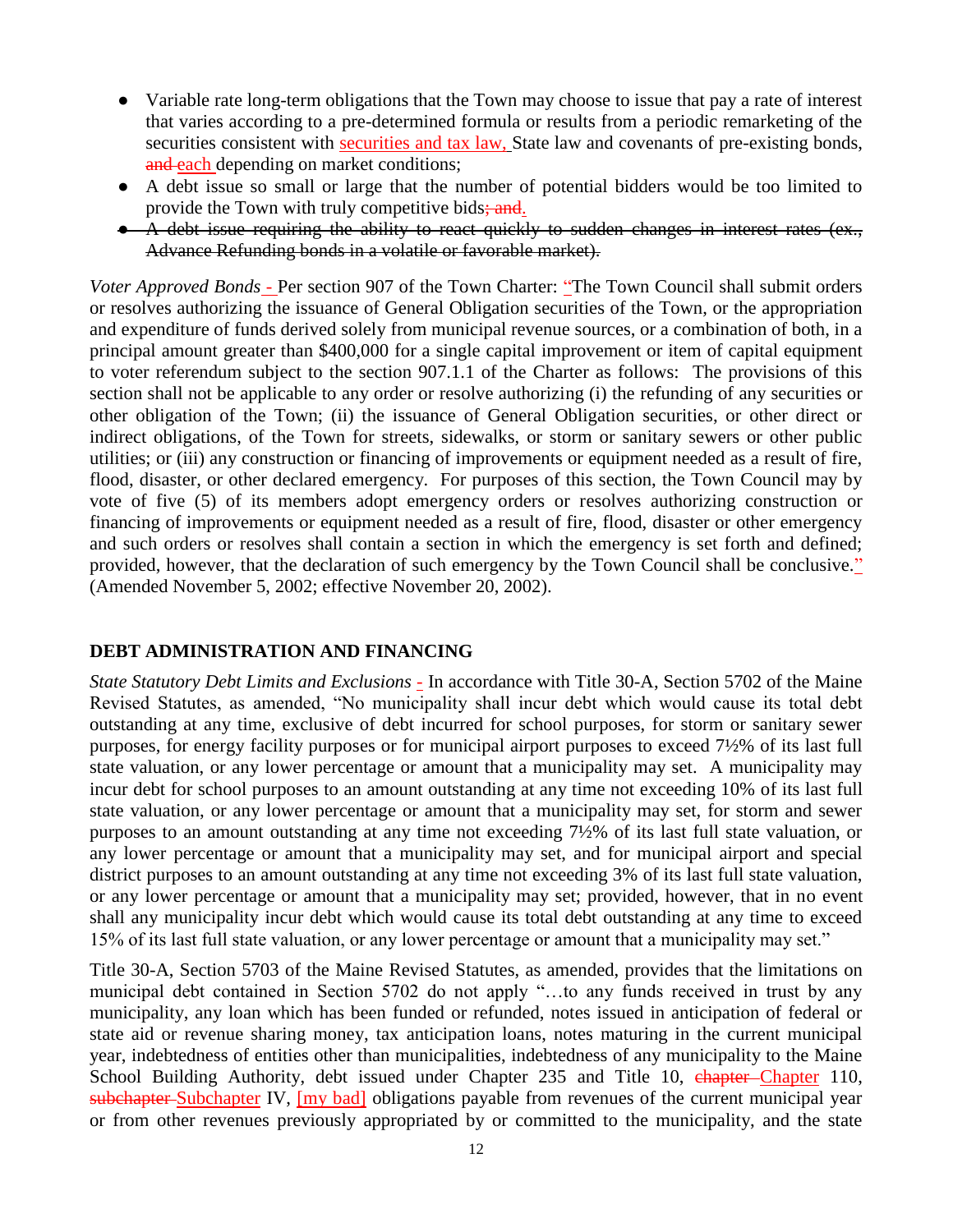reimbursable portion of school debt." Please see the Bibliography for the State Statute relating to Municipal Borrowings (Title 30-A, Chapter 223, Maine Revised Statutes, as amended, Municipal Finances, Subchapter 3, Municipal Debt).

*Town of Scarborough Local Debt Limits -* In accordance with Town Council Order No. 12-37, dated March 21, 2012, the Town of Scarborough shall not incur debt, which would cause its total debt outstanding at any time, for the following to be exceeded for

- School purposes:  $5\%$
- Storm or Sanitary: 4%
- Airport, water & special districts: 1.50%
- Other purposes:  $4\%$ , of
- Scarborough's last full State valuation. In no event shall Scarborough incur debt which would cause its total debt outstanding at any time to exceed 8.50% of its last full equalized State valuation.

### *Capital Improvement Budget*

A Multi-Year Capital Improvement Budget shall be prepared and submitted to the Town Council annually. The budget shall provide a list of projects and the means of financing. The budget should cover a five-year period of time. The projects included in the budget should be part of the Town's CIP. Projects must be in either the Capital Improvement Budget or CIP to be authorized for bonding. Major construction projects, which are required to go to voter referendum, shall also be included in the multi-year Capital Improvement Budget.

### *Bond Fund*

Generally, payment of General Obligation bonds and special assessment bonds shall be from the Town's general operating budget. However, in situations where General Obligation bonds are to be paid from user fees, then bond payments should be made from the fund that receives the revenue and be deemed "self- supporting" debt.

### *Reserve Funds*

Adequate operating reserves are important to insure the functions of the Town especially during economic downturns. The Town desires to build a contingency reserve in the General Fund of no less than \$1,000,000. Over the next ten (10) years of the date of this policy adoption, the Town will initiate a Committed Fund Balance for working capital sufficient to finance 90 days of operations (3 months) but not to exceed four (4) months of operations. These funds will help to pay for capital and operating costs during revenue-short-deficient months.

### *Equipment Reserve Fund*

An Equipment Reserve Fund to be set up to fund future capital equipment and will be financed sufficiently to ensure that adequate funds are available to purchase replacement equipment on a timely basis without debt financing. Determination of the amount needed to adequately fund this equipment reserve fund will prepared by the Finance Director and the Town Manager and approved by the Finance Committee. Complete financing of the Capital Equipment Reserve Fund will be by accomplished within six (6) years of the date of adoption of this policy.

### *Finance Department*

The Finance Department is responsible for the Preliminary and **final** Official Statements. The Town Clerk is responsible for collecting and maintaining all supporting documentation such as minutes of the Town Council meetings and relevant resolutions and ordinances. The Finance Department department will also be responsible for following applicable secondary-market disclosure requirements.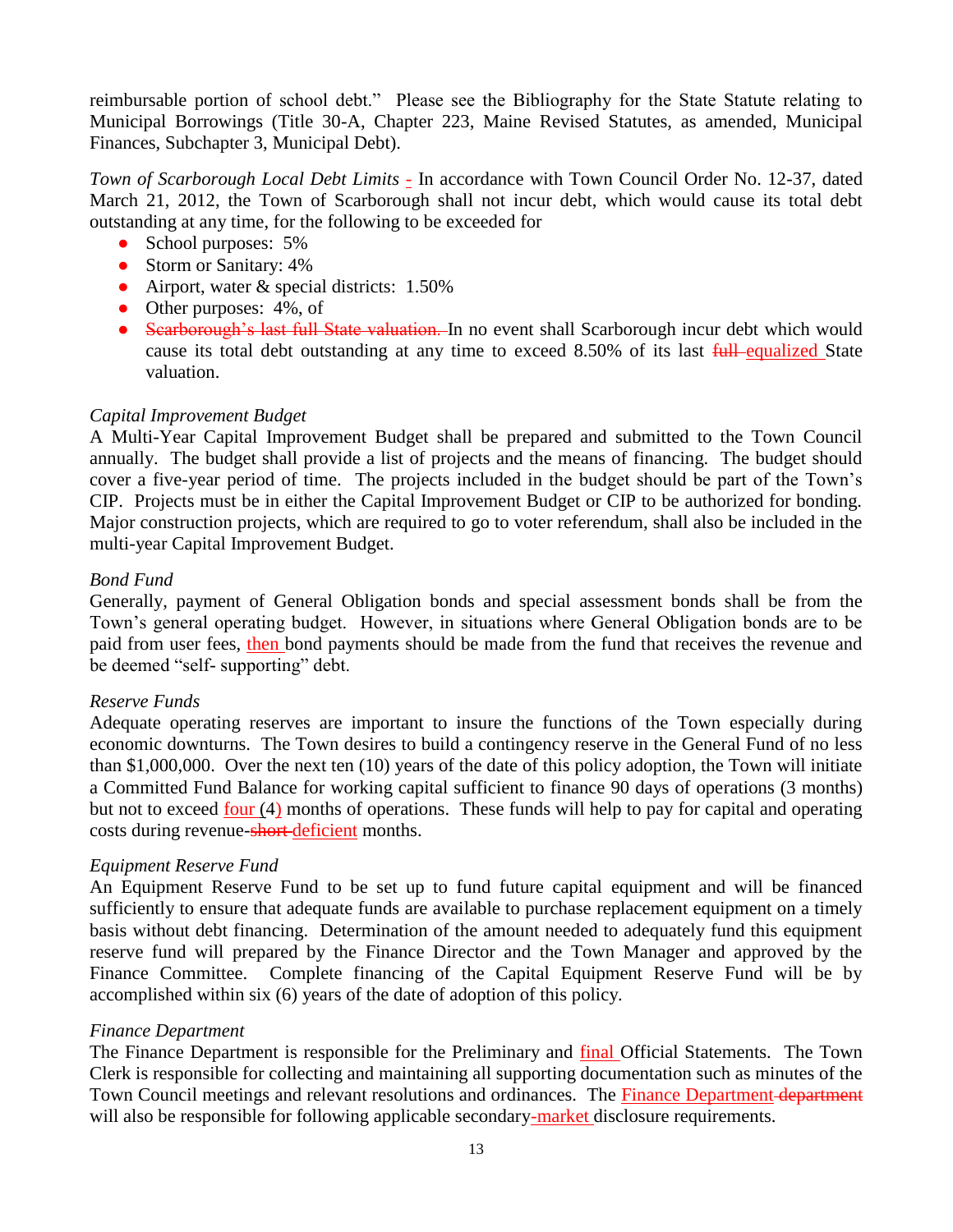#### *Investments*

The bondBond proceeds will be invested in accordance with the Town's investment-Investment-policy Policy and applicable federal and State laws. Adherence to the guidelines on arbitrage, if any, shall be followed, which, at times, may require that the investment yield be restricted or monitored to adhere with compliance issues of rebate exceptionsthe Code. In most cases, the investment will be selected to maximize interest with the assumption that the Town will meet the **IRS**-Code's spend-down requirements that allows for  $\frac{an-various}{an}$  exemptions from arbitrage calculations.

### *Bond Counsel*

The Town will utilize external nationally recognized Bond Counsel for all debt issues. All debt issued by the Town will include a written opinion by Bond Counsel affirming that the Town is authorized to issue the debt, stating that the Town has met all federal and State constitutional and statutory requirements necessary for issuance, and determining the debt's federal and state income tax status. The Town's Bond Counsel will be selected on a competitive basis.

#### *Underwriter's Counsel*

Town payments for Underwriters Counsel will be authorized for negotiated sales by the Finance Director on a case-by-case basis depending on the nature and complexity of the transaction and the needs expressed by the Underwriters. Underwriter Counsel will be selected through a process consistent with such undertaking.

#### *Financial Municipal Advisor*

The Town may utilize an external Financial Municipal Advisor. The utilization of the Financial Municipal Advisor for debt issuance will be at the discretion of the Finance Director on a case-by-case basis. For each Town bond sale, the Financial Municipal Advisor will provide the Town with information on structure, credit analysis, pricing and underwriting fees for comparable sales by other issuers. The Financial Municipal will be selected on a competitive basis for a period not to exceed five (5) years, renewable following the competitive basis if selected.

### *Temporary Bond Anticipation or Revenue Anticipation Notes*

Use of short-term borrowing, such as Bond Anticipation or Revenue Anticipation ("Temporary Notes") temporary notes, will may be undertaken until the final cost of the project is known or can be accurately projected. In some cases, projects  $\frac{m}{h}$  may be funded with internal funds that will be reimbursed with bond proceeds at a future date should appropriate Declaration(s) of Official Intent be enacted no longer than 60 days after the first disbursement of the temporary funds.

### *Credit Enhancements – Bond Insurance*

Credit enhancement (letters of credit, bond insurance, etc.) may be used if the costs of such enhancements will reduce the debt service payments on, or marketability of, the bonds. <del>or if such an</del> enhancement is necessary to market the bonds.

#### *Competitive Sale of Debt*

The Town, as a matter of policy, should seek to issue its temporary-Temporary notes-Notes and General Obligation bonds through  $\alpha$  competitive bid sales. In such instances where the Town, through a competitive bidding for its bonds, deems the bids received as unsatisfactory or does not receive bids, it may, at the election of the Town Manager, enter into negotiation for sale of the bonds. In cases where the circumstances of the bond issuance are complex or out of the ordinary, a negotiated sale may be recommended if allowed by State statute.

### **REFUNDING OF DEBT**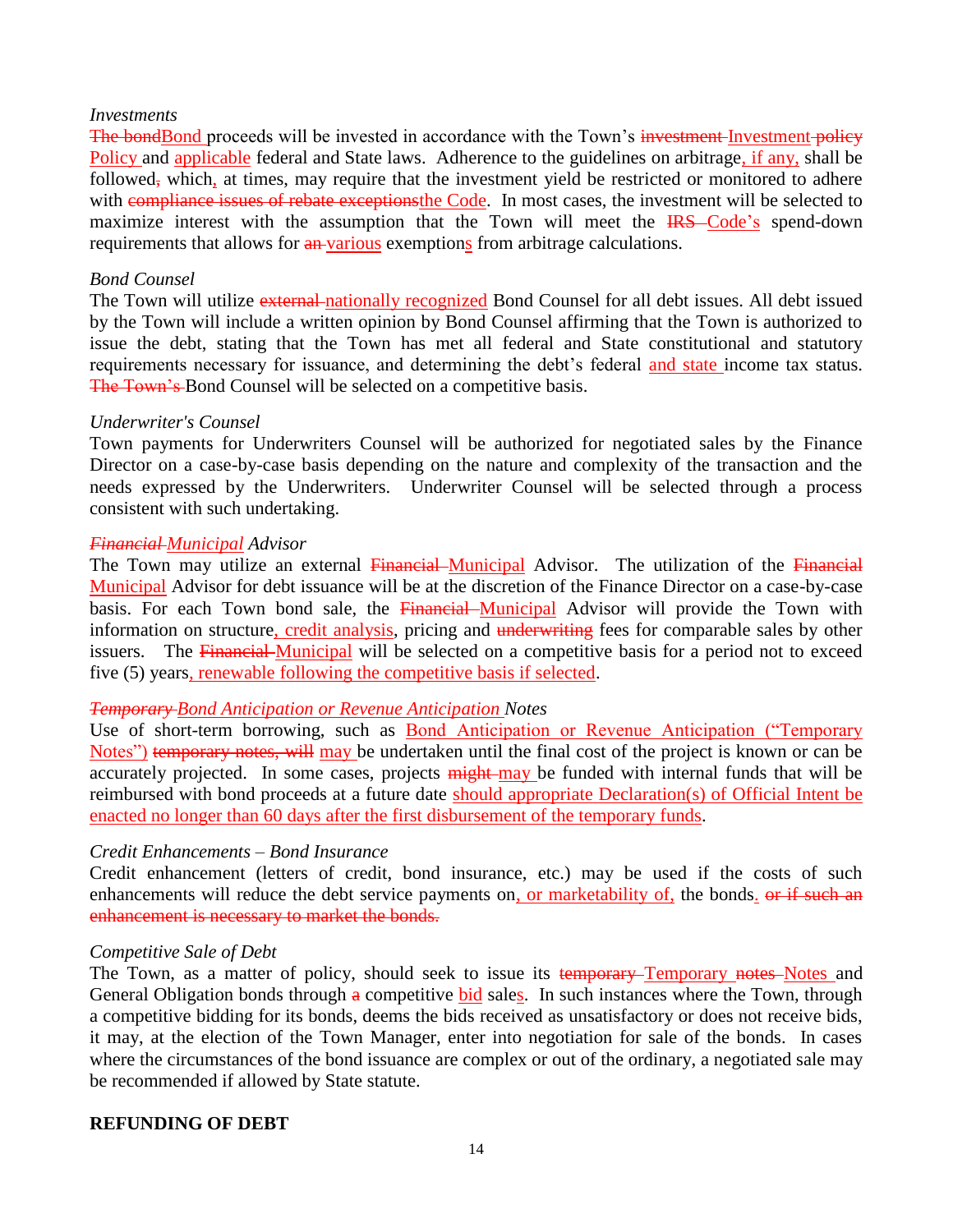Refunding involves the issuance of new debt whose proceeds are used to repay previously issued (prior but still outstanding) debt. The new debt proceeds may be must be used to repay such debt within ninety (90) days (a "Current Refunding"); or the new debt proceeds may be placed with an escrow agent and invested until they are used to pay principal and interest on the prior debt at a future time (an Advanced Refunding).

Periodic reviews of all outstanding debt will be undertaken to determine refunding opportunities. Refunding will be considered (within federal tax law constraints) if and when there is a net economic benefit from the refunding; the refunding is needed in order to modernize covenants essential to operations and management; to restructure the payment of existing debt. Town staff and the Financial Municipal Advisor shall monitor the bond-markets for opportunities to obtain interest savings by refunding outstanding debt. As a general rule, the Town will look for a present value (PV) savings of a refunding, to provide, in excess of at least five percent  $(5\%)$ .

Refunding issues that produce a net PV savings of less than three percent (3%) percent will be considered on a case-by-case basis. Refunding issues; and with negative savings will only may be considered if there is a compelling public policy objective.

### *Current Refundings:*

- 1. Requires that the refunding escrow may not exceed 90 days;
- 2. Unless otherwise justified, an current refunding transaction shall require a PV savings of at least three percent (3%) of the principal amount of the refunding debt being issued and shall incorporate all costs of issuance expenses;
- 3. Refunded maturities shall not extend beyond the final refunded maturity; and,
- 4. Surplus monies in debt service funds or debt service reserve funds associated with the refunded bond issue may be used as a source of funds for the refunding issue.

### *Advanced Refundings:*

Advance refundings result in defeasance of prior debt. Defeasance of debt can be either legal or insubstance. A legal defeasance occurs when debt is legally satisfied based on certain provisions in the debt instrument even though the debt is not actually paid. An in-substance defeasance occurs when debt is considered defeased for accounting and financial reporting purposes, as discussed below, even though a legal defeasance has not occurred. When debt is defeased, it is no longer reported as a liability on the balance sheet; only the new debt, if any, is reported as a liability.

Debt is considered defeased in substance for accounting and financial reporting purposes if the debtor irrevocably places cash or other assets with an escrow agent in a trust to be used solely for satisfying scheduled payments of interest, principal and call premium, if any, of the defeased debt, and the possibility that the debtor will be required to make future payments on that debt is remote. The trust is restricted to owning only monetary assets that are essentially risk-free as to the amount, timing and collection of interest and principal.

Advance Refundings:

- 1. Requires the refunding escrow duration to exceed 90 days;
- 2. IRS guidelines require that governmental bonds may not be Advance Refunded with taxexempt bonds more than once. Consequently, the Town Manager and Finance Director will carefully weigh the benefits and opportunity costs of such an action;
- 3. Unless otherwise justified, an advance refunding transaction shall require a PV savings of at least three percent (3%) of the principal amount of the refunding debt being issued and shall incorporate all costs of issuance expenses;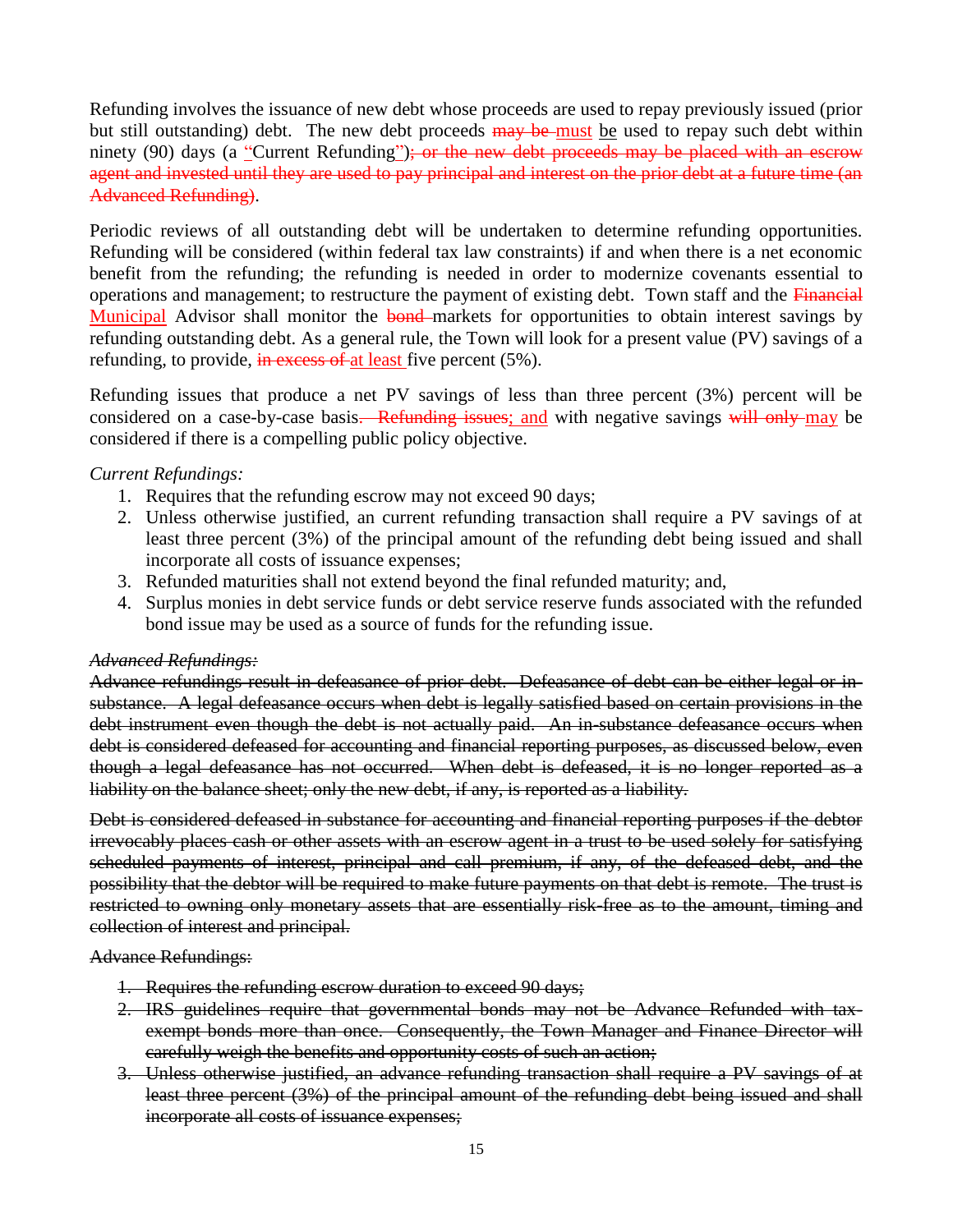- 4. Refunded maturities shall not extend beyond the final refunded maturity; and
- 5. Surplus monies in debt service funds or debt service reserve funds association with the refunded bond issue may be used as a source of funds for the refunding issue.

### **CONDUIT FINANCINGS**

A Conduit Financing is a financing an arrangement involving a governmental or other qualified agency using its name in an issuance of fixed-income securities for a non-profit organization's large-capital project(s). The Town may sponsor conduit financings or qualified Industrial Revenue Bonds for those activities (i.e., economic development, housing, health facilities, etc.) that have a general public purpose and are consistent with the Town's overall service and policy objectives as determined by the Town Council.

All conduit financings must be non-recourse and insulate the Town completely from any credit risk or exposure. They must first be approved by the Town Manager before being submitted to the Town Council for consideration and an TEFRA Hearing is held. The Town Manager should review the selection of the underwriter, bond counsel and underwriter, require compliance with disclosure and arbitrage requirements, and establish minimum credit ratings acceptable for the conduit debt. Credit enhancement, such as **Bond**-insurance or Direct-Pay Letters of Credit may be required for certain issues.

### **ARBITRAGE LIABILITY MANAGEMENT**

Federal arbitrage legislation is intended to discourage entities from issuing tax-exempt obligations unnecessarily. In compliance with the spirit of this legislation, the Town will not issue obligations except for identifiable projects with good prospects of timely initiation. Temporary notes Notes and subsequent General Obligation bonds will be issued timely so that debt proceeds will be spent quickly.

It is the Town's policy to minimize the cost of arbitrage rebate and yield restrictions while strictly complying with the law. To further this goal:

- The Town shall maintain investment allocations by source of funds and record pro-rata interest income of any commingled bond funds monthly;
- Project cash flows shall be carefully planned to insure the applicability of rebate exceptions, if feasible;
- $\bullet$  Rebate computations, if applicable, should must be performed every five (5) years;
- It is the Town's policy to segregate current arbitrage earnings for future payment or credit, and to enter the amount as a liability on the its books;
- The Town shall report to the IRS, as required by the code, and shall-make rebate payments, if any, as required by federal law; and
- The Town shall structure its financings in such a way as to reduce or eliminate arbitrage rebate liability, wherever feasible.

Because of the complexity of arbitrage rebate regulations and the severity of non-compliance penalties, the Town will engage qualified outside consultants to calculate potential arbitrage liability.

### **LEGAL AND REGULATORY REQUIREMENTS**

The Town Manager and Finance Director shall consult and jointly recommend appointment of the Town's bond-Bond counsel Council to the Town Council.

The Town's Bond Counsel shall: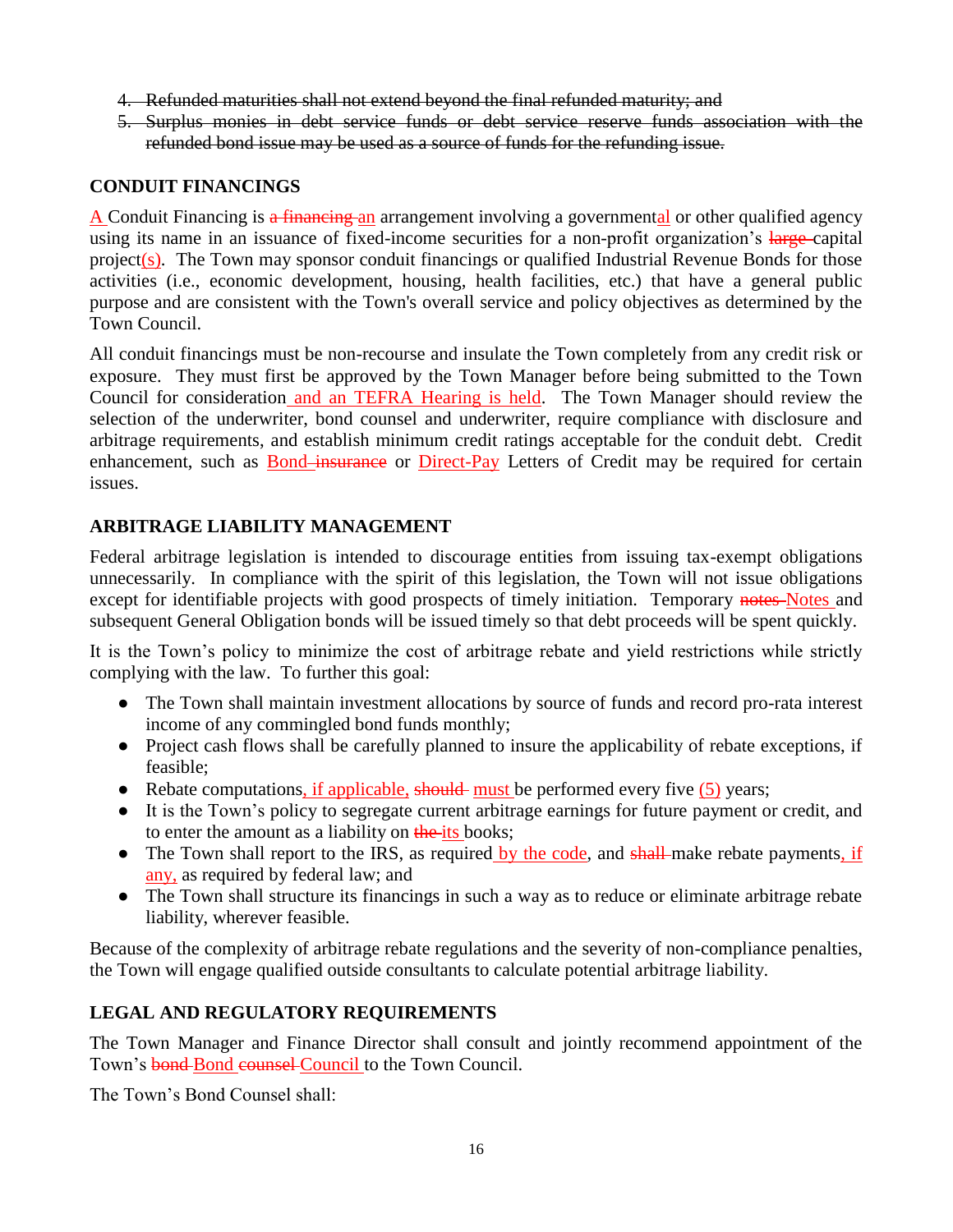- Coordinate activities with the Finance Director to ensure that all securities are issued in the most efficient and cost-effective manner possible;
- Coordinate activities with the Finance Director to ensure that in the opinion of the Town's Bond Counsel, all securities are issued in compliance with the applicable Town, State and federal statutes, regulations, charter and ordinances; and,
- Prepare documents and opinions relating to the issuance of debt and have extensive experience in public finance, securities regulation and tax issues.

### **CREDIT RATINGS**

### *Rating Agency Relationships*

It is the responsibility of the Finance Director to maintain relationships with the rating agencies that assign ratings to the Town's debt. This effort includes providing periodic updates on the Town's financial condition along with coordinating meetings and presentations in conjunction with a new debt issuance.

### *Use of Rating Agencies*

The Town will typically obtain  $\frac{a}{a}$ -rating(s) from Moody's Investors Service and Standard & Poor's GlobalRating Agency. The Finance Director will recommend whether or not any additional ratings should be requested on a particular financing and which, if any, of the major rating agencies should be asked to provide such a rating.

### *Rating Agency Presentations*

Full disclosure of operations and open lines of communication shall be made to rating agencies used by the Town. The Town Manager, together with the Finance Director and Financial Municipal Advisor. shall prepare the necessary materials for presentation to the rating agencies.

### *Financial Disclosure*

The Town is committed to full and complete financial disclosure, and to cooperating fully with rating agencies, institutional and individual investors, Town departments and agencies, other levels of government, and the general public to share clear, comprehensible, and accurate financial information and operating data. The Town is committed to meeting the SEC's Rule 15c2-12, secondary disclosure requirements, on a timely and comprehensive basis.

Official Statements accompanying debt issues, Comprehensive Annual Financial Reports, (CAFR) and continuous disclosure statements will meet (at a minimum), the standards articulated by the Government Accounting Standards Board (GASB), Government Finance Officers Association (GFOA) and Generally Accepted Accounting Principles (GAAP). The Finance Director shall be responsible for continuing disclosure to EMMA, MSRB and or the SEC and for maintaining compliance with disclosure standards promulgated by State and national regulatory bodies.

### *What is Continuing Disclosure?*

Per the MSRB, "*Continuing Disclosure consists of important information about a municipal bond that arises after the initial issuance of the bond. This information generally would reflect the financial or operating condition of the issuer as it changes over time, as well as specific events occurring after issuance that can have an impact on the ability of issuer to pay amounts owing on the bond, the value of the bond if it is bought or sold prior to its maturity, the timing of repayment of principal, and other key features of the bond. Each bond will have its own unique set of continuing disclosures, and not all types of continuing disclosures will apply to every bond.*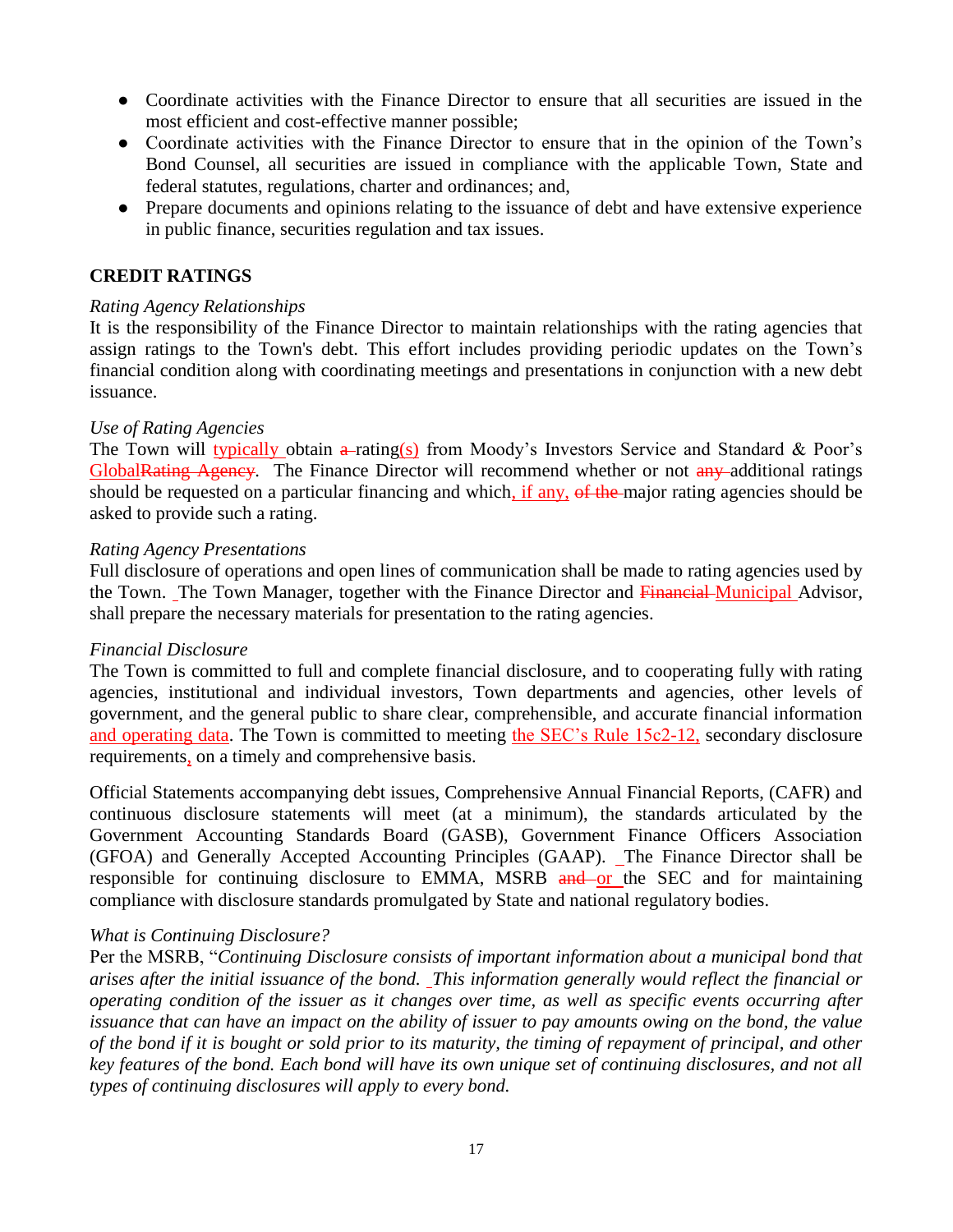*The MSRB's Electronic Municipal Market Access (EMMA) website publicly displays continuing disclosures that are provided either as required disclosures by municipal issuers and other parties known as "obligated persons" or "obligors" under contractual agreements entered into under Rule 15c2-12 of the Securities Exchange Act of 1934 (Exchange ActSEC) or as voluntary disclosures by issuers and obligated persons without a contractual obligation to do so. As noted above, these disclosures generally are divided between submissions made to update financial or operating information about the issuer and notices that disclose the occurrence of specific events that may have an impact on the bonds. These disclosures are described below.*" For more information, please refer to the following website:

http://www.emma.msrb.org/EducationCenter/UnderstandingContinuingDisclosure.aspx.

### **POST ISSUANCE REPORTING AND COMPLIANCE**

The Town of Searborough issues tax-exempt obligations from time to time to finance acquisition of capital assets or various capital improvements. As an issuer of tax-exempt bonds or capital leases, the Town is required, by the Internal Revenue Code of 1986, as amended (the Code), and various regulations promulgated under the Treasury Regulations to take certain actions subsequent to the issuance of such bonds to ensure the continuing tax-exempt status of the bonds. The Town recognizes that compliance with applicable provisions of the Code and Treasury Regulations is an on-going process, necessary during the entire term of the obligation(s), and is an integral component of the Town's overall debt management. Accordingly, the analysis of those facts and implementation will require on-going monitoring and consultation with Bond Counsel.

### *Components.*

The Finance Director and Town Manager approve the terms and structure of "Obligations" executed by the Town. -Such Obligations are issued in accordance with State Statutes, -the Town Charter and Ordinances. Specific post-issuance compliance procedures address the relevant areas described below.

### *General* [2]*Procedures.*

The following guidelines will be used to monitor post-issuance compliance requirements:

- 1. The Finance Director, will be the person primarily responsible for ensuring that the Town successfully carries out its post-issuance compliance requirements, as required. The Finance Director shall also be assisted by the following entities:
	- a. Bond Counsel
	- b. Financial Municipal Advisor
	- c. Paying Agent
	- d. Rebate Specialist

The Finance Director shall be responsible for assigning post-issuance compliance responsibilities to other staff, Bond Counsel, Financial Municipal Advisor, Paying Agent and Rebate Specialist, if any, and utilize such other professional service organizations as are necessary to ensure compliance with post-issuance compliance requirements.

- 2. The following responsibilities by the Finance Director shall verify that the following postissuance compliance actions have been taken on behalf of the Town with respect to each issue of tax-exempt obligations:
	- a. Ensure that a full and complete record for the principal documents of each the issue has been completed by the Bond Counsel and Financial Municipal Advisor;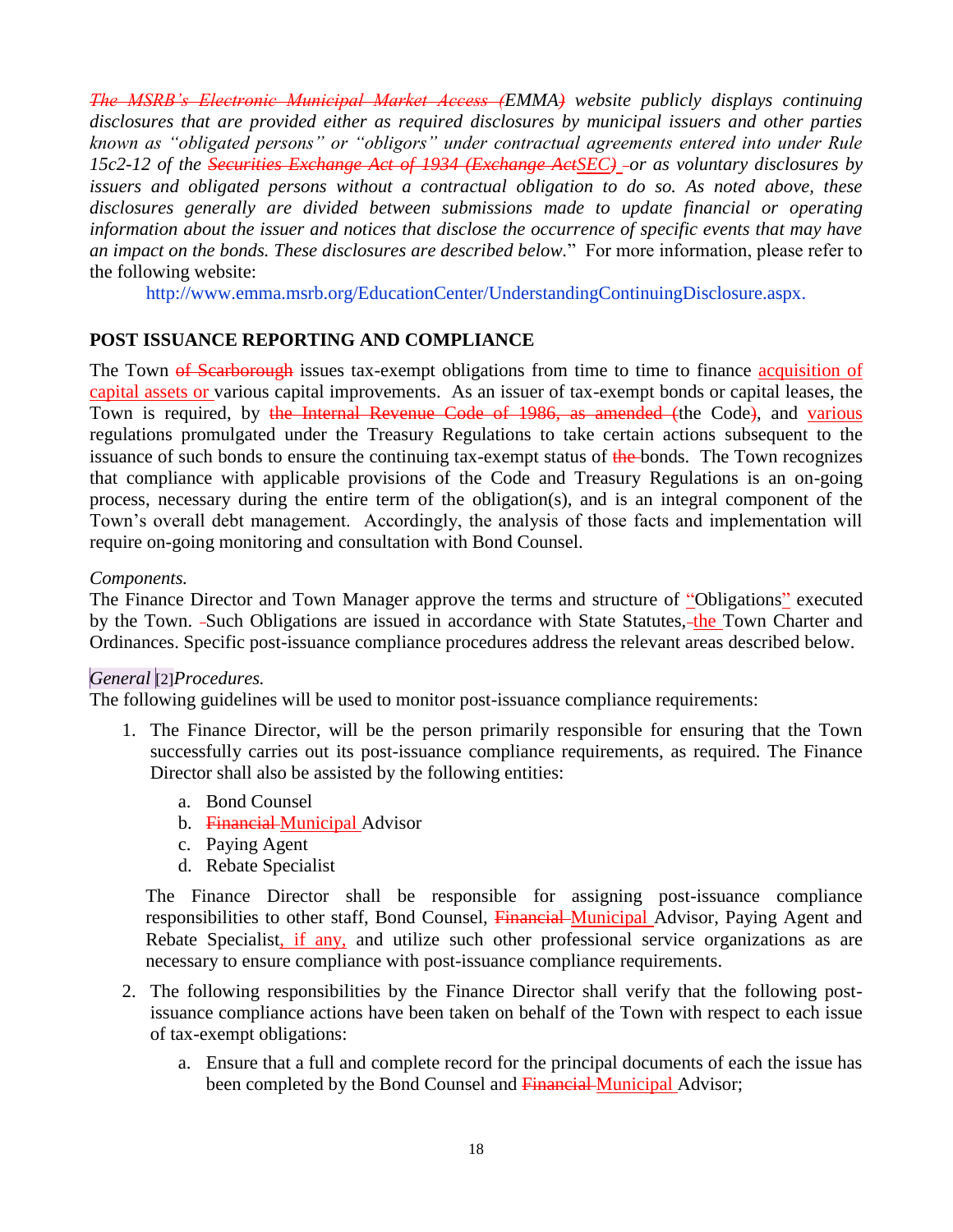- b. Ensure that the Internal Revenue Service (IRS), that all IRS forms 8038 are created, properly and promptly filed with the IRS within the time limits imposed by Section 149(e) of the Code by Bond Counsel;
- c. Account for the allocation of the proceeds of the tax-exempt bonds to expenditures as required by the Code;
- d. Coordinate receipt and retention of relevant books and records with respect to the investment and expenditures of the issue proceeds from Town and school-School Department staff;
- e. Identify proceeds of tax-exempt obligations, in consultation with Bond Counsel and Financial Municipal Advisor, that are yield-restricted and monitor the investments of any yield-restricted funds to ensure that the yield on such investments does not exceed the bond yield to which such investments are restricted;
- f. Determine, in consultation with Bond Counsel and Financial Municipal Advisor, whether the Town is subject to the rebate requirements of Section 148(f) of the Code and related Treasury Regulations with respect to each issue of the Town. The Finance Director shall contact a Rebate Specialist, as if required, prior to the fifth anniversary of the date of issuance of each issue and each fifth anniversary thereafter until the obligation has matured to arrange for calculation of the rebate requirements, as needed, to be paid by the Town. If any rebate is required to be paid to the IRS, the Finance Director will file Form 8038-T, along with the required payment.
- g. Shall monitor the use of all financed facilities in order to determine whether private business uses of financed facilities have exceeded the *de minimis* limits set forth in Section 141(b) of the Code (generally no greater than  $10\%$  of issue proceeds) that provide special legal entitlements to non-governmental persons.
- 3. The Finance Director shall collect and retain the following records with respect to each issue of tax-exempt obligations and with respect to the facilities of such obligations:
	- a. Audited financial statements of the Town;
	- b. Appraisals, surveys, feasibility studies, if any, with respect to the facilities to be financed with issue proceeds;
	- c. Trustee and/or Paying Agent statements;
	- d. Records of all investments and the gains (or losses) from such investments;
	- e. Expenditures reimbursed with the issue proceeds;
	- f. Allocation of issue proceeds to expenditures (including cost of issuance) and the dates and amounts of each expenditure (including requisitions, draw down schedules, invoices, bills and cancelled checks as related to each expenditure);
	- g. Construction or renovation contracts for financed facilities or projects;
	- h. Maintain an asset list of all tax-exempt financed depreciable property and sales of taxexempt financed assets;
	- i. Arbitrage rebate reports and records of rebate and yield reduction payments, if any;
	- j. Resolutions or other actions, if any, taken by the Town Council subsequent to the date of issue of the obligations;
	- k. Formal elections taken with respect to the bonds; and
	- l. Relevant correspondence relating to such bonds.

The records collected by the Town shall be stored in any format deemed appropriate by the Town and shall be retained for a period equal to the life of the tax-exempt obligations, including the life of any obligations issued to refund obligations, plus three (3) years.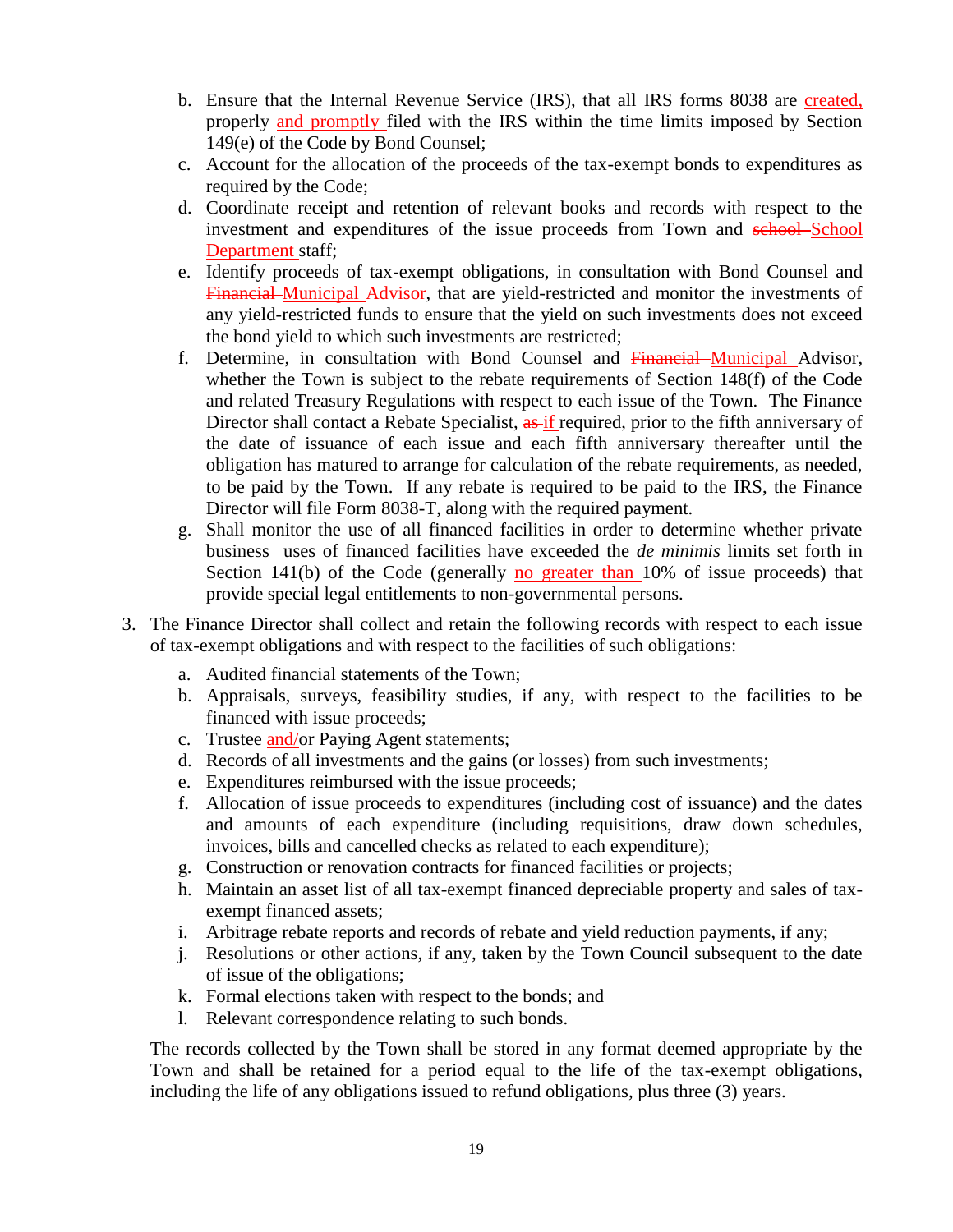4 In addition to its post-issuance compliance requirements under the Code and Treasury Regulations, the Town has agreed to provide Continuing Disclosure, such as annual financial information and material event notices. The continuing disclosure obligations are governed by the Continuing Disclosure Documents and by the terms of the SEC's Rule 15c2-12 under the Securities and Exchange Act of 1934, as amended, and officially interpreted from time-to-time and incorporated as reference herein.

### **BIBLIOGRAPHY**

#### **Maine Revised Statutes Title 30-A Chapter 223, Subchapter 3 Municipal Debt**

[C:\My Documents\OneTouch Docs\State requirements on Municipal Debt.pdf](about:blank)

### **Maine Revised Statutes Title 30-A Chapter 223, Subchapter 6 Municipal Borrowings**

[C:\My Documents\OneTouch Docs\State Municipal Borrowing.pdf](about:blank)

### **APPENDIX 1. RATIOS**

Ratios will be calculated and reported to the Finance Committee within the first quarter of each calendar year.

#### *Debt Per Capita*

Total bonded debt of a municipality, divided by its most recent U.S. Census Bureau population data. A more refined version, called *net per capita debt,* divides the total bonded debt less applicable sinking funds by the total population.

*Annual Debt Service as a Percentage of Government Budgeted Operating Expenditures Revenues* Debt service includes principal and interest payments on tax-backed general municipal debt obligations borrowed for capital project expenditures. Debt service payments are examined relative to general operating expenditures revenues including special revenue funds and excluding truly "self-supporting" debt or State Educational Subsidy.

As a fixed cost, debt service can reduce expenditure flexibility. As a fixed cost, debt service can reduce expenditure flexibility and can be a major part of a government's fixed costs. If debt service, as a percent of operating expenditure, is below 10-12 percent, the credit industry views this situation favorably. If it is below 8 percent or exceeds 15 percent, potential risk exists.

Policy statement: Debt Service as a Percentage of Annual Revenues: Debt service will be managed with an intent to not exceed 15% of annual revenues and with a goal of keeping this percentage below 12%.

#### *Debt as a Percentage of Statutory Debt Limit*

This is the maximum amount that a government can borrow. The term especially applies to municipalities; rising above the statutory debt limit may trigger a reduction in a municipality's credit rating.

*Debt as a Percentage of State Equalized Value* - This ratio is calculated by dividing the amount of outstanding debt (either direct net debt or overall net debt) by the total equalized State Equalized Valuation of the municipality.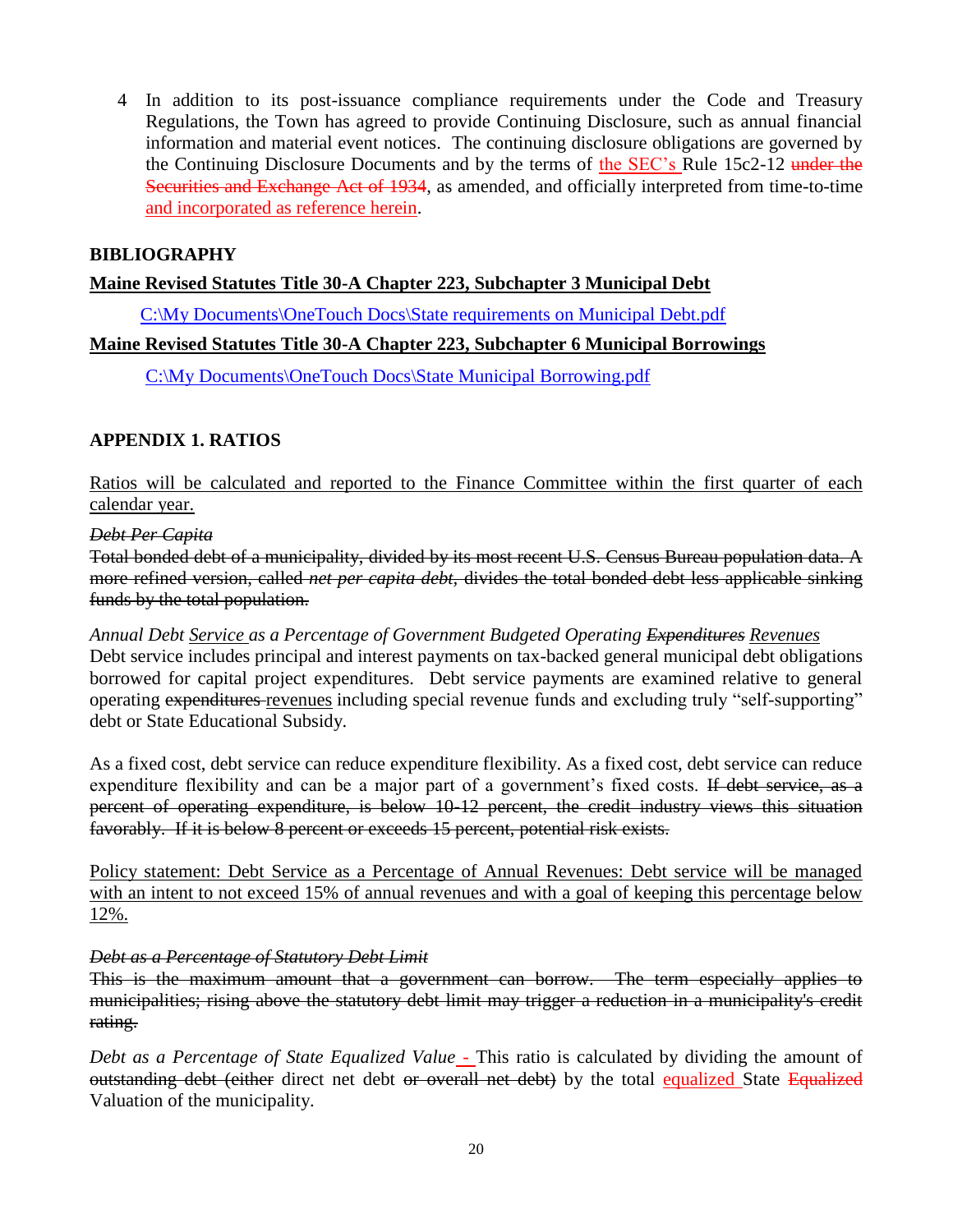Comparing debt to the appraised value provides an indication of the burden that debt places on all property tax owners with our jurisdiction.

Policy statement: Total Debt as a Percentage of equalized State Equalized Valuation: Total debt will be managed to prevent the total debt from exceeding 8.5% of the most recent calculation of state equalized valuation with a commitment to keep total debt below 3% of the most recently calculated full state valuation.

### *Debt Per Capita*

Total bonded debt of a municipality, divided by its most recent U.S. Census Bureau population data. A more refined version, called net per capita debt, divides the total bonded debt less applicable sinking funds by the total population.[No longer part of the matrix. See Portland memo]

Policy statement: Debt per capita will be assessed every 5 years, changing to every 3 years after 2020, using per capita debt as a percentage of per capita income with a goal of not having this ratio exceed 15%. On an annual basis, debt per capita will be reported as part of the annual review of fiscal health indicators. New debt issuance may be discouraged if the new debt will result in debt per capita exceeding 115%, adjusted for inflation, of base year FY18.

### *Per Capita Debt as a Percentage of Per Capita Income*

Policy statement: Per Capita Debt as a Percentage of per Capita Income: Per capita General Obligation debt may be managed with the intent to not exceed 15% of the most recent computation by the US Census Bureau or the American Community Survey of Scarborough's per capita annual personal income. In 2015 this value was \$40,139 which would limit debt per capita to \$6,021.

### **APPENDIX 2. INDUSTRY STANDARD DEFINITIONS OF NIC AND TIC**

**NET INTEREST COST (or NIC)** is a common method of computing the interest expense to the issuer of bonds, which usually serves as the basis of award in a competitive sale. NIC takes into account any premium and discount paid on the issue. NIC represents the dollar amount of coupon interest payable over the life of a serial issue, without taking into account the time value of money (as would be done in other calculation methods, such as the "true interest cost" method). While the term "net interest cost" actually refers to the dollar amount of the issuer's interest cost, it is also used to refer to the overall rate of interest to be paid by the issuer over the life of the bonds. The formula for calculating the NIC rate is:

Total Coupon Interest Payments + Discount (or – Premium) Bond Years (1)

**TRUE INTEREST COST (or TIC)** is also known as "Canadian Interest Cost". Under this method of computing the borrowing issuer's cost, interest cost is defined as the rate, compounded semi-annually, necessary to discount the amounts payable on the respective principal and interest payment dates to the purchase price received for the new issue securities. TIC computations produce a figure slightly different from the net interest cost (NIC) method since TIC considers the time value of money while NIC does not."

Source: *Glossary of Municipal Securities Terms*, Municipal Securities Rulemaking Board, 1985. The TIC bid discourages early year's high coupon or later year's deep discount bidding, and is most compatible with compliance with the issuer's concern with present value. Furthermore, this is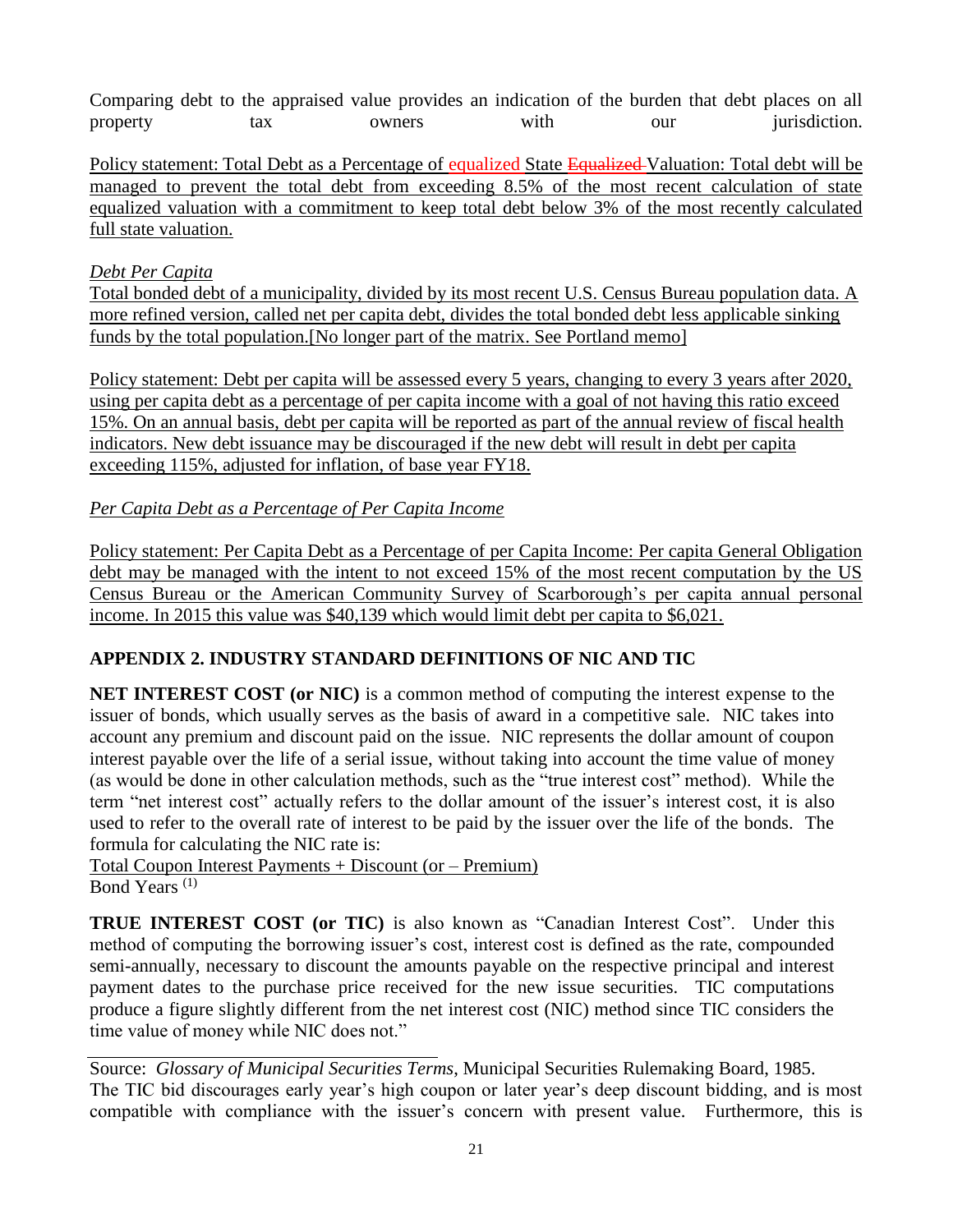currently the most commonly used method for bidding on bond issues.

The time value of money or "Present Value" undertakes computations that are used to determine whether or not a particular investment with a specified future cash flow is a good investment. This is based upon the premise that one dollar paid today is worth more than a dollar paid in future years. Present Value includes evaluating any borrowing where money is paid today over the future stream of such borrowing, to demonstrate the projected future expense. As such, an analysis assigns an implicit time value on money by measuring the effect of foregoing the return from potential future investment of money. In summary, the Absolute Savings are the actual numbers of dollars paid over the life of the issue. Present Value is the actual value today of amounts paid over the life of the issue.

NOTE:  $^{(1)}$  A Bond Year is \$1,000 of debt outstanding for one (1) year. The number of "bond years" in an issue is equal to the product of the number of bonds (One bond equals \$1,000 regardless of actual certificate denomination) and the number of years from the dated date (or other stated date) to the stated maturity. The total number of bond years is used in calculating the average life of an issue and its net interest cost. Computations are often made of bond years for each maturity or for each coupon rate, as well as total bond years for an entire issue. Source: *Glossary of Municipal Securities Terms*, Municipal Securities Rulemaking Board, 1985.

### **SECTION II. INVESTMENT POLICY**

The following Investment Policy is hereby enacted by the Town Council to standardize the investment procedures of the Town of Scarborough's (the Town) available funds.

### **INTRODUCTION**

It is the policy of the Town to invest funds in a manner which will provide safety of principal with a market rate of return while meeting the daily cash flow demands of the Town and conforming to all State and local statutes governing the investment of public funds.

### **PURPOSE**

The purpose of this the Investment section of the Financial and Fiscal Policy is to establish the investment scope, objectives, delegation of authority, internal controls, standards of prudence, authorized investments and transactions, diversification requirements risk tolerance, safekeeping and custodial procedures, and reporting requirements for the invested funds. The Finance Director shall maintain administrative procedures and internal controls, consistent with this Investment Policy, for the operation of the Town's investment program. Such procedures shall be designed to prevent losses of public funds arising from fraud, employee error and misrepresentation by third parties, or unauthorized actions by employees of the Town.

### **DEFINITIONS**

### *Collateral*

Securities or property pledged by a borrower to secure payment.

### *Delivery versus Payment*

There are two methods of delivery of securities: Delivery vs. Payment ("DVP") and Delivery vs. Receipt (or "Free Delivery"). <del>Delivery vs. payment</del>DVP is delivery of securities with an exchange of money for securities.-**Free Delivery <del>vs. receipt</del>** is delivery of securities with an exchange of a signed receipt for the securities.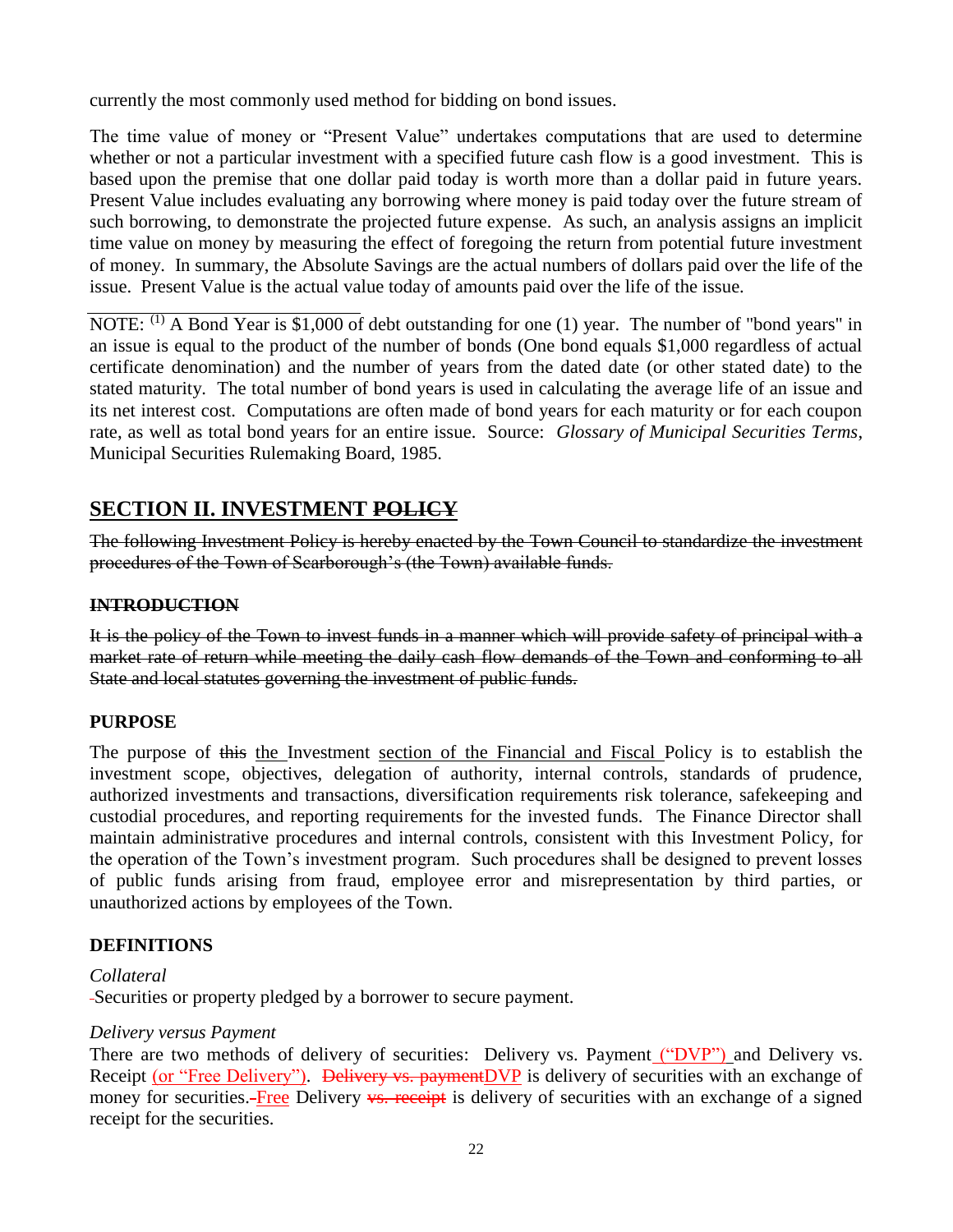### *Diversification*

Investment funds divided among a variety of securities offering independent returns.

### *Federal Deposit Insurance Corporation (FDIC)*

An independent agency created by the Congress to maintain stability and public confidence in the nation's financial system by insuring deposits, examining and supervising financial institutions for safety and soundness and consumer protections, and managing receiverships.

### *Liquidity*

Assets converted easily and rapidly into cash without a substantial loss of value.

### *Pooled Investments* Assets from different funds that are invested together.

### *Portfolio*

A Portfolio is a collection of securities and investments held by investors.

### *Prudent (Prudence)*

Investments made with the care, good judgment, skill, careful management and diligence that a prudent person, acting in a similar capacity, and familiar with such matters, would use in the conduct of an enterprise of a comparable nature and with similar aims. [defined below]

### *Securities*

Securities are financial contracts that grant the owner a stake in the asset. Such securities account for most of what is traded in financial markets.

### **ENFORCEMENT**

This policy will be enforced by the Finance Director. This Investment Policy shall be reviewed by the Finance Director, the Town Manager and the Finance Committee at least every three years.

### **SCOPE**

This investment policy applies to all financial assets of the Town accounted for within the Town's Comprehensive Annual Financial Report. These funds include but are not limited to:

- General Fund Operating Funds
- Capital Project Funds
- Special Revenue Funds
- Proprietary Funds
- Permanent Funds (i.e., Cemetery Funds)
- Bond Proceeds
- Enterprise Funds including Tax Increment Financing (TIF) Accounts
- Trust and Agency Funds
- Endowments and Trust Funds
- CDBG Funds
- Escrow or Custodial Accounts

Since many of these funds are pooled for investment purposes, the investment income derived from the pooled investment account will be allocated to the various funds based on their applicable balance.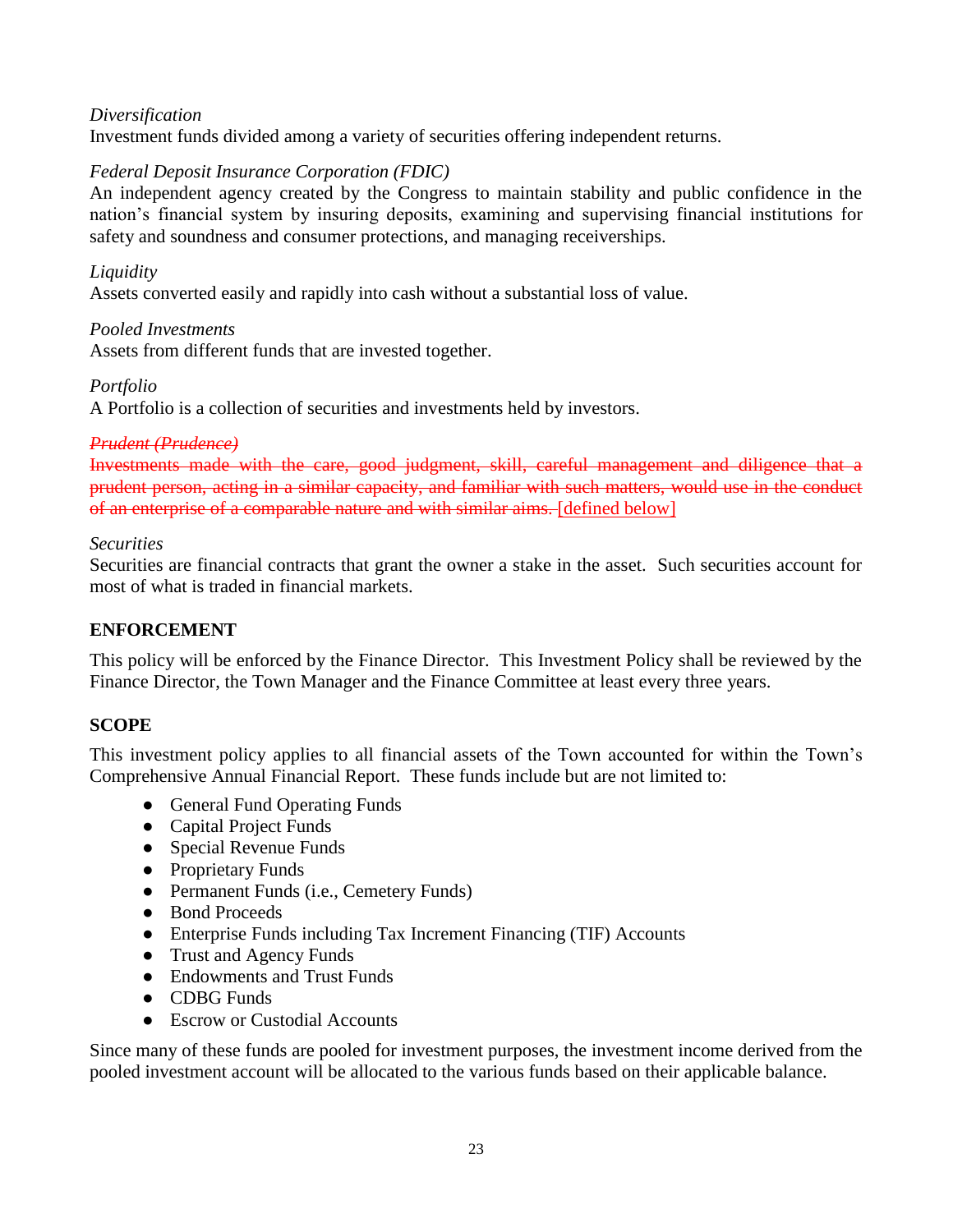### **PRUDENCE**

The standard of prudence to be used, for managing the Town's assets, shall be Title 30-A, Section 5718 of the Maine Revised Statutes, as amended, which states:

"All investments made under this subchapter must be made with the judgment and care that persons of prudence, discretion and intelligence, under circumstances then prevailing, exercise in the management of their own affairs, not for speculation but for investment, considering:

- **Safety**: The safety of principal and preservation of capital in the overall portfolio;
- **Maintenance of liquidity**: Maintenance of sufficient liquidity to meet all operating and other cash requirements with which a fund is charged that are reasonably anticipated; and
- **Income**: The income to be derived throughout budgetary and economic cycles, taking into account prudent investment risk constraints and the cash-flow characteristics of the portfolio.

This standard must be applied to the overall investment portfolio of the municipality and not to individual items within a diversified portfolio."

These State standards shall be applied to the Town's overall investment portfolio. Investment Officials acting in accordance with written procedures and this Investment Policy and exercising due diligence, shall be relieved of personal liability for an individual security's credit risk or market price changes, provided deviations from expectations are reported in a timely manner to the Town Manager.

### **INVESTMENT OBJECTIVES**

The primary objectives, in priority-order of priority, of the Town's investment activities shall be:

- 1. **Prudence:** All participants in the investment process shall seek to act responsibly as custodians of the public trust. The overall program shall be designed and managed with a degree of professionalism that is worthy of the public trust.
- 2. **Safety**: Safety of principal is the foremost objective of the investment program. Investments shall be made by the Finance Director or designee in a manner that seeks to ensure preservation of capital and investment principal in the overall portfolio. The idea of safety is to mitigate credit risk and interest rate risk. To obtain this objective, the Finance Director shall use basic techniques to diversify the investment portfolio. The Finance Director shall utilize the Federal Deposit Insurance Corporation (FDIC) insured bank deposits and/or obtain collateralized investments that guarantee the Town a perfected security interest in the underlying security. Further, the Finance Director shall invest funds only in highly capitalized and highly rated financial institutions.
- 3. **Liquidity**: The Town's investment portfolio will remain sufficiently liquid to enable the Town to meet all operating requirements that might be reasonably anticipated through cash flow analysis. The Finance Director will structure the portfolio so that securities mature concurrent with cash needs to meet anticipated demands. Since all possible cash demands cannot be anticipated, the portfolio shall maintain assets that can be liquidated without penalty prior to their maturity.
- 4. **Return on Investment**: The Town's investment portfolio shall be designed with the objective of attaining a market rate of return throughout any budgetary and economic cycles and fluctuations, taking into account prudent investment risk constraints and the cash flow characteristics of the Town's portfolio. This objective shall take into account the constraints of the aforementioned safety and liquidity objectives.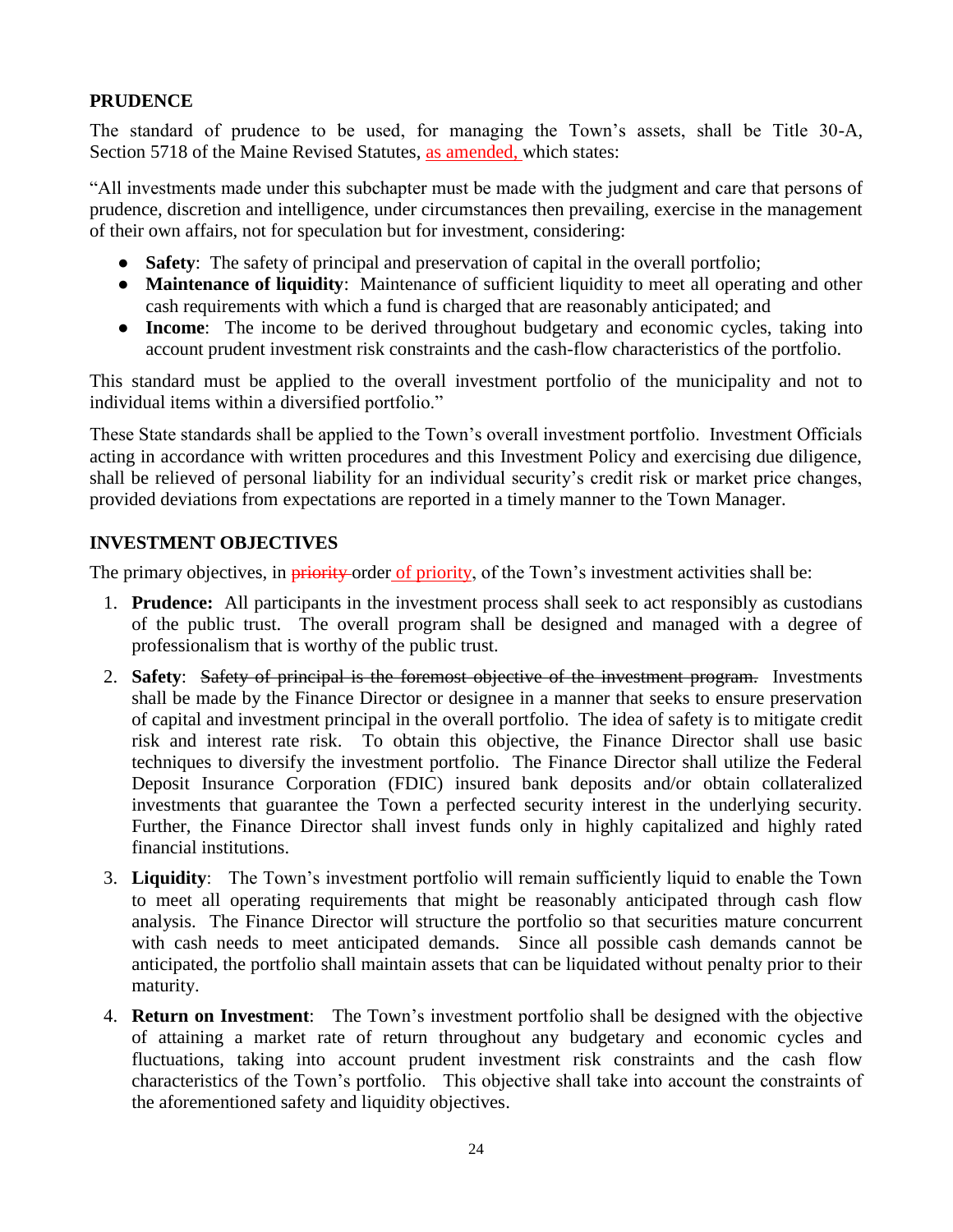### **DELEGATION OF AUTHORITY**

Authority to manage the Town's investment program is derived from Maine Revised Statutes, as amended, Title 30-A, Sections 5706 through 5719, and the Town's Charter. The Town Council delegates the investment of Town funds to the Finance Director. Upon approval of this document, the Finance Director shall prepare written procedures for the operation of the investment program consistent with this investment policy. Such internal procedures shall include delegation of authority to persons responsible for investment transactions. No person may engage in an investment transaction except as provided under the terms of this policy and the procedures established by the Finance Director. The Finance Director will manage all investment or cash management transactions undertaken.

From time to time, investments will be managed through external programs, facilities and professionals. To constitute compliance, these must be managed in a manner consistent with this policy.

### **ETHICS AND CONFLICTS OF INTEREST**

The Finance Director and employees involved in the investment process shall refrain from personal business activity that could conflict with the proper execution of the investment program, or could impair their ability to make impartial investment decisions. Elected Officials, Department Administrators, town and school employees and other municipal officials shall disclose to the Finance Director any material financial interest in financial institutions that conduct business with the Town. Further, they shall disclose any personal financial/investment position that could be related to the performance of the Town's investment portfolio.

### **PROHIBITED INTEREST**

No Town employee shall invest Town funds in any instrument or institution in which he/she has a direct or indirect financial interest, neither shall he/she accept any gift, free services or payment of any kind for performing their duties under this policy.

### **AUTHORIZED FINANCIAL DEALERS AND INSTITUTIONS**

The Finance Director shall maintain a list of financial institutions authorized to provide investment services. No Public **deposit** Deposit shall be made except in a qualified public depository as established by State law. An annual review of the financial condition and registrations of qualified bidders will be conducted by the Finance Director.

### **SAFEKEEPING AND CUSTODY**

All security transactions, including collateral for repurchase agreements, entered into by the Town shall be conducted on a "<del>delivery versus payment</del>"DVP basis. Securities will be held by a third party custodian or Trust Department designated by the Finance Director and evidenced by safekeeping receipts and meets or exceeds the minimum risk category classification of the Government Accounting Standards Board (GASB) standards.

### **MAXIMUM MATURITIES**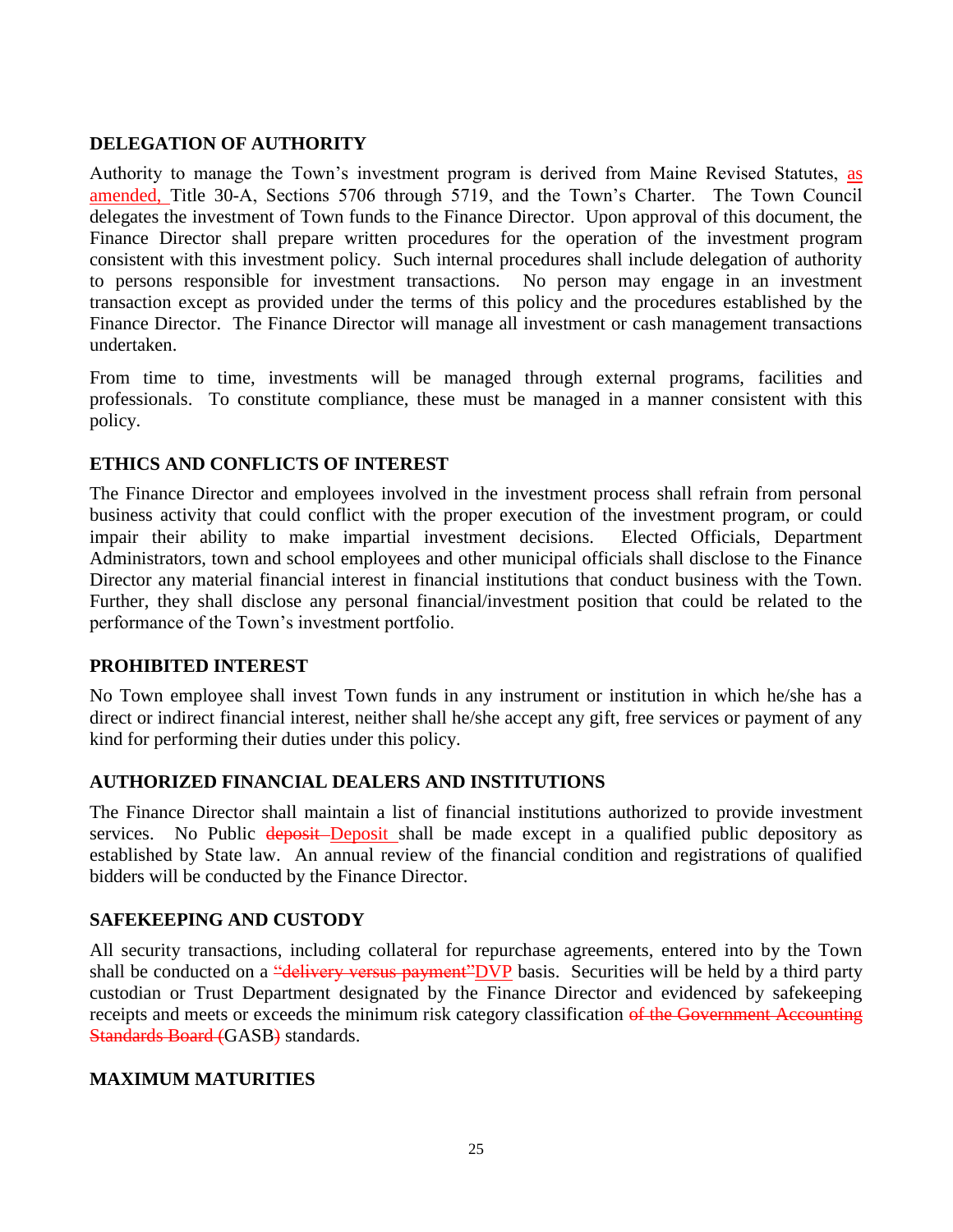To the extent possible, the Town will endeavor to match investments with anticipated cash requirements. Unless matched to a specific process/procedure, the Town will not directly invest in securities maturing more than one year from date of purchase. The Town may, however, collateralize its repurchase agreements using longer investments not to exceed five (5) years.

Special Revenue, Trust, Permanent and Endowments funds may be invested in securities exceeding one year if the maturity of such investments are made to coincide as nearly as practicable with the expected use of the funds.

### **AUTHORIZED INVESTMENTS**

The Town of Scarborough is authorized to invest only in the following types of securities:

- Obligations of the United States (U.S.) Government, its agencies and instrumentalities
- Certificates of Deposits and other evidences of deposits at banks
- Prime Commercial Paper
- Repurchase Agreements whose underlying collateral by obligations of the Federal government in amounts equal to the Town's investment.
- Money Market Mutual Funds whose portfolios are secured by obligations of the Federal Government.

### **DIVERSIFICATION**

The Town will diversify its investments by security type and institution. No more than fifty percent (50%) of the Town's total investment portfolio will be invested in a single security type or with single financial institution.

### **INTERNAL CONTROLS**

The Finance Director shall establish a system of internal controls. The internal controls shall be reviewed periodically and completed within the time frame of the annual audit. This review will be conducted by the external auditor during the annual Town Audit. The external auditing firm will be selected by the Council. To provide reasonable assurance that these objectives are met, this review will enhance internal control by assessing compliance with policies and procedures to ensure that the assets of the Town are protected from loss, theft or misuse.

### **CHECKS AND BALANCES**

These guidelines have been established to enhance the integrity and transparency of the Town's internal procedures for investing the Town's funds and accounting for those investments.

The Finance Director and the Deputy Finance Director will be authorized to transact investment business on behalf of the Town. All trade confirmations will be sent directly to the Bookkeeper Accountant where transaction details will be compared and verified against internal records.

### **ACCOUNTING METHOD**

Investments will be carried on the Town books at cost. Interest on securities will be credited to investment income at the time of sale. The values of investment securities will be accrued as of each fiscal year end.

### **EXTERNAL MANAGEMENT**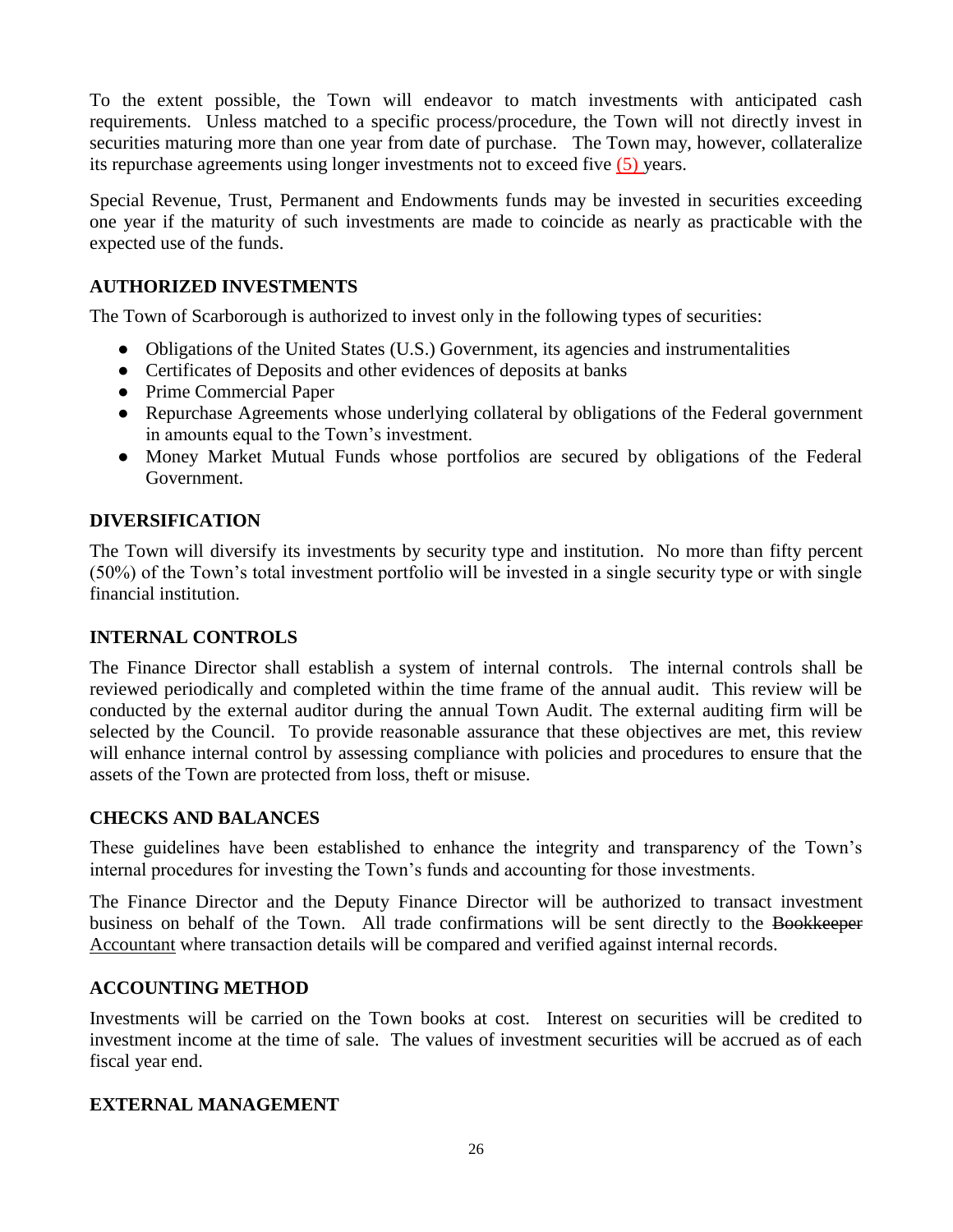The Finance Director may contract with a qualified external money management company in order to benefit from portfolio diversification, credit research, full-time portfolio management and economies of scale that are unavailable from Town staff. Any such contract will define and control the risks of the portfolio and establish performance criteria for monitoring and evaluating results.

### **STATUTORY COMPLIANCE**

Nothing in the Town's investment policy shall be read to contravene with State law, Title 30-A, M.R.S.A. Sections 5706 through 5719 of the Maine Revised Statutes, as amended.

### **BIBLIOGRAPHY**

Maine Revised Statutes Title 30-A Chapter 223, Subchapter 3-A Municipal Investments

<http://www.mainelegislature.org/legis/statutes/30-A/title30-Ach2>

### **SECTION III. FUND BALANCE POLICY**

The Fund Balance Policy is intended to provide guidelines during the preparation and execution of the annual budget to ensure that sufficient reserves are maintained for unanticipated expenditures or revenue shortfalls. It also is intended to preserve flexibility throughout the fiscal year to make adjustments in funding for programs approved in connection with the annual budget.

The Fund Balance Policy should be established based upon a long-term perspective recognizing that stated thresholds are considered minimum balances. The main objective of establishing and maintaining a Fund Balance Policy is for the Town of Searborough to be in a strong fiscal position that will allow for better position to weather negative economic trends.

The Fund Balance consists of five categories: Nonspendable, Restricted, Committed, Assigned, and Unassigned.

**• Non-spendable** Fund Balance consists of funds that cannot be spent due to their form (e.g. inventories and pre-paids) or funds that legally or contractually must be maintained intact.

• **Restricted** Fund Balance consists of funds that are mandated for a specific purpose by external parties, constitutional provisions or enabling legislation.

**• Committed** Fund Balance consists of funds that are set aside for a specific purpose by the Council. Formal action must be taken prior to the end of the fiscal year. The same formal action must be taken to remove or change the limitations placed on the funds.

• **Assigned** Fund Balance consists of funds that are set aside with the intent to be used for a specific purpose by the Council. Assigned funds cannot cause a deficit in unassigned fund balance.

• **Unassigned** Fund Balance consists of excess funds that have not be classified in the previous four categories. All funds in this category are considered spendable resources. This category also provides the resources necessary to meet unexpected expenditures and revenue shortfalls.

• **Unrestricted** Fund Balance is the combination of the Committed, Assigned and Unassigned fund balance.

### **OPERATING BUDGET**

The total General Fund Budget, are all budgets, including amendments, as adopted by the Town council. The General Fund Budget shall include all budgets included in funds 1100 and 7100: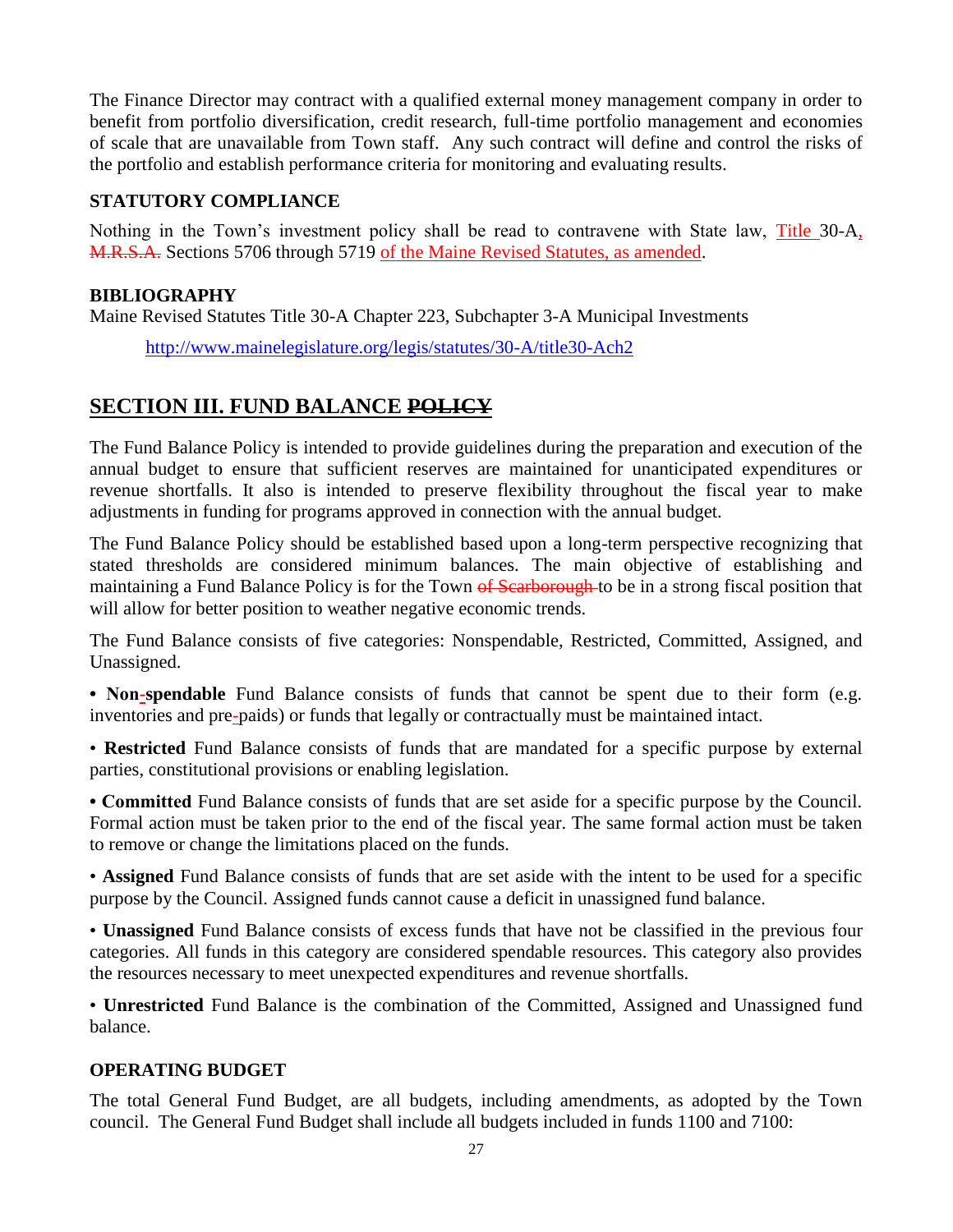Municipal Gross Budget Education Gross Budget Adult Learning Community Services- All Divisions Capital Equipment Debt Service County Assessment

### **Non-spendable and Restricted Funds**

Non-spendable funds are those funds that cannot be spent because they are either:

- 1) Not in spendable form (e.g. inventories and prepaids)
- 2) Legally or contractually required to be maintained intact

It is the responsibility of the Town Manager or their designee, to report all Non-spendable Funds appropriately in the Town's Financial Statements.

Restricted funds are those funds that have constraints placed on their use either:

- 1) Externally by creditors, grantors, contributors, or laws or regulations or other governments
- 2) By law through constitutional provisions or enabling legislation.

It is the responsibility of the  $\theta$  the Town Manager, or their designee, to report all Restricted Funds appropriately in the Town's Financial Statements.

### **CLASSIFYING FUND BALANCE AMOUNTS**

When both restricted and unrestricted funds are available for expenditure, restricted funds should be spent first unless legal requirements disallow it. When committed, assigned and unassigned funds are available for expenditure, committed funds should be spent first, assigned funds second, and unassigned funds last; unless the Town Council has provided otherwise in its commitment or assignment actions.

### **AUTHORITY TO COMMIT FUNDS**

The Town Council has the authority to set aside funds for a specific purpose. Any funds set aside as Committed Fund Balance requires the passage of a resolution by a simple majority vote. The passage of such action must take place prior to June 30th of the applicable fiscal year. If the actual amount of the commitment is not available by June 30th, the resolution must state the process or formula necessary to calculate the actual amount as soon as information is available.

### **AUTHORITY TO ASSIGN FUNDS**

Upon passage of the Fund Balance Policy, authority is given to the Town Manager to assign funds for specific purposes. Any funds set aside as Assigned Fund Balance must be reported to the Town Council. The Town Council as the authority to set aside funds for the intended use of a specific purpose. Any funds set aside as Assigned Fund Balance requires a simple majority vote and must be recorded in the minutes. The same action is required to change or remove the assignment.

### **UNASSIGNED FUND BALANCE**

Unassigned Fund Balance is the residual amount of Fund Balance in the General Fund. It represents the resources available for future spending. An appropriate level of Unassigned Fund Balance should be maintained in the General Fund in order to cover unexpected expenditures and revenue shortfalls.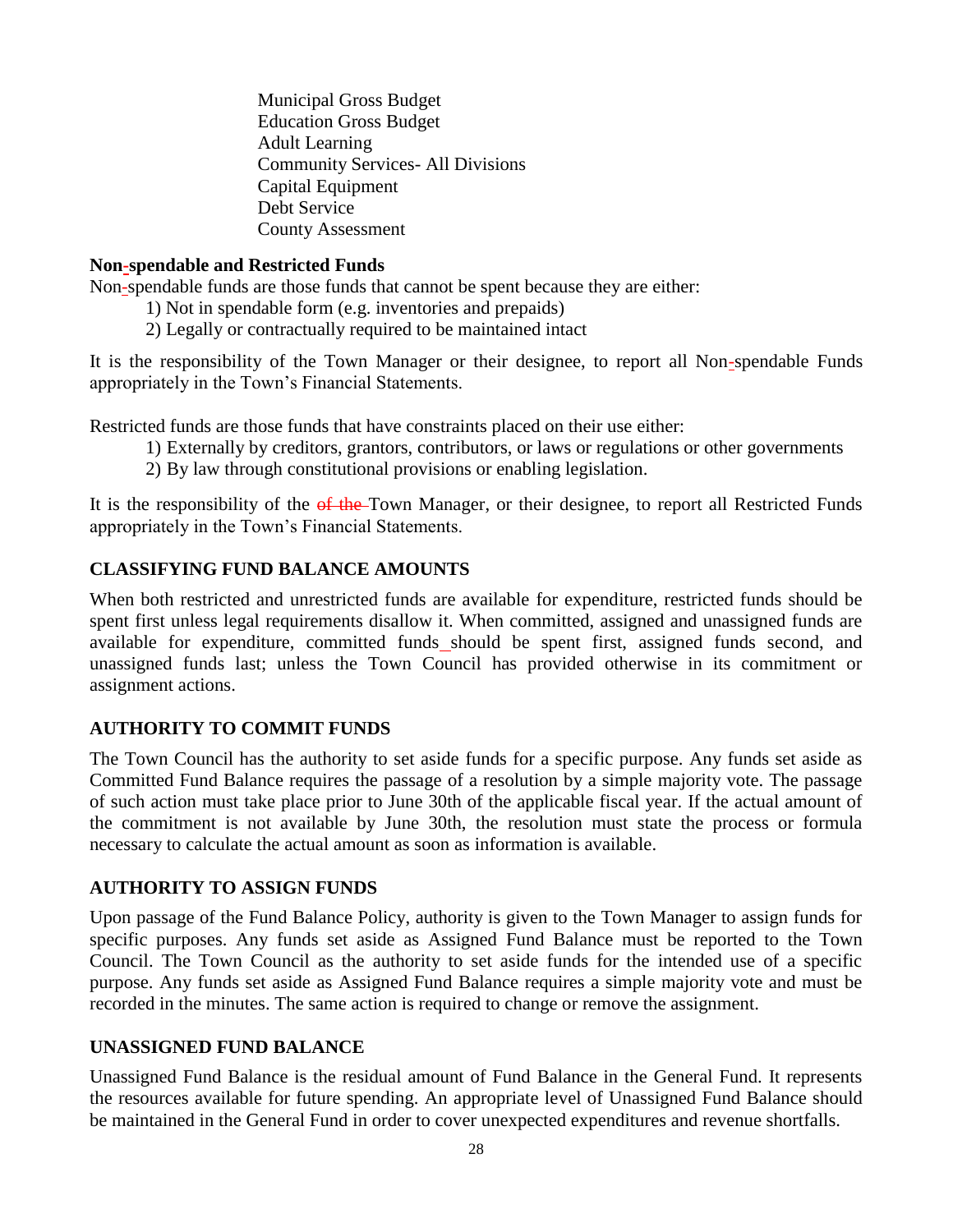In the event of projected revenue shortfalls, it is the responsibility of the Town Manager to report the projections to the Town Council's Finance Committee on a quarterly basis and will include an outline of recommended Management actions to address any shortfall.

The Town has set a goal, through this Fund Balance Policy, to maintain the level of Unassigned Fund Balance equal to 10.0% of Searborough's the Town's Operating Budget for the prior fiscal year and to not fall below 8.33% (or 1/12) of Searborough's the Town's Operating Budget.

Once the Town achieves an unassigned fund balance equal to 10.0% of Scarborough's Operating Budget, any excess above 12% must be assigned by any combination to one of the following:

a) Retained in non-spendable and restricted accounts that offset unfunded liabilities, and/or

b) Retained in assigned accounts that may be used in future budget cycles as a property tax rate stabilization; available for use during a catastrophic event, and/or

- c) Funding future capital expenditures and/or projects, and/or
- d) the Retirement of debt, and/or
- e)  $\alpha$  tTaxpayer refund.

In the event that the balance drops below the established minimum level, the Town Council will develop a plan to replenish the fund balance to the established minimum level within two years.

Policy statement: Unrestricted Fund Balance as a Percentage of Revenues: The level of unrestricted fund balance will not be allowed to drop below 8% of annual revenues with a goal of building unrestricted fund balance to 12% of annual revenues.

### **REPORTING**

Annually the Town Manager shall report to the Town Council's Finance Committee the Statement of Activity of all fund balances that will include the beginning year's balances, gross adjustments in and out of each account during the reporting period and final report period ending balances. Such report shall occur following receipt of the audited financial statements.

### **REPEAL OF PRIOR TOWN COUNCIL FUND BALANCE POLICY.**

This section repeals the Town Council Fund Balance Policy adopted by the Town Council on September 17, 1997, and as amended on January 20, 2010 and replaces it this document adopted by the Town Council on November 2, 2016.

### **SECTION IV. CAPITAL PLANNING POLICY**

The following policy is hereby enacted to establish the framework for overall capital planning, budgeting and management.

### **INTRODUCTION**

The Town of Scarborough recognizes the importance of careful management and planning for the use of its physical assets. The benefit of a capital plan is to provide long term guidelines regarding the location, condition and replacement or improvement of public infrastructure. These guidelines ensure that the capital planning program identify the availability of resources necessary to meet Scarborough's capital needs when they occur. Additionally, this policy will help to ascertain spending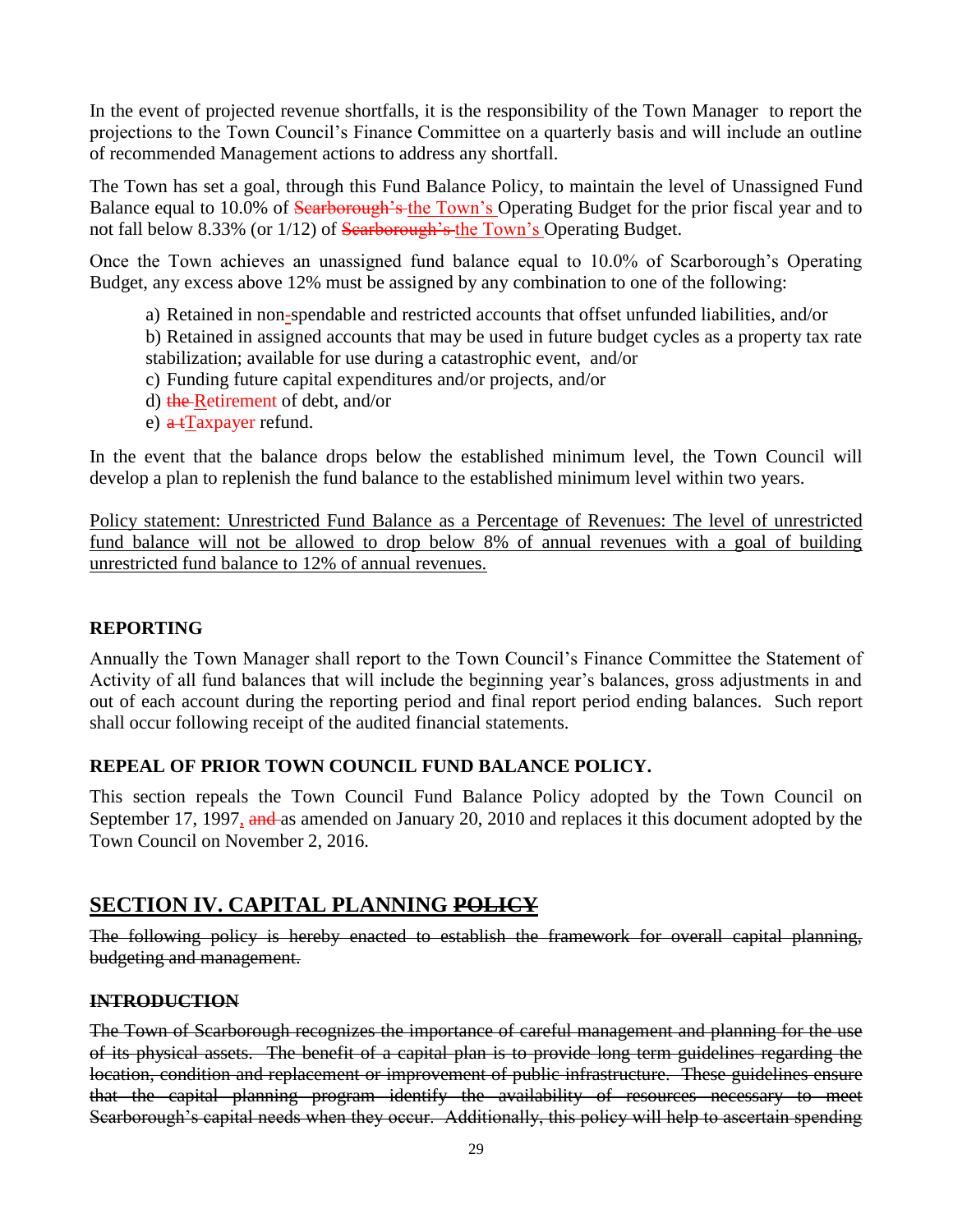priorities early to allow for more deliberate planning and funding. As implemented, this capital planning policy will provide the Town of Scarborough the opportunity to anticipate, not react to, trends and developments critical to the well-being of our citizens. By budgeting large or unique purchases in the capital improvement plan, the operating budget will not be susceptible to spikes within department's budgets.

Financing the capital plan can include leases, grants, appropriations, reserves and debt financing as defined in the *Debt Management and Fiscal Policy*. The useful life of the asset or project needs to equal or exceed the payout schedule of any debt the Town assumes for that project. This allows for a closer match between those who benefit from the asset and those that pay for it.

To enhance creditworthiness and prudent financial management, the Town is committed to systematic capital planning, intergovernmental cooperation and coordination, and long-term financial planning. Evidence of this commitment to capital planning will be demonstrated through adoption and periodic adjustment of the Town's Capital Improvement Plan (CIP) and the annual adoption of a multi-year Capital Improvement Budget.

### **PURPOSE**

As a way of structuring the review and funding of capital improvement projects competing for economic resources, the Town of Scarborough looks at long-term capital planning and budgeting. This policy sets forth comprehensive guidelines for the determination and prioritization of capital asset purchases and improvements. It is the objective of this policy to:

- (1) Determine the physical assets to be renovated or replaced;
- (2) Document the decision-making process;
- (3) Demonstrate a commitment to long-term financial planning objectives;
- (4) Annually prioritize those physical assets to be included in the Capital Improvement Plan;
- (5) Utilize debt financing only when desirable;
- (6) Identify capital planning objectives for staff to implement;
- (7) Understand how the operating budget will be impacted by the completion of the capital project;
- (8) Ensure that the useful life of the asset or project equals or exceeds the payout schedule of any debt the Town assumes for the project. This allows for a closer match between those who benefit from the asset and those who pay for it.

Capital projects may involve the following:

- Purchasing Land
- Constructing new public facilities
- Improving infrastructure (i.e., refurbishing a bridge, resurfacing a street)
- Purchasing major equipment

### **DEFINITIONS**

### *Public Infrastructure*

Infrastructure of the Town of Scarborough to include, land, buildings, parks, streets, bridges, vehicles and equipment, etc.

### *Capital Budget*

The first year of the capital improvement program with a detailed source of financing for each of the capital projects specified for implementation during the upcoming year with a listing and description of the following four (4) years.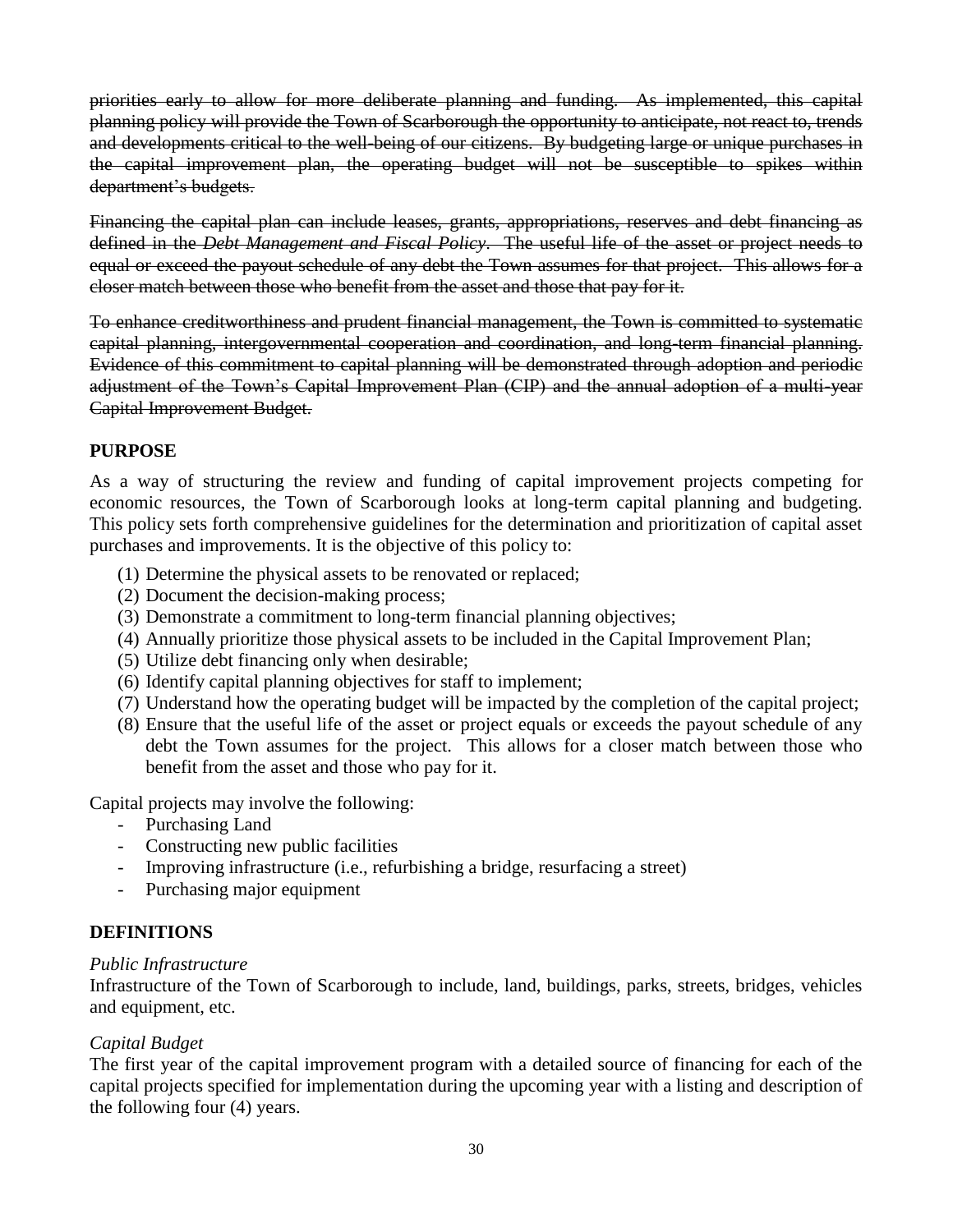### *Capital Improvement Program*

A listing of the planned capital improvement projects (coupled with expected costs and financing plans of each) for the upcoming five (5) year period, and scheduled according to priorities and timing the "CIP"). The CIP should be organized between capital projects and capital equipment. In addition to estimated costs, a narrative description of each capital item should be provided.

### *Capital Improvement Project*

A major, nonrecurring expenditure used to expand or improve a government's physical asset, including facilities and infrastructure, that are not consumed within a year but rather have a multi-year life.

### *Capital Equipment*

A major expenditure used to expand or improve a government's equipment, including vehicles, technology, building equipment.

### *Multi-Year Capital Budget*

A process designed to ensure that the longer range consequences of capital budget decisions are identified and reflected in the budget totals and updated annually.

### *Equipment Replacement Schedule*

A detailed systematic schedule of anticipated replacement of all vehicles and major equipment that is customized to each department and is based on industry standards of predicted life expectancy. The replacement schedule is based on the premise that vehicles and equipment should be replaced before major maintenance expenses are incurred and while residual (trade-in) value can be maximized. These schedules shall serve as the basis for the capital equipment portion of the CIP.

### **IMPLEMENTATION/POLICY MANAGEMENT**

The Town's Capital Planning Policy shall be implemented by the Town Manager/Finance Director when developing comprehensive capital planning management guidelines that provides for the following:

- Departments Administrators to review their physical assets annually;
- Capital improvements should be developed, approved and financed in accordance with the Town Charter and Purchasing Policy and the capital improvement budgeting process;
- Determine which projects need voter authorization;
- Assess financing alternatives for funding capital improvement prior to issuing debt (bonds);
- Determine the funding source for the project being improved (appropriation, bonds, property taxes, grants, etc.).
	- For long-term borrowing, the equipment or project is an item that is purchased and/or constructed infrequently, has an expected useful life of at least five (5) years, and costs in excess of \$100,000; and
	- For short-term borrowing or lease/purchases, the equipment is an item that is purchased infrequently, has an expected useful life of at least five (5) years, and costs less than \$100,000.
	- Funding by Appropriation: Any capital item can be funded by appropriation, regardless of value.

This policy will be enforced by the Town Manager/ and the Finance Director. This Capital Planning Debt Management Policy shall be reviewed by the Finance Director  $\ell$  and the Town Manager and the Finance Committee at least annually.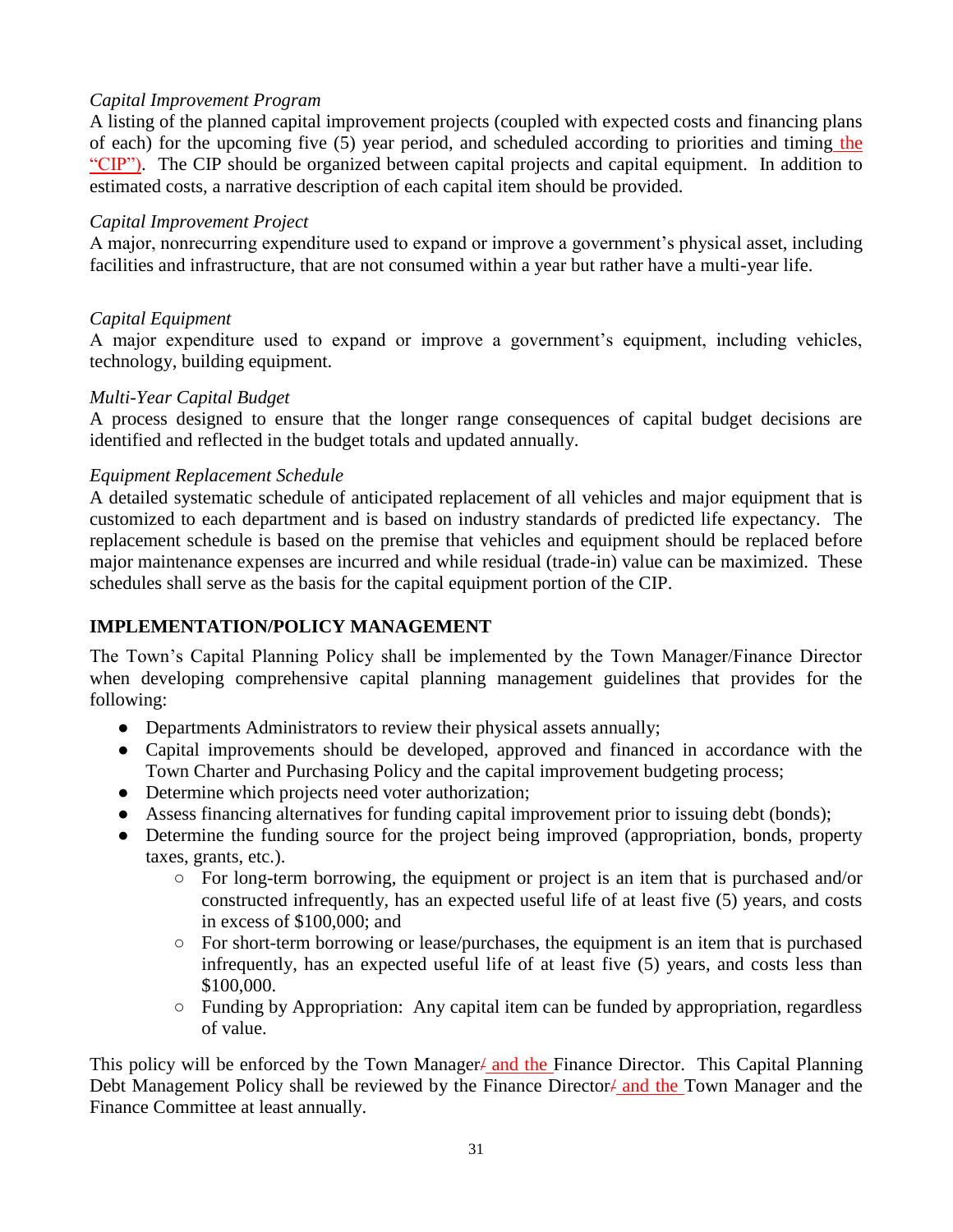### **CAPITAL IMPROVEMENT BUDGET**

A capital budget forces a systematic identification and prioritization of capital projects. This helps to avoid unexpected budget fluctuations and surprises in the operating budget. The goal is to anticipate and plan for most projects involving public facility improvements and major equipment purchases. Thus, a capital budget is the implementation vehicle for adopting a capital improvement project that is part of a long-range capital improvement program.

A multi-year capital improvement budget shall be prepared and submitted to the Finance Committee, separate from the operating budget, annually. The capital budget shall provide a list of projects and the means of financing and cover a five year period of time. The projects included in the capital budget should be part of the Town's capital improvement program. To be considered for bonding, projects must be included in the Capital Improvement Budget as part of the capital improvements or capital equipment. All projects which are required to go to voter referendum, shall also be included in the multi-year Capital Improvement Budget.

### **PRESERVATION OF EXISTING CAPITAL INFRASTRUCTURE**

It shall be the policy of the Town that adequate resources are allocated to preserve existing infrastructure before targeting resources to build new facilities that also have operating and maintenance obligations. Emphasis shall be given to protect historical investments in capital facilities and to avoid embarking on a facility enhancement program, which when couple with the existing facility requirements, the Town cannot afford to maintain.

### **LONG-RANGE FACILITY PLAN**

A long-range facilities plan should be prepared that considers the Town's future needs based on a 20 year outlook. This plan should consider estimated costs and list projects in order of priority. Before new facilities are considered, efforts should be exhausted to modify existing facilities to meet future needs as well exploration of "partnerships" to minimize capital investment required for construction as well as operations and maintenance.

### **LIFE-CYCLE EXPENSES**

New facilities should be of high quality, low maintenance and least cost. The CIP should emphasize and consider life-cycle costs as a consideration in prioritization. Priority should be given to new facilities that have minimal ongoing maintenance costs as to limit the impact upon both the CIP and the operating budget.

### **FINANCING OPTIONS FOR CAPITAL BUDGETS**

Funding for capital items may come from a number of sources, including, but not limited to: long-term debt (general obligation bonds), leases, reserve funds, grants or direct appropriations.

*Voter Approved Bonds*

[previously stated]Per section 907 of the Town Charter:

The Town Council shall submit orders or resolves authorizing the issuance of General Obligation securities of the Town, or the appropriation and expenditure of funds derived solely from municipal revenue sources, or a combination of both, in a principal amount greater than \$400,000 for a single capital improvement or item of capital equipment to voter referendum